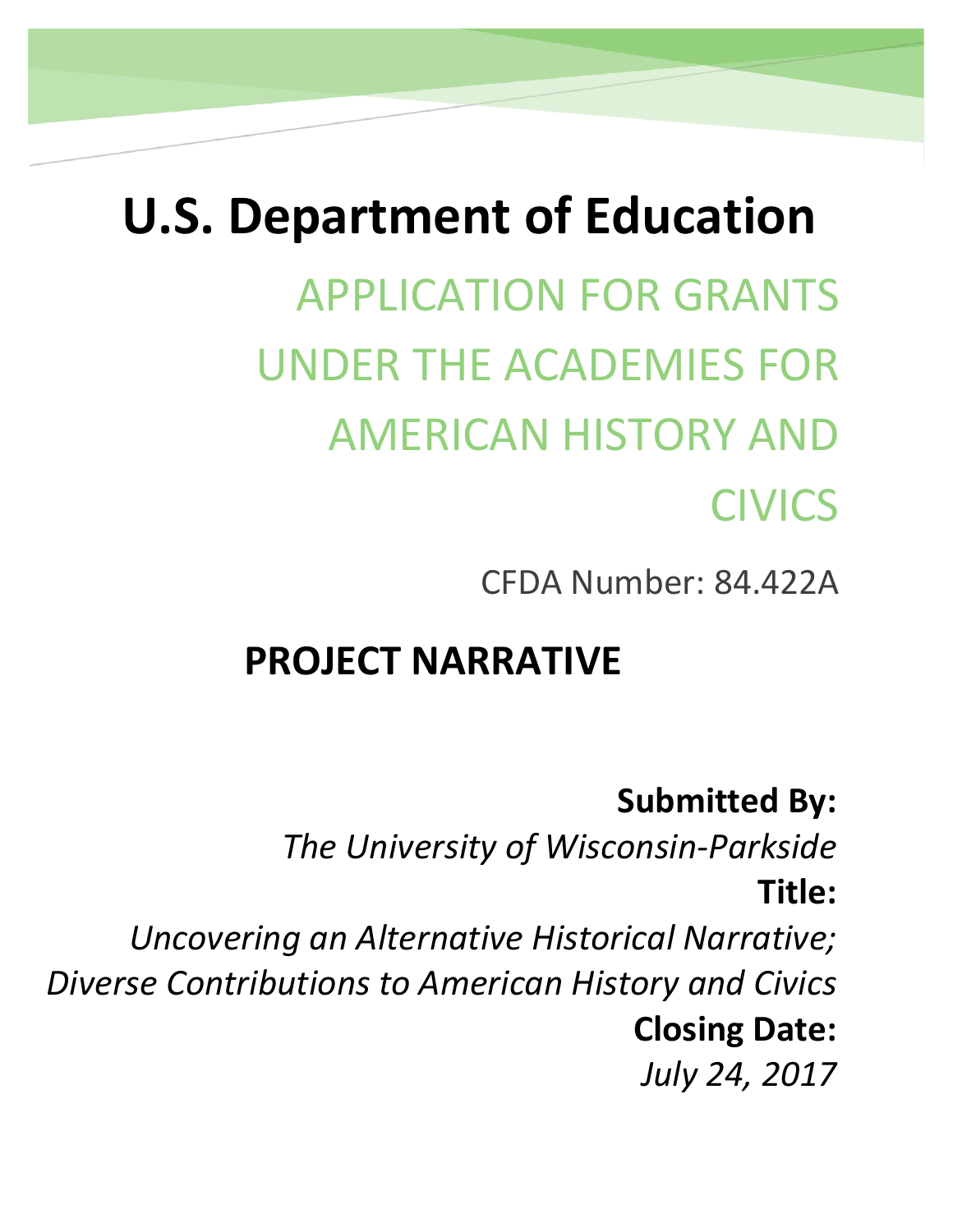# TABLE OF CONTENTS

| Absolute Priority One: Presidential Academy for the Teaching of American History and Civics 12 |  |
|------------------------------------------------------------------------------------------------|--|
| Absolute Priority Two: Congressional Academy for Students of American History and Civics 24    |  |
|                                                                                                |  |
|                                                                                                |  |
|                                                                                                |  |
|                                                                                                |  |
|                                                                                                |  |
|                                                                                                |  |
|                                                                                                |  |
|                                                                                                |  |
|                                                                                                |  |
|                                                                                                |  |
|                                                                                                |  |
|                                                                                                |  |
|                                                                                                |  |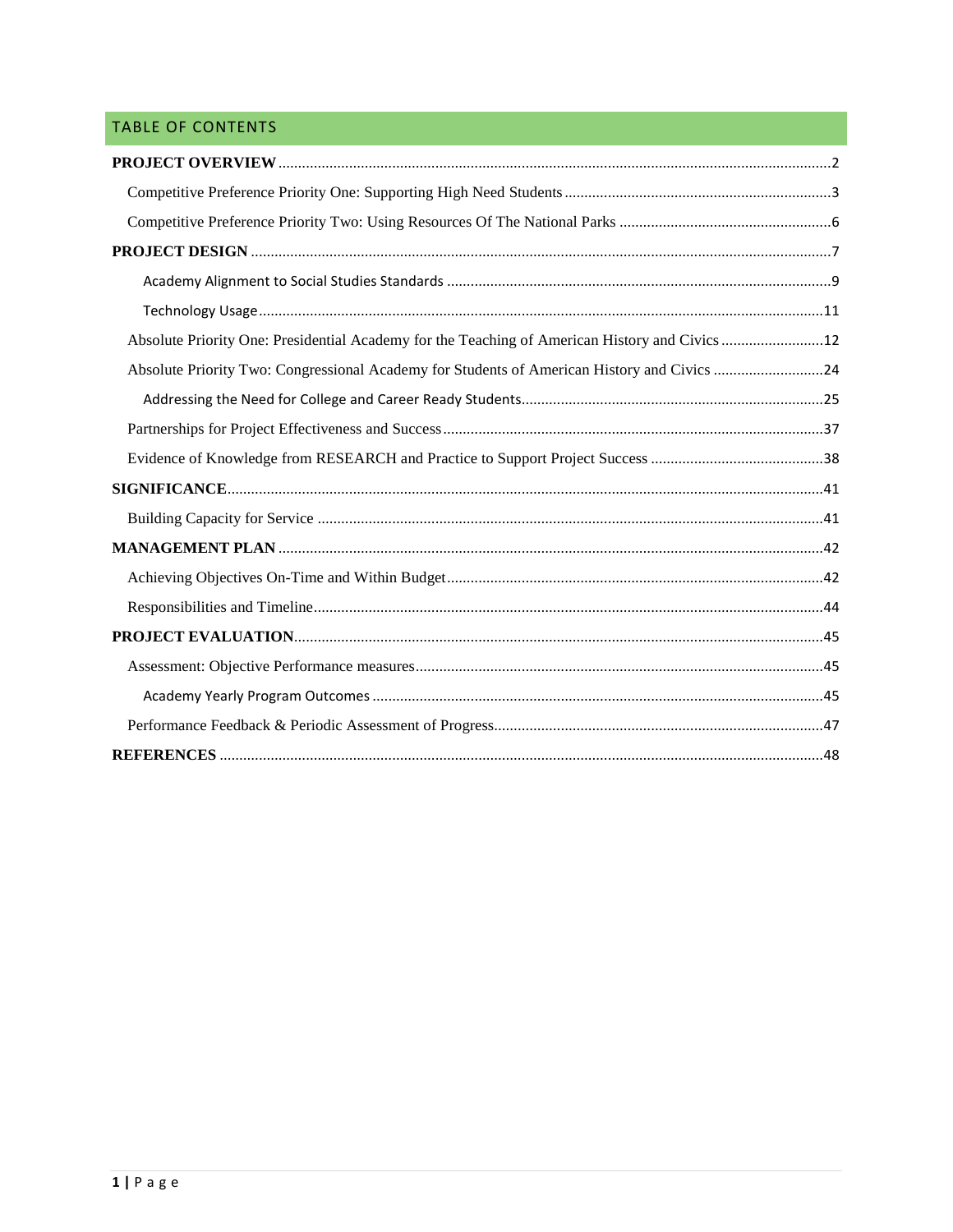#### <span id="page-2-0"></span>**PROJECT OVERVIEW**

The College of Social Sciences and Professional Studies (CSSPS) at the University of Wisconsin-Parkside (UWP) proposes a three-year project to help instill students entering their junior and senior years and teachers with an alternative historical narrative through participation in a Presidential Academy for Teaching American History and Civics and a Congressional Academy for Student Learning in American History and Civics beginning in the summer of 2018. As new political history proponents suggest, the conventional elite-focused histories must be complemented by the marginalized and often forgotten histories of those outside the elite structures of government. (Sleeper-Smith, et al 2015) The practical past must be added to the historian's past. (White, 2014) Lomawaima and McCarty write, "...we hope for a historical account whose quality is not measured solely by the cubic volume of archival boxes or linear feet of libraries to its sources. Finding the overlooked, recovering what has been suppressed, and recognizing the unexpected requires excavation, rehabilitation, and imagination. All history does." (Lomawaima & McCarty, 2006, p. 15)

Each year of the project will focus on an alternative narrative of groups that have experienced history, and in that experience, have participated in the making of history. Participants will explore the historical narratives of groups that have experienced and participated in the making of history, but whose narratives have been mediated, appropriated, or erased by the nation state and the dominant hegemonic culture which justifies its power, for its own strategic purposes. This has marginalized, alienated, controlled, erased, or silenced alternative discourses in a process of cultural displacement of marginalized people from their own lived memories and collective histories.

The Academies will be held in the summer; the first summer Academies will focus on the Native American narrative, the second on the African American narrative, and in the third year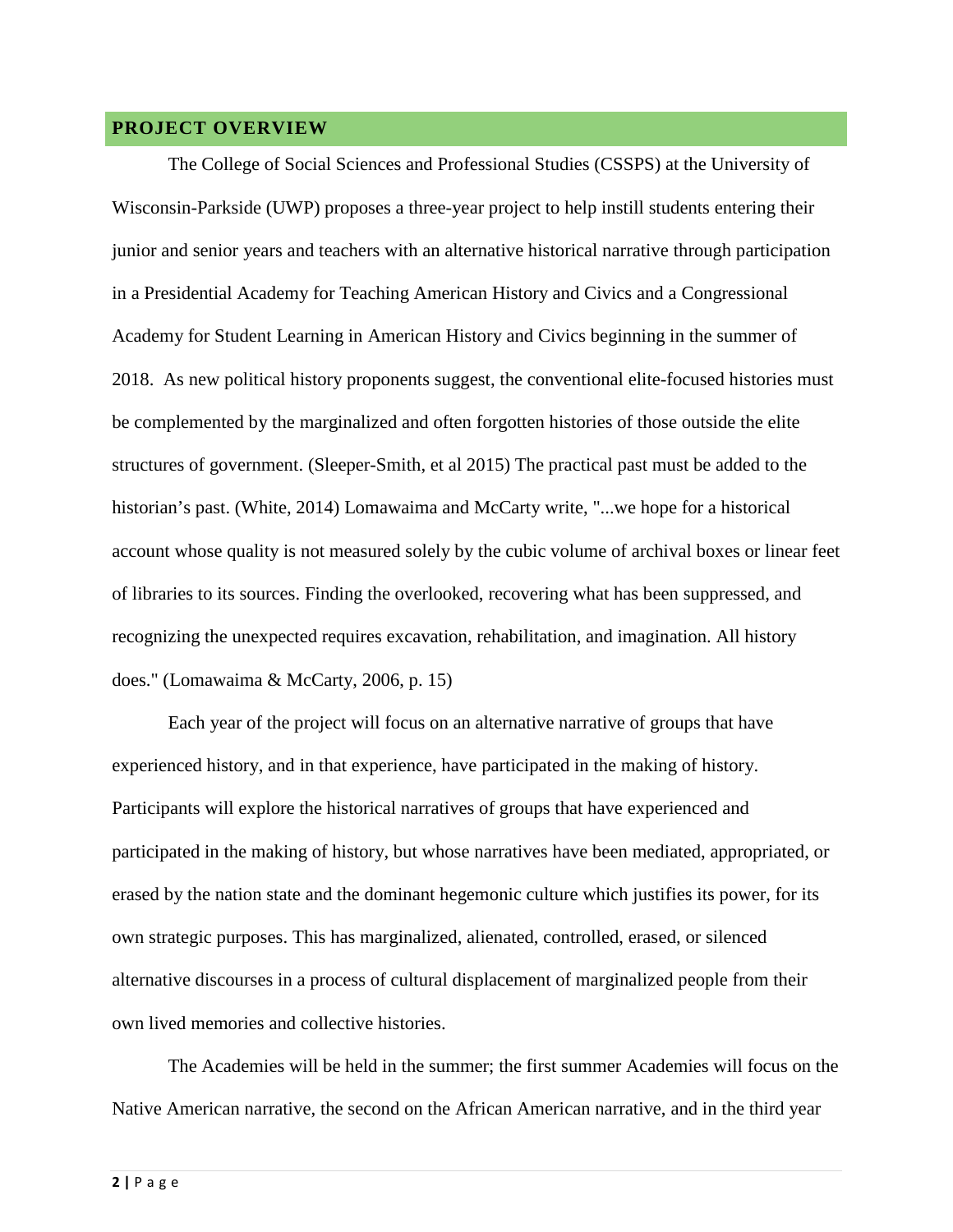on the Hispanic narrative. Typically, students do not have any exposure to these minority historical paths until university and, for some, it may not happen at all. This is especially important for our minority students; to engage with American history and civics, a student needs to see themselves in it.

UWP will utilize our on-site faculty experts in Native American, African American, and Hispanic studies. While they will coordinate and facilitate learning in the seminars, they will be joined by regional and national experts. Each summer, learning in the Academies will be supported by visits to a local Chicago community and at least one National Park or Monument site.

Both teachers and students will receive college credit for their work during these summers. The Academies' onsite learning will be considered as dual enrollment, providing 1 credit of high school elective, and 3 undergraduate college credits. Teachers will be credentialed each summer for their continuing education as well as their practical application of the knowledge gained while they participate in the experiential learning at the national sites. They will engage in a co-learning and co-teaching process with the students and the university faculty. These graduate-level credentials will assist the teachers in using the knowledge and skills achieved during the Academy towards completion of a master's degree or attainment of graduate level credits needed to teach in any dual enrollment program. Upon completion of the Presidential Academy, teachers will be awarded 6 credit of graduate work in the content area as part of their 'stipend' for participating.

# <span id="page-3-0"></span>COMPETITIVE PREFERENCE PRIORITY ONE: SUPPORTING HIGH NEED **STUDENTS**

UWP is located along the Milwaukee-Chicago corridor in southeastern Wisconsin. This urban corridor has greater diversity, lower income levels, and lower educational attainment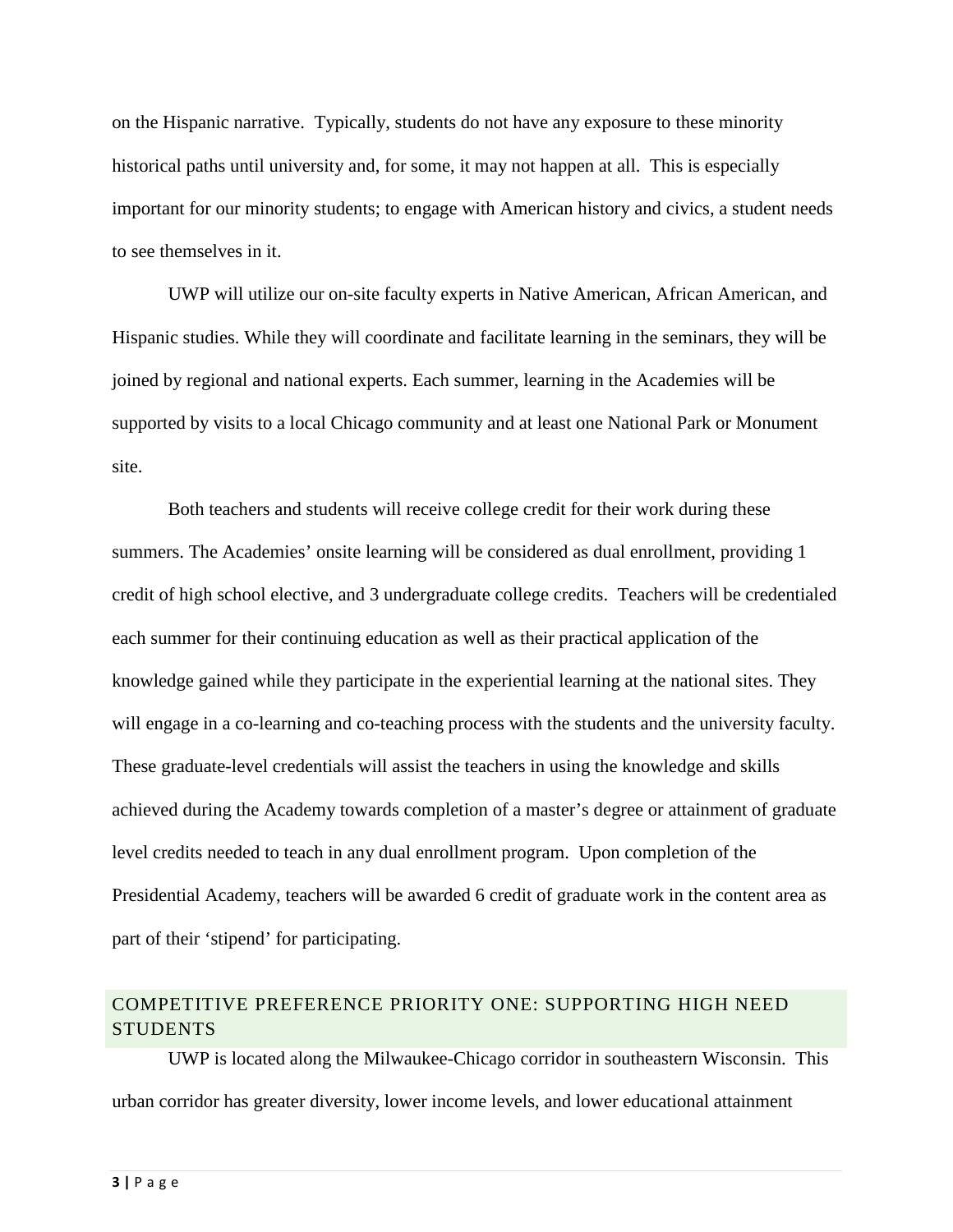levels than the rest of the state. UWP will target recruitment for this project in the two major school districts that border the University, Racine Unified School District (RUSD) and Kenosha Unified School District (KUSD). KUSD is the third largest district in the state, serving over 21,000 students, and includes seven high schools. RUSD is the fourth largest district in the state, serving just under 20,000 students, and includes five high schools.

The Wisconsin Department of Public Instruction (DPI) complies with the requirements in Section 111(b)(8)(C) of the Elementary and Secondary Education Act (ESEA), and it has identified nine school districts with high concentrations of students of color and students from low-income families that have significantly higher levels of inexperienced teachers and emergency credentialed teachers than schools with low concentrations of those students.<sup>[1](#page-4-0)</sup> In the "Teacher Equitable Access Plan for Wisconsin" DPI defines "low-income students" as those whose families meet the federal poverty level as defined by the definition established for the Free or Reduced Lunch Program (FRLP), and students of color as students who selfidentify as a member of a minority race or ethnicity (e.g., African American, Hispanic, Asian, Native American, Pacific Islander/Alaskan Native). Further, the teacher Equitable Access Plan defines schools with over 60% FRLP or 30% student of color, and recognizes them as being symptomatic of inequity within the state educational system. UWP will use these percentages when defining low-income and high-minority schools.

More than 51% of KUSD students are eligible for Free or Reduced Price Lunch (FRPL), and 50% of students are students of color.<sup>[2](#page-4-1)</sup> RUSD is a diverse community where  $62\%$ 

<span id="page-4-0"></span> <sup>1</sup> Teacher Equitable Access Plan for Wisconsin https://dpi.wi.gov/esea/historical/equity-plan

<span id="page-4-1"></span><sup>&</sup>lt;sup>2</sup> Teacher Equitable Access Plan for Wisconsin: To define "low-income," our internal state team considered both the U.S. Census definition of poverty and eligibility for the Free or Reduced Price Lunch Program (FRLP). The team chose the FRLP definition because Census block group boundaries do not align with our school district boundaries. Additionally, FRLP is a commonly understood and utilized measure by our school districts and other stakeholders. In Wisconsin, it is also used to calculate state aid for certain school district categorical aid programs. As a result,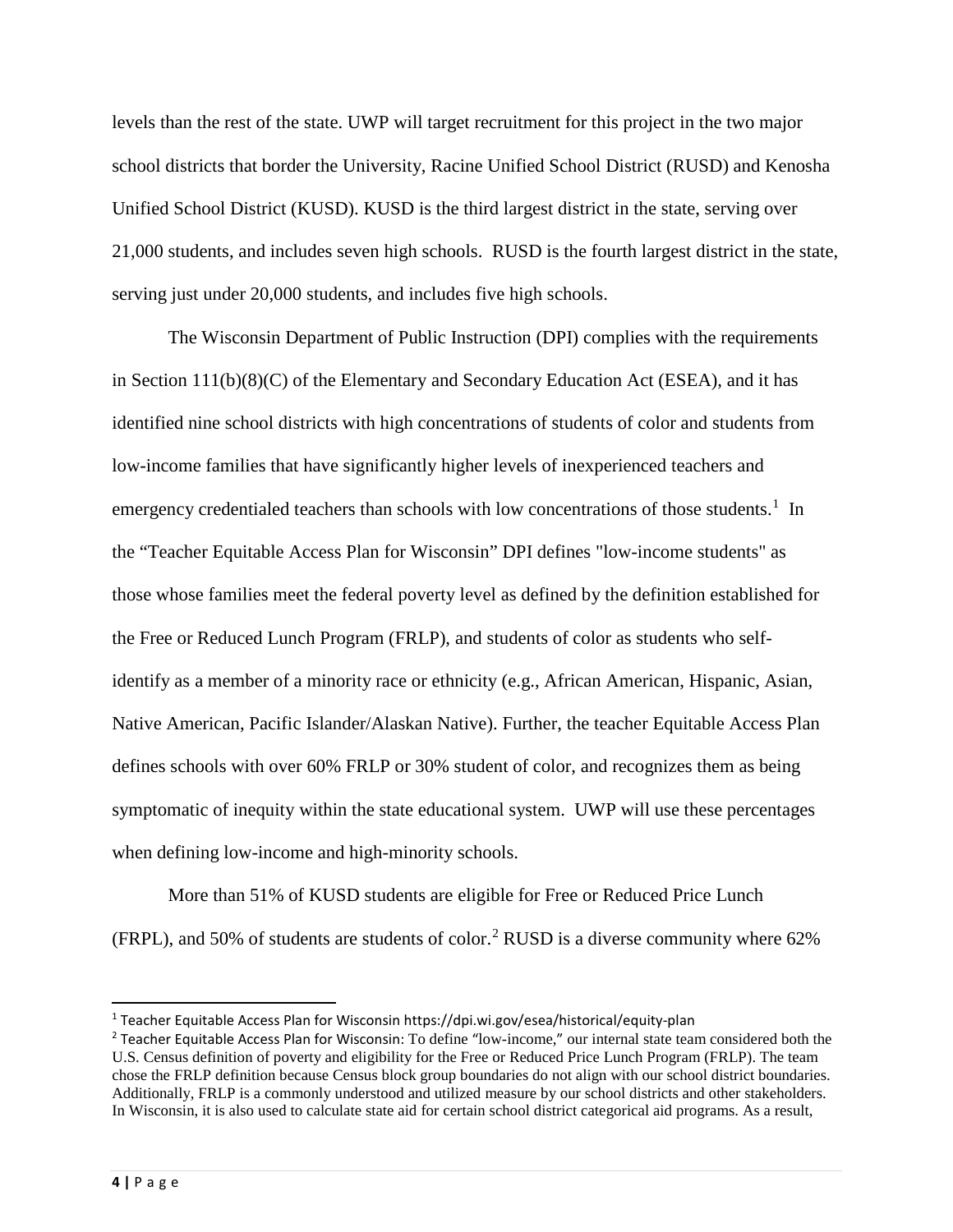of students are eligible for FRPL and 60% of students are students of color.

| <b>District</b>                 | <b>Free or Reduced Price</b><br><b>Lunch (Economically</b><br>Disadvantaged) | <b>Students of Color</b> |
|---------------------------------|------------------------------------------------------------------------------|--------------------------|
| Kenosha Unified School District | 51.4%                                                                        | 50%                      |
| Racine Unified School District  | 62.4%                                                                        | 60.4%                    |
| <b>All Wisconsin Districts</b>  | 38.4%                                                                        | 29.7%                    |

**Table 1. Diversity in Target School Districts Compared to State**

The target district high schools enroll a high number and percentage of students who are eligible for FRPL. Per the United States Department of Agriculture, Food and Nutrition Service, children from families with incomes at or below 130% of the poverty level are eligible for free meals. Those with incomes between 130% and 185% of the poverty level are eligible for reducedprice meals. [3](#page-5-0) As shown in **Table 2**, 12,734 students at the target high schools are eligible for FRPL (49% compared to 38.4% for the state.).

#### **Table 2. FRLP in KUSD and RUSD HIGH SCHOOLS**

| <b>Target high schools</b>            | <b>Enrollment</b> | # FRPL | % FRPL |
|---------------------------------------|-------------------|--------|--------|
| KUSD: Bradford                        | 1,546             | 833    | 53.9%  |
| KUSD: Harborside Academy              | 587               | 178    | 30.3%  |
| KUSD: Hillcrest School                | 60                | 49     | 81.7%  |
| KUSD: Indian Trail School and Academy | 2,293             | 914    | 39.9%  |
| KUSD: Lakeview Technology Academy     | 432               | 84     | 19.4%  |
| <b>KUSD: Reuther</b>                  | 379               | 302    | 79.7%  |
| <b>KUSD: Tremper</b>                  | 1,675             | 654    | 39.0%  |

Wisconsin has adopted mechanisms to account for FRLP in school districts that choose to utilize the community eligibility option.

 $\overline{a}$ 

<span id="page-5-0"></span><sup>3</sup> https://www.fns.usda.gov/nslp/national-school-lunch-program-nslp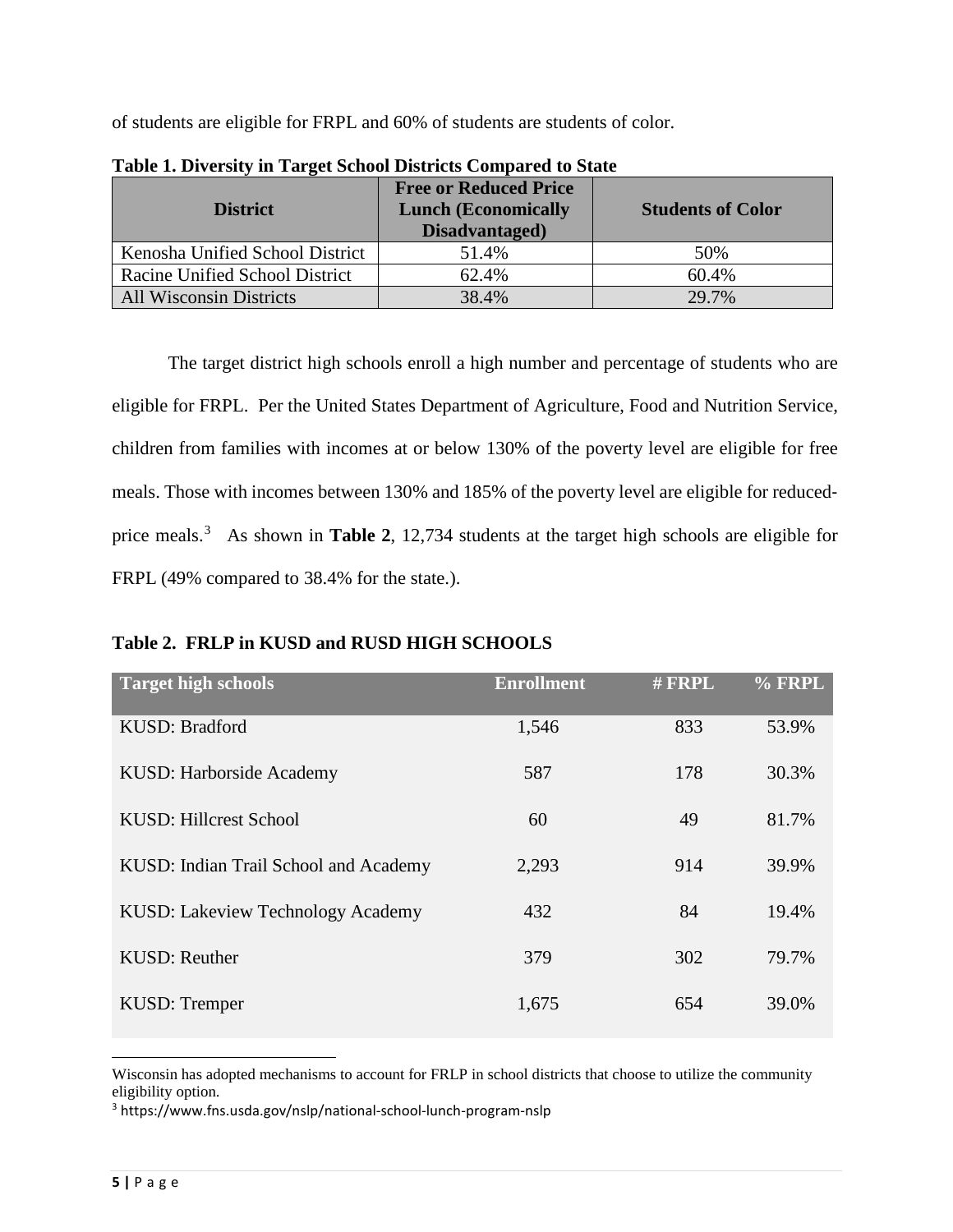| <b>Total Target High Schools</b> | 12,734 | 6,242 | 49%   |
|----------------------------------|--------|-------|-------|
| RUSD: Walden III                 | 292    | 90    | 30.8% |
| <b>RUSD: The REAL School</b>     | 344    | 129   | 37.5% |
| RUSD: Park High School           | 1,418  | 940   | 66.3% |
| RUSD: Horlick High School        | 1,758  | 1,066 | 60.6% |
| RUSD: Case High School           | 1,950  | 1,003 | 51.4% |

# <span id="page-6-0"></span>COMPETITIVE PREFERENCE PRIORITY TWO: USING RESOURCES OF THE NATIONAL PARKS

Place-based learning in our National Parks and heritage sites are essential to the Academies. Place-based education (PBE) increases the impact of the learning process, makes it more sustainable in the long term, and encourages a sense of community among the participating students and teachers. (Linnemanstons and Jordan, 2017) Both Academies will engage in a minimum of two place-based educational learning experiences.

Each year, the Academies will overlap in a one-day visit to Chicago (less than two hours away) and do a walking tour of a historic neighborhood representative of the group being studied. Many of our students are loathe to visit Chicago, even though it is replete with learning opportunities, and this visit serves to increase awareness of their local region, as well as see the community action that can result from the topics they are investigating in the classroom. The second trip will be to a National Park(s) and/or Heritage Site(s) relevant to their studies. Each trip will combine a National Park site with neighboring community visits. In this way, students and teachers can experience the strong interconnections between past and present and, through guided discussions, explore the place-based influence on attitudes, energy, and interest.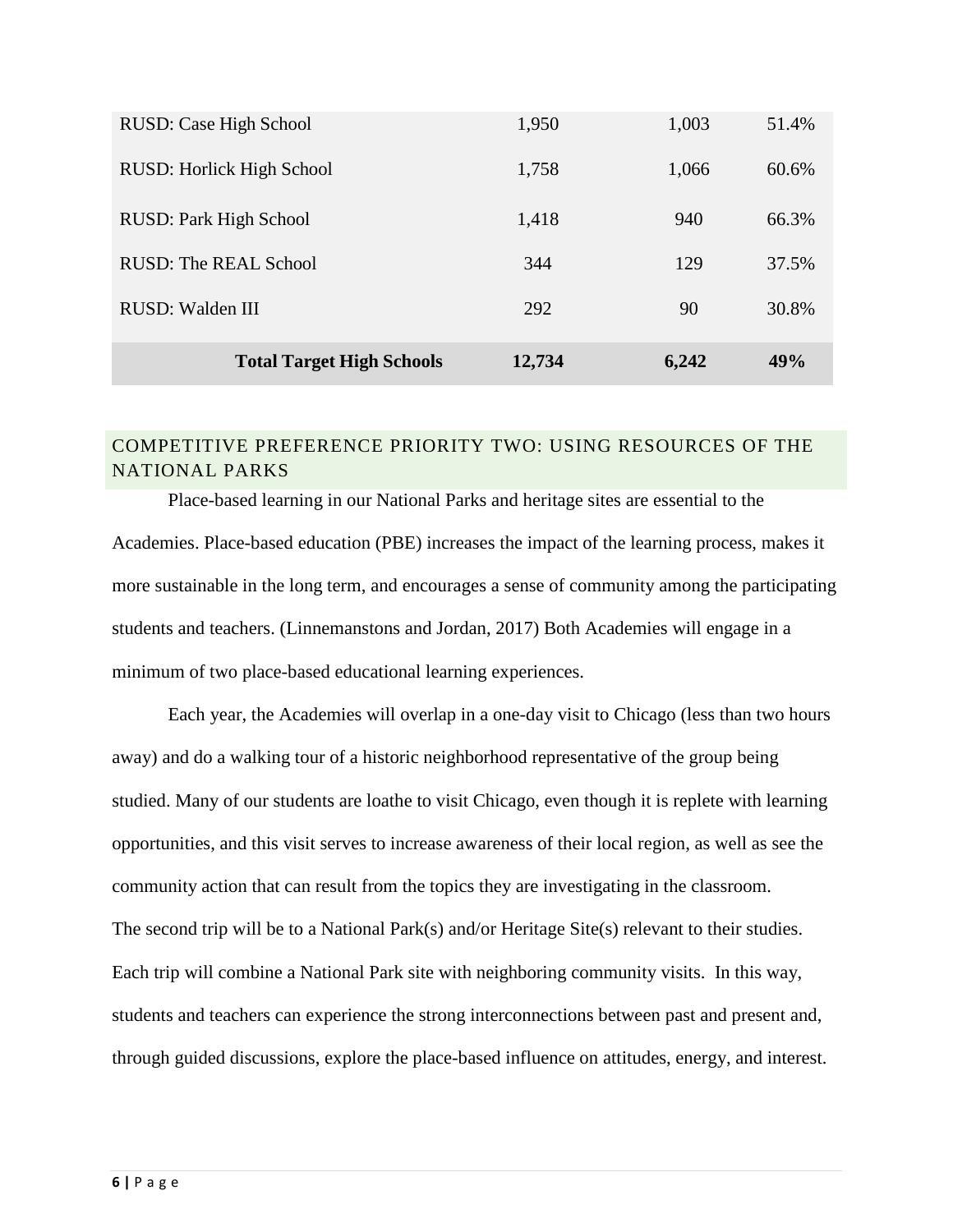#### <span id="page-7-0"></span>**PROJECT DESIGN**

All academies share the same organizational frame: 1. an introduction to an interactive, personal, and citizen-focused approach to American History, and the techniques that will be used to engage in that learning; 2. a focused interaction with the ways in which the political, economic, and education histories of each group were constructed throughout American history; and 3. the historical ways in which these groups increased their civic capacity and were able to influence the development of American civic culture. Onsite interactive instruction will be a minimum of 6 hours per day (the Chicago walking tour will be an all-day experience, and National Park and historic site visits will be 3-4 days long depending on location). A component of the Presidential Academy will enable teachers to interact, mentor, and engage students during the PBE's, offering teachers the opportunity to utilize what they have learned about the practical past in a setting that is conducive to emotive learning. Each day of onsite instruction will contain periods of instruction, discussion, application, and group work. Extended trips to National Park sites will vary from 3-4 days, depending on the distance from UWP. Each Academy year will be headed by an onsite faculty expert who will be the teacher of record for the academy. A minimum of 3 outside experts will be invited to join the Academies, and will include scholars and practitioner in the field. The following three tables show the outline of the Academies.

| <b>Time Frame</b><br>of the<br><b>Academies</b> | <b>Week one</b>       | Week two                                             | <b>Week three</b>                                          | <b>Week four</b>                                                      |
|-------------------------------------------------|-----------------------|------------------------------------------------------|------------------------------------------------------------|-----------------------------------------------------------------------|
| Presidential<br>Academy                         | Onsite<br>instruction | Onsite<br>instruction $&$<br>Chicago walking<br>tour | Place-Based<br>Experience,<br><b>National Park</b><br>site | Presentation<br>review of content<br>modules for<br>future course use |
| Congressional<br>Academy                        | <b>NA</b>             | Onsite<br>instruction $&$<br>Chicago walking<br>tour | Place-Based<br>Experience,<br><b>National Park</b><br>site | Onsite<br>instruction                                                 |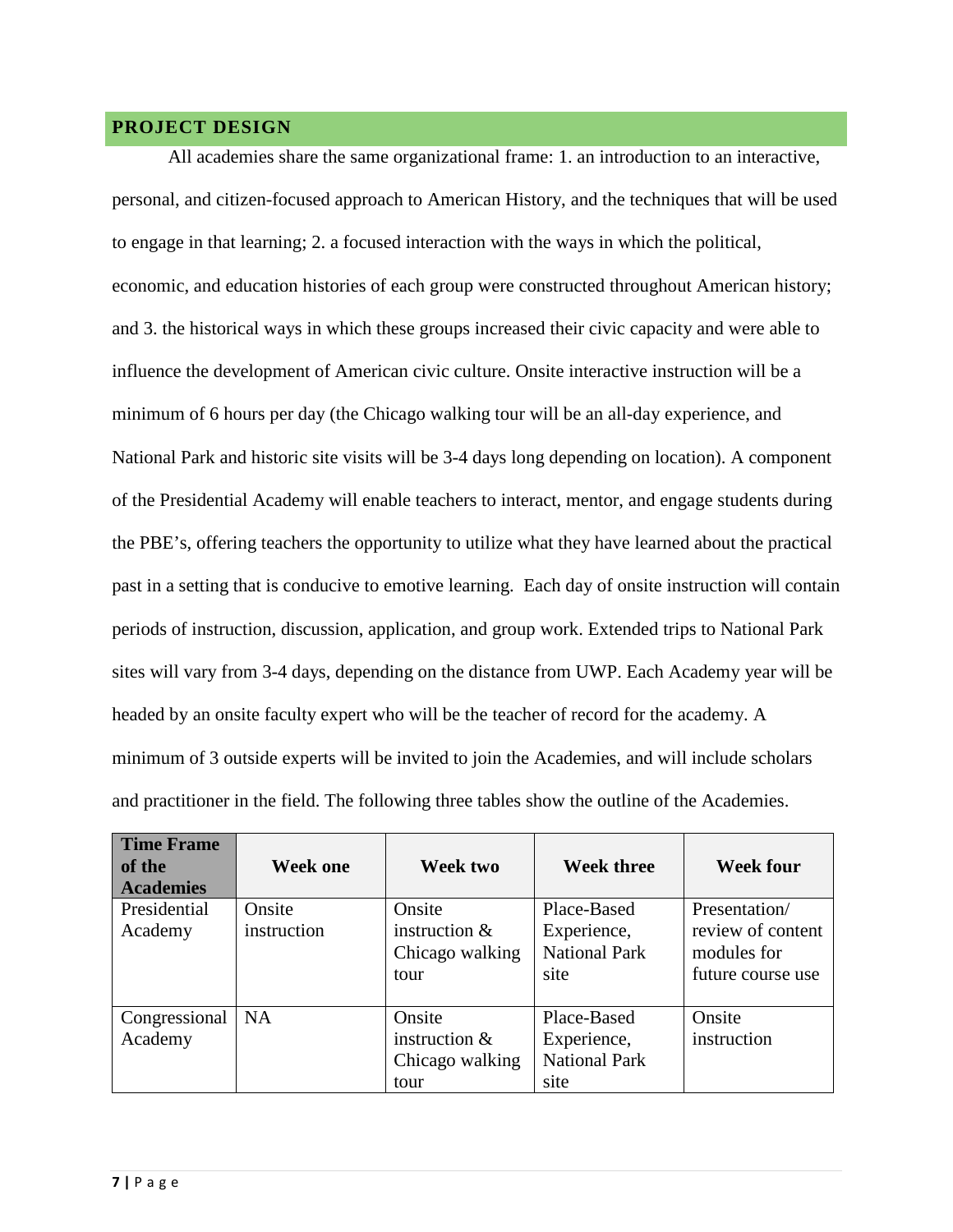| <b>Native American</b><br><b>Academies possible</b><br>outside experts                                       | <b>African American Academies</b><br>possible outside experts                                       | <b>Hispanic Academies possible</b><br>outside experts                                                                                     |
|--------------------------------------------------------------------------------------------------------------|-----------------------------------------------------------------------------------------------------|-------------------------------------------------------------------------------------------------------------------------------------------|
| • Sarah Sunshine Manning,<br>Journalist, Correspondent<br>for Indian Country Today,<br>covered Standing Rock | • Robert Smith, Phd. History,<br>UW-Milwaukee, African<br>American history, Civil<br>Rights history | • Jennifer Correa, PhD,<br>Sociology, Texas A&M San<br>Antonio, Latin@ Studies,<br>Race/Ethnic Relations, U.S.-<br>Mexico Border Studies, |
| • Sedelta Oosahwee,<br>former Department of                                                                  | • Christy Clark-Pujara, PhD,<br>History, UW-Madison,                                                | <b>Critical Theory</b>                                                                                                                    |
| Interior/Obama<br>Administration                                                                             | history of people of African<br>descent in the US, primarily<br>the experiences of black            | • Fred Blanco,<br>writer/performer, Stories of<br>Cesar Chavez                                                                            |
| · April Eastman, Director,<br>American Indian Student                                                        | people during slavery                                                                               | • Maria de los Angeles Torres,                                                                                                            |
| Center, South Dakota<br><b>State University</b>                                                              | · Jerlando Jackson, PhD UW<br>Madison, Educational<br>leadership and policy                         | PhD, Political Science,<br>University of Illinois-Chicago,<br>Hispanic political                                                          |
| • David O'Connor, American<br>Indian Studies Program,<br><b>DPI Wisconsin</b>                                | analysis, Director/Wisconsin<br>Equity and Inclusion Lab                                            | participation, Mexicans in<br>Chicago (Pilsen<br>Neighborhood)                                                                            |

| <b>Place Based Learning Experiences for the Academies,</b><br><b>NPS sites in BOLD</b> |                                    |                                    |  |
|----------------------------------------------------------------------------------------|------------------------------------|------------------------------------|--|
| <b>Native American Sites</b>                                                           | <b>African American Sites</b>      | <b>Hispanic Sites</b>              |  |
| American Indian Center,                                                                | DuSable Museum of African          | National Museum of                 |  |
| Chicago, IL                                                                            | American History, Chicago,         | Mexican Art, Chicago, IL           |  |
|                                                                                        | <b>IL National Register of</b>     |                                    |  |
|                                                                                        | <b>Historic Places</b>             |                                    |  |
| Museum of the American                                                                 | Ida B Wells-Barnett House,         | Institute of Puerto Rican Arts     |  |
| Indian, Chicago, IL                                                                    | Chicago, IL National               | and Culture, Chicago, IL           |  |
|                                                                                        | <b>Register of Historic Places</b> |                                    |  |
| Mitchell Museum of the                                                                 | <b>Black Metropolis</b>            | Pilsen Neighborhood,               |  |
| American Indian, Chicago,                                                              | Neighborhood Pending               | Chicago, IL National               |  |
| $_{\rm IL}$                                                                            | <b>National Heritage Area,</b>     | <b>Register of Historic Places</b> |  |
|                                                                                        | Chicago, IL                        |                                    |  |
| Red Cliff Indian Reservation,                                                          | <b>Lincoln Home National</b>       | <b>Chamizal National</b>           |  |
| Bayfield WI                                                                            | <b>Historic Site, St Louis MO</b>  | <b>Memorial, El Paso TX</b>        |  |
| <b>Apostle Islands National</b>                                                        | Mary Meachum Freedom               | El Camino Real de Tierra           |  |
| Park, Bayfield WI                                                                      | <b>Crossing, National Park</b>     | <b>Adentro National Historic</b>   |  |
|                                                                                        | <b>Service's National</b>          |                                    |  |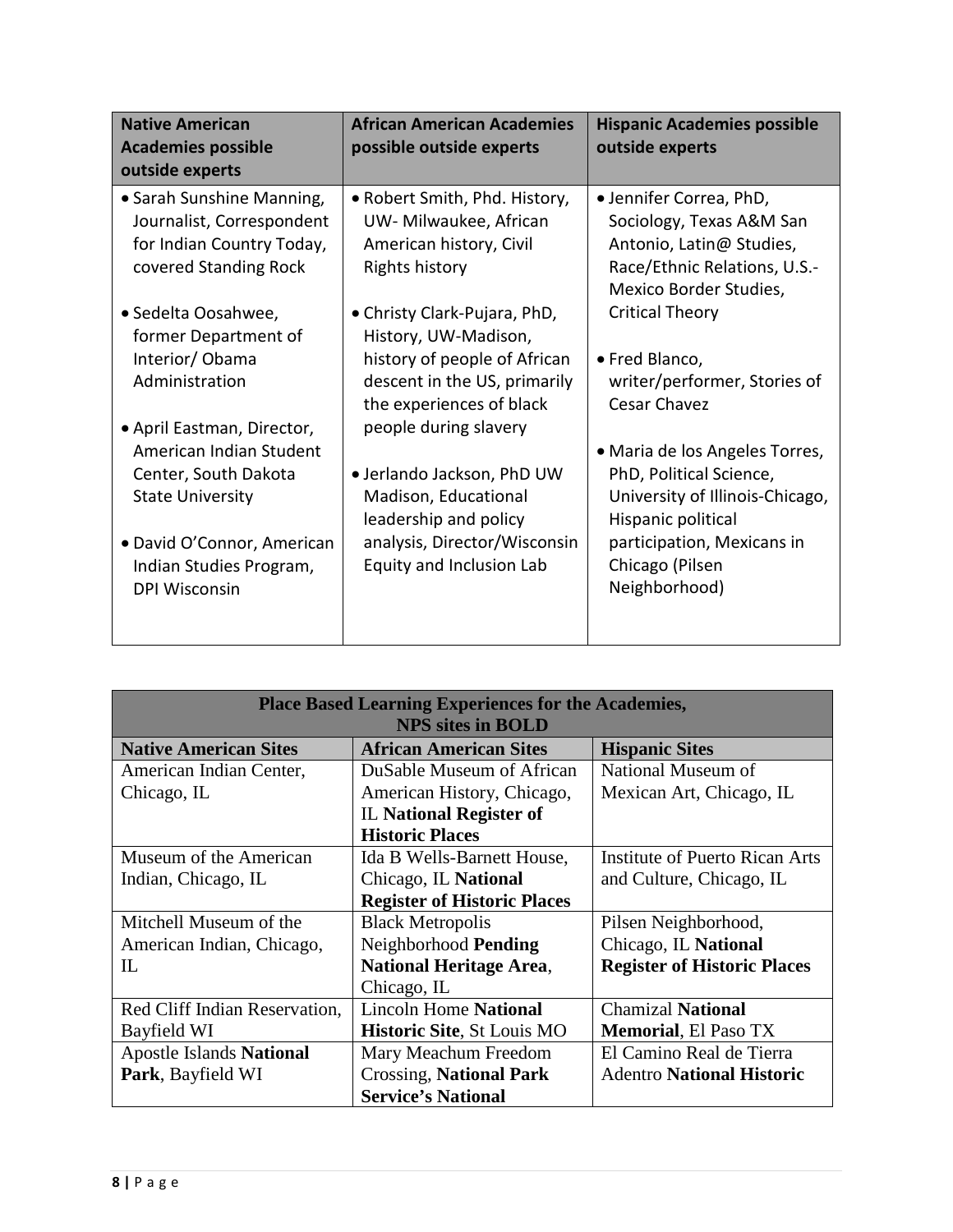|                          | <b>Underground Railroad</b>         | Trail, El Paso and Las             |
|--------------------------|-------------------------------------|------------------------------------|
|                          | <b>Network to Freedom, St</b>       | Cruses                             |
|                          | Louis MO                            |                                    |
| Frog Bay Tribal National | Dred Scott Courthouse at the        | San Elizario El Paso Mission       |
| Park, Bayfield, WI       | <b>Jefferson National</b>           | Trail, El Paso, TX and,            |
|                          | <b>Expansion Memorial, St</b>       | Magoffin Home, National            |
|                          | Louis MO                            | <b>Register of Historic Places</b> |
|                          | <b>Black Reparatory Theatre, St</b> | <b>White Sands National</b>        |
|                          | Louis MO                            | <b>Monument, New Mexico</b>        |

#### <span id="page-9-0"></span>**ACADEMY ALIGNMENT TO SOCIAL STUDIES STANDARDS**

The content covered in each of the three years of the project will be aligned to national and state social studies standards specifically for history and civics. For this project, UWP has chosen to align the Presidential Academy to the College, Career, and Civic Life (C3) Framework for Social Studies State Standards, and the Congressional Academy to the College, Career, and Civic Life (C3) Framework for Social Studies State Standards and the Wisconsin Model Academic Standards for Social Studies (both found in Appendix C).

"The field of social studies connects education to democracy in order to foster engaged citizens. It allows for students to study diverse perspectives that are important to living, learning, and working in a globalized world and a changing nation". (Carey, 2015) The goals of the Academies align directly to the concept of learning from diverse perspectives through the alternative narratives supported heavily through informed inquiry, which is the foundation behind the College, Career, and Civic Life (C3) Framework for Social Studies State Standards. "The primary purpose of the College, Career, and Civic Life (C3) Framework for Social Studies State Standards is to provide guidance to states on the concepts, skills, and disciplinary tools necessary to prepare students for college, career, and civic life. In doing so, the C3 Framework offers guidance and support for rigorous student learning. That guidance and support takes form in an Inquiry Arc—a set of interlocking and mutually reinforcing ideas that feature the four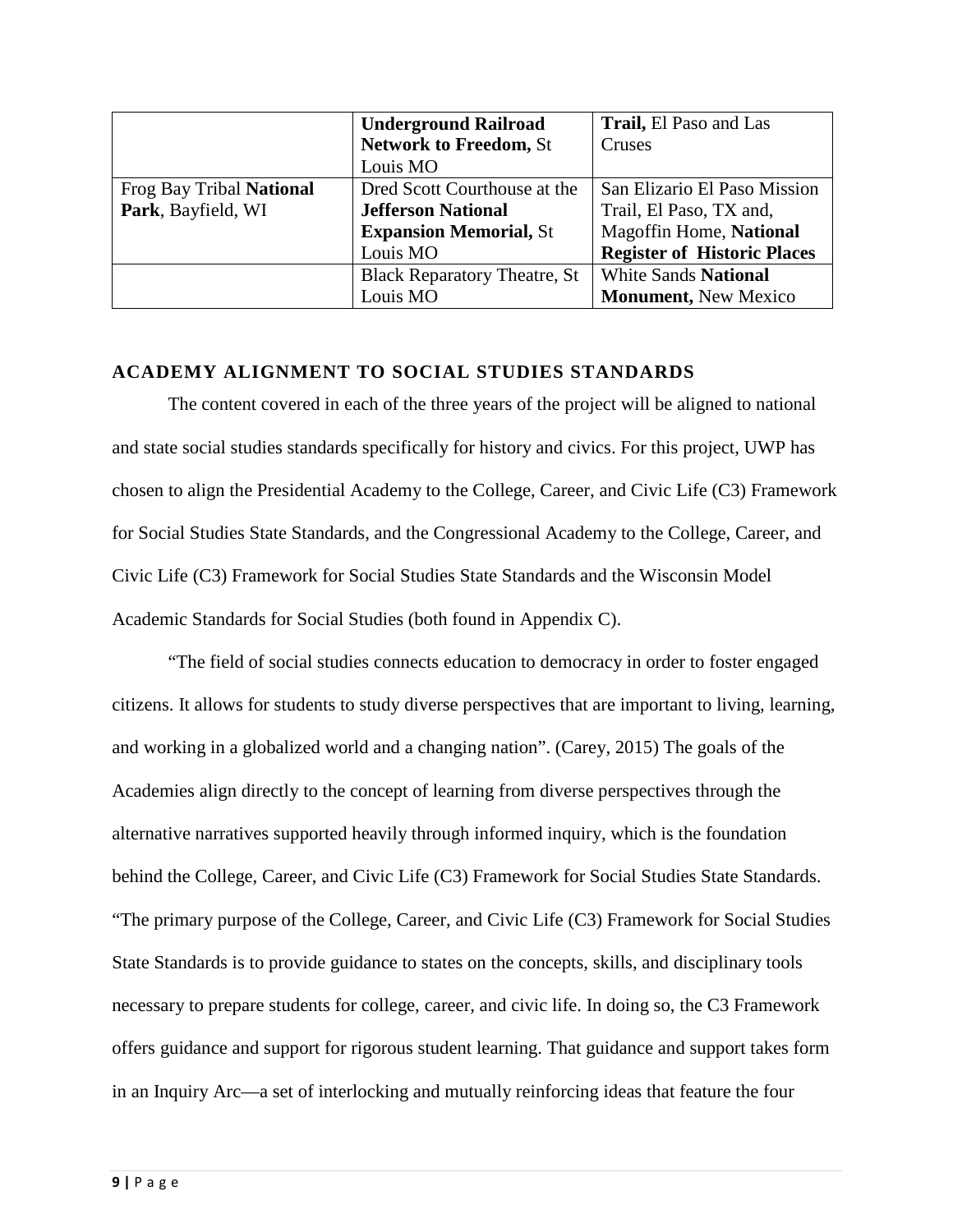Dimensions of informed inquiry in social studies: 1 Developing questions and planning inquiries; 2 Applying disciplinary concepts and tools; 3 Evaluating sources and using evidence; and 4 Communicating conclusions and taking informed action."[4](#page-10-0) From a student's point of view, C3 instruction is more interactive, issue-focused, and skill-based. In supporting the objectives of this project, "The C3 Framework encourages the development of state social studies standards that support students in learning to be actively engaged in civic life".<sup>[5](#page-10-1)</sup> "The C3 Framework was written with a vision for reinvigorating social studies instruction by placing both inquiry and students at the center of learning in order to strengthen student understanding and efficacy" (Griffin, 2016). The entire C3 Framework document can be found in the Appendices.

Adopted in 1998, the Wisconsin Model Academic Standards for Social Studies (*[WMAS/SS](https://dpi.wi.gov/social-studies/standards)*) are performance standards in five content clusters (geography, history, political science, economics, and the behavioral sciences). Benchmarking occurs at 4th, 8th, and 12th grades. UWP will use the  $12<sup>th</sup>$  grade performance standards in this project, which can be found in the appendices. UWP aligned the Congressional Academy student learning objectives to the WMAS for *Standard B: History Standard* and *C: Political Science and Citizenship* for students in the twelfth grade to maintain consistency with the state standards required of all districts. In addition to the WMAS, DPI has taken a further look at the standards and developed nationally-normed essential questions<sup>[6](#page-10-2)</sup> into documents entitled, *Essential Questions by Strand*, which

 $\overline{a}$ 

<span id="page-10-0"></span><sup>4</sup> National Council for the Social Studies (2013) "The College, Career & Civic Life C3 Framework for Social Studies State Standards: Guidance for Enhancing the Rigor of K-12 Civics, Economics, Geography, and History." <http://www.socialstudies.org/system/files/c3/C3-Framework-for-Social-Studies.pdf>

<span id="page-10-1"></span><sup>5</sup> National Council for the Social Studies (2013) "The College, Career & Civic Life C3 Framework for Social Studies State Standards: Guidance for Enhancing the Rigor of K-12 Civics, Economics, Geography, and History."

<span id="page-10-2"></span><sup>6</sup> <https://dpi.wi.gov/social-studies/standards/essential-questions>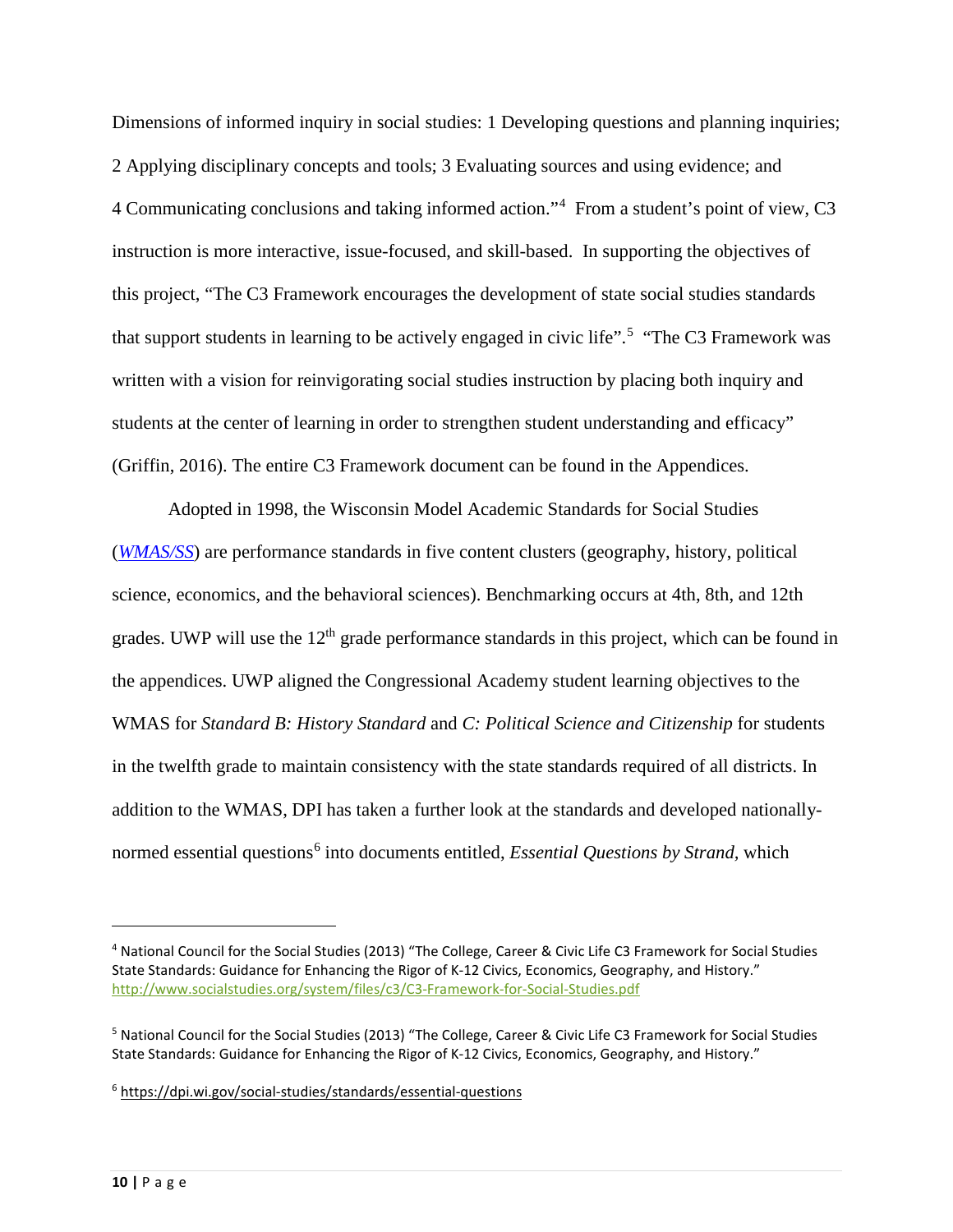support inquiry based learning methods seen in the C3, yet still tied to the WMAS/SS (*The Essential Questions by Strand for History* and *Political Science/Citizenship* can be found in the Appendix C).

#### <span id="page-11-0"></span>**TECHNOLOGY USAGE**

Teacher and student participants will be provided with an iPad during their respective Academies. Given the demographic of the target student and district we wish to serve we cannot assume that either will have their own personal device to use during the project. The role of technology in the classroom continues to increase, and as such, using technology as a significant means to capture learning in the Academy is essential. The Academies are dependent on the interactive and collaborative opportunities that are present when using technology as a teaching tool.

This project allows students an opportunity to utilize technology in the same way in which will be expected at the college level by creating e-portfolio's of their learning. Technology in the classroom provides support to student collaboration on creating new knowledge, reflecting on what they are learning, or working together to achieve a deeper understanding of course material. Students will create individual photo journals, record placebased learning interactions, create reflections and journals tying their learning to their own relevance within the history learned and much more.

 One major challenge for districts is preparing teachers who are well practiced in "traditional" classroom delivery methods to integrate educational technology into curricula.<sup>[7](#page-11-1)</sup>

 $\overline{a}$ 

<span id="page-11-1"></span><sup>7</sup> Cited in Professional Development for Technology Integration, Hanover Research, 2014. McNulty, R. "Student Expectations Unmet: Where are the Electronics?" The School Administrator. 1:76. 2010.

http://www.aasa.org/SchoolAdministratorArticle.aspx?id=11040&terms=Technology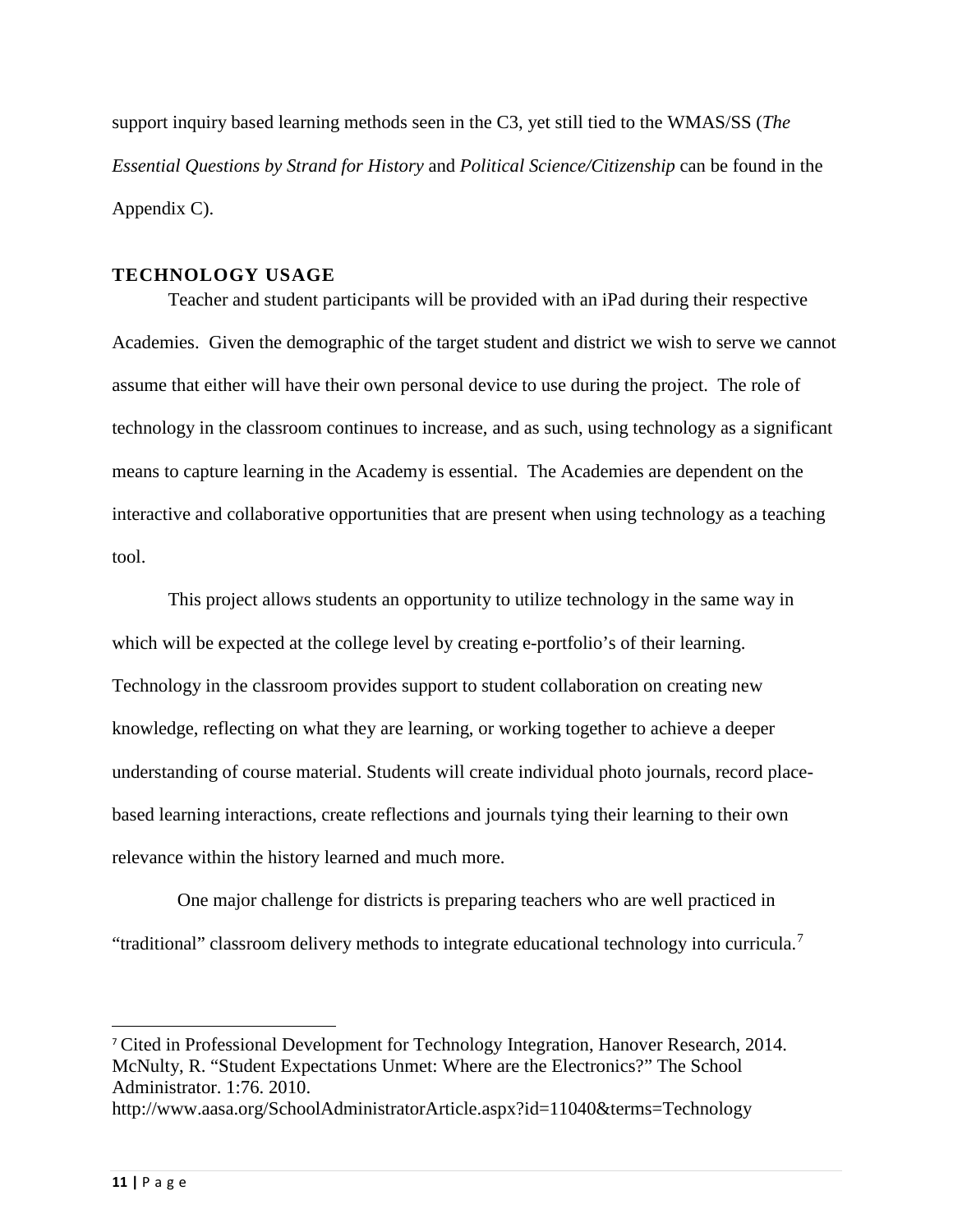Two key findings from the article Professional Development for Technology Integration identified by Hanover Research relate directly to the use of technology in this project: 1) successful professional development programs provide ongoing support through coaching, professional learning communities, and information repositories; and 2) successful PD programs make use of the technologies that teachers will be using.

This project will create Professional Learning Communities (PLC) each year in which teachers will be able to reflect back to the materials used and content learned through a website dedicated to each thematic year. The PLC created through the integration of technology will allow the teachers to remain in contact with one another to continue to share curriculum, pedagogical strategies and updated content delivery methods. Through the practicum experience teachers will work in groups to developed a curriculum module through D2L's (UWP's learning management software) e-portfolio. Teachers will have the opportunity to use advanced technology support programs such as Kaltura to aid in the development of their e-portfolio's. Kaltura provides UWP users with the ability to upload and manage their own media files (e.g., audio, video). Media can be uploaded to Kaltura from any mobile device, tablet, or computer (Mac or PC). With Kaltura's CaptureSpace Lite, users have the ability to do screen recordings as well as video and/or audio recordings. Teachers will have access to all modules developed during the Academy.

### <span id="page-12-0"></span>ABSOLUTE PRIORITY ONE: PRESIDENTIAL ACADEMY FOR THE TEACHING OF AMERICAN HISTORY AND CIVICS

Each year's Presidential Academy for the Teaching of American History and Civics will begin in the summer, typically after the fourth of July holiday. The onsite learning module will take place over a 2-week period with teachers meeting face-to-face for a minimum of six hours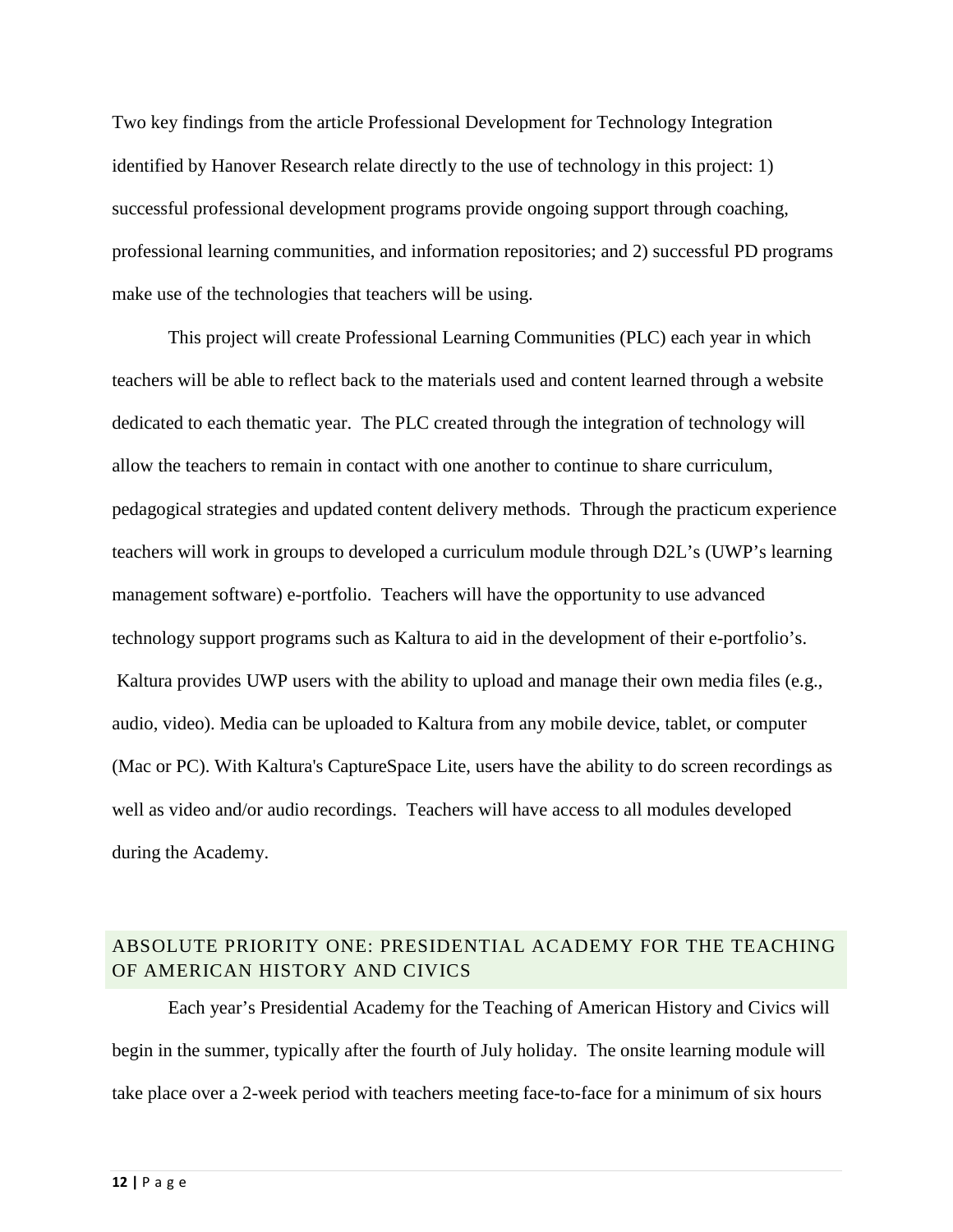per day. The theme of each year will focus on an alternative historical narrative from a different perspective. The full curricular outline can be seen in the charts that follow. All materials will be provided to each teacher electronically on a tablet provided through this project, including all syllabi, readings, case studies, videos, and more. While the Academy is face-to-face, there will be significant interaction through UWP's online learning management system, D2L.

Each Academy will be taught by a UWP faculty content expert (CV in Appendix A) who will guide teachers through a rigorous and robust learning experience. UWP faculty will be joined by regional and national experts (identified in the chart on page 8) who will enhance learning through their professional and/or personal connection to the theme.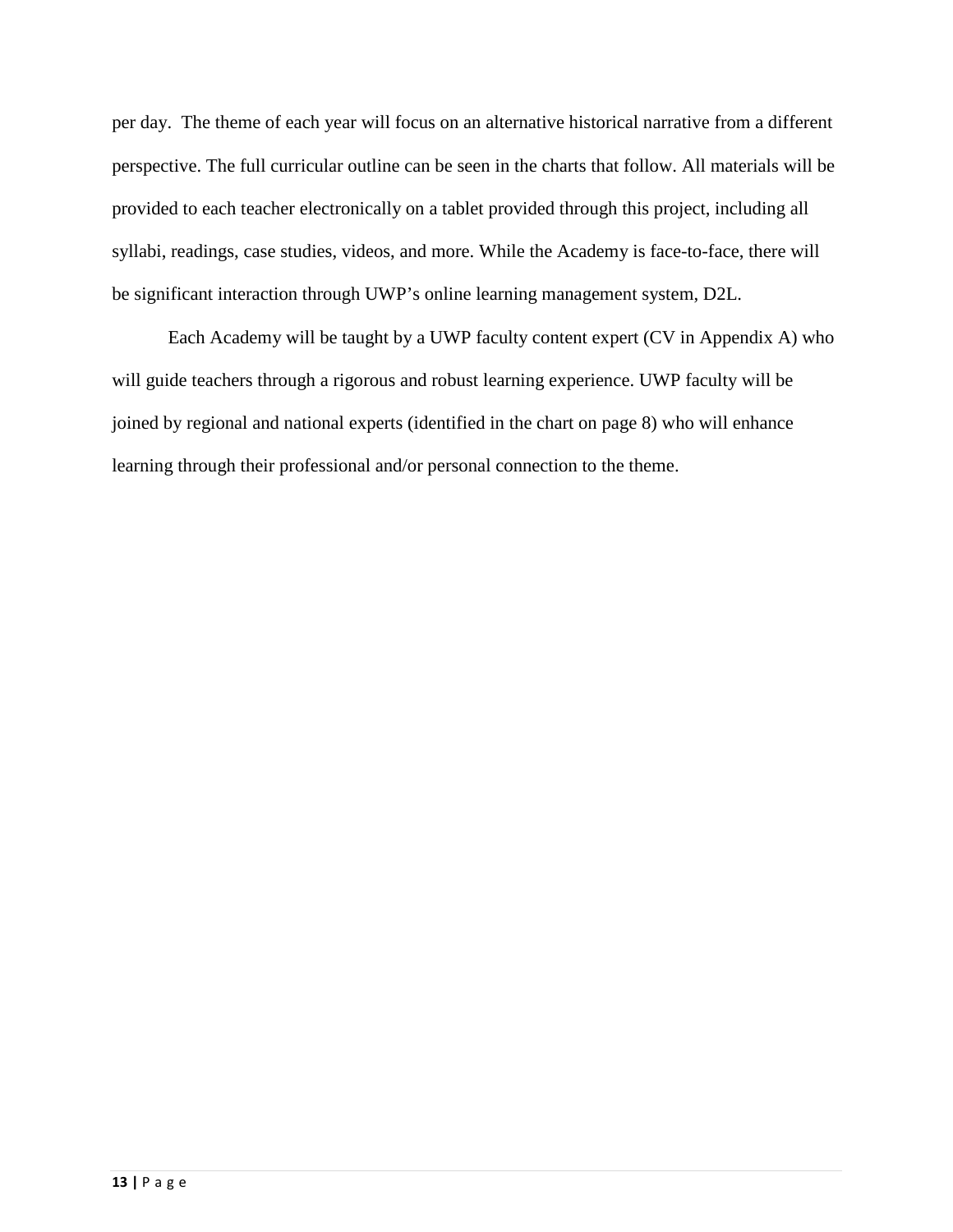| <b>The Presidential Teaching Academy</b><br><b>Year One: July 2018 - July 2019</b><br>The Historical Narrative from the Native American People  |                                                                                                                                                                                                                                                                                                                                 |                                                                                               |  |
|-------------------------------------------------------------------------------------------------------------------------------------------------|---------------------------------------------------------------------------------------------------------------------------------------------------------------------------------------------------------------------------------------------------------------------------------------------------------------------------------|-----------------------------------------------------------------------------------------------|--|
| <b>Curricular Organization Chart</b>                                                                                                            |                                                                                                                                                                                                                                                                                                                                 |                                                                                               |  |
| <b>Day: Session Title: Session</b>                                                                                                              |                                                                                                                                                                                                                                                                                                                                 | <b>Learning Outcome(s)</b>                                                                    |  |
| <b>Description</b>                                                                                                                              | <b>C3 Framework Standards Alignment</b>                                                                                                                                                                                                                                                                                         | <b>Performance Assessment(s)</b>                                                              |  |
| Day 1: A NEW HISTORY APPROACH                                                                                                                   |                                                                                                                                                                                                                                                                                                                                 | Examine history using cultural interaction in addition to traditional institutional analysis. |  |
|                                                                                                                                                 | Recognize the importance of alternate interpretations of history                                                                                                                                                                                                                                                                |                                                                                               |  |
|                                                                                                                                                 | Design pathways creating history to present understanding of citizenship                                                                                                                                                                                                                                                        |                                                                                               |  |
|                                                                                                                                                 | D1.2.9-12; D1.4.9-12; D1.1.9-12                                                                                                                                                                                                                                                                                                 | • In class written reflection/group discussion<br>• Work group product: pathways design       |  |
| Day 2: INDIGENOUS PEDAGOGY                                                                                                                      | • Compare knowledge as power to knowledge as vulnerability                                                                                                                                                                                                                                                                      |                                                                                               |  |
| <b>FIRST NATION EDUCATION &amp; HOW</b><br>PEDAGOGY REFLECTS CONTENT                                                                            | Identify opportunities for integrating relevant aspects of indigenous knowledge and<br>approaches to teaching and learning into the school curriculum                                                                                                                                                                           |                                                                                               |  |
|                                                                                                                                                 | D1.1.9-12; D3.1.9-12; D3.4.9-12<br>• Conceptual essay on power                                                                                                                                                                                                                                                                  |                                                                                               |  |
|                                                                                                                                                 |                                                                                                                                                                                                                                                                                                                                 | • Think-Pair-Share                                                                            |  |
| Day 3: CIVIC CONSTRUCTION OF THE<br>NATIVE AMERICAN - FEDERAL ACTS &<br><b>ASSIMILATION POLICIES: Varying</b>                                   | Develop period narratives of the cultural impact of conflict over native American<br>sovereignty<br>• Differentiate Native American status throughout history with an application to current                                                                                                                                    |                                                                                               |  |
| historical sovereign land arrangements                                                                                                          | civic participation.                                                                                                                                                                                                                                                                                                            |                                                                                               |  |
| and their impact on civic participation                                                                                                         | D <sub>4.2.9</sub> -12; D <sub>2</sub> .CIV.2.9-12                                                                                                                                                                                                                                                                              | • Group discussion on Native American Status                                                  |  |
| (federal/state reservations, land                                                                                                               |                                                                                                                                                                                                                                                                                                                                 | • Individual, Research based narratives                                                       |  |
| allotments, restricted status)                                                                                                                  |                                                                                                                                                                                                                                                                                                                                 | • Narrative peer evaluation and rewrite                                                       |  |
| Day 4: CIVIC CONSTRUCTION OF THE<br>NATIVE AMERICAN - EDUCATION:<br>Civic participation requires that the<br>individual/group is informed about | Understand the role of modern education in undermining Native American knowledge and<br>identity.<br>Hypothesize ways in which historical educational practices have alienated the Native<br>$\bullet$<br>American from modern civic participation.<br>D2.HIST.3.9-12; D2.CIV.10.9-12<br>• Reflective essay on modern education |                                                                                               |  |
| the process. Education is both<br>informative and normative. Indian<br>Schools                                                                  |                                                                                                                                                                                                                                                                                                                                 |                                                                                               |  |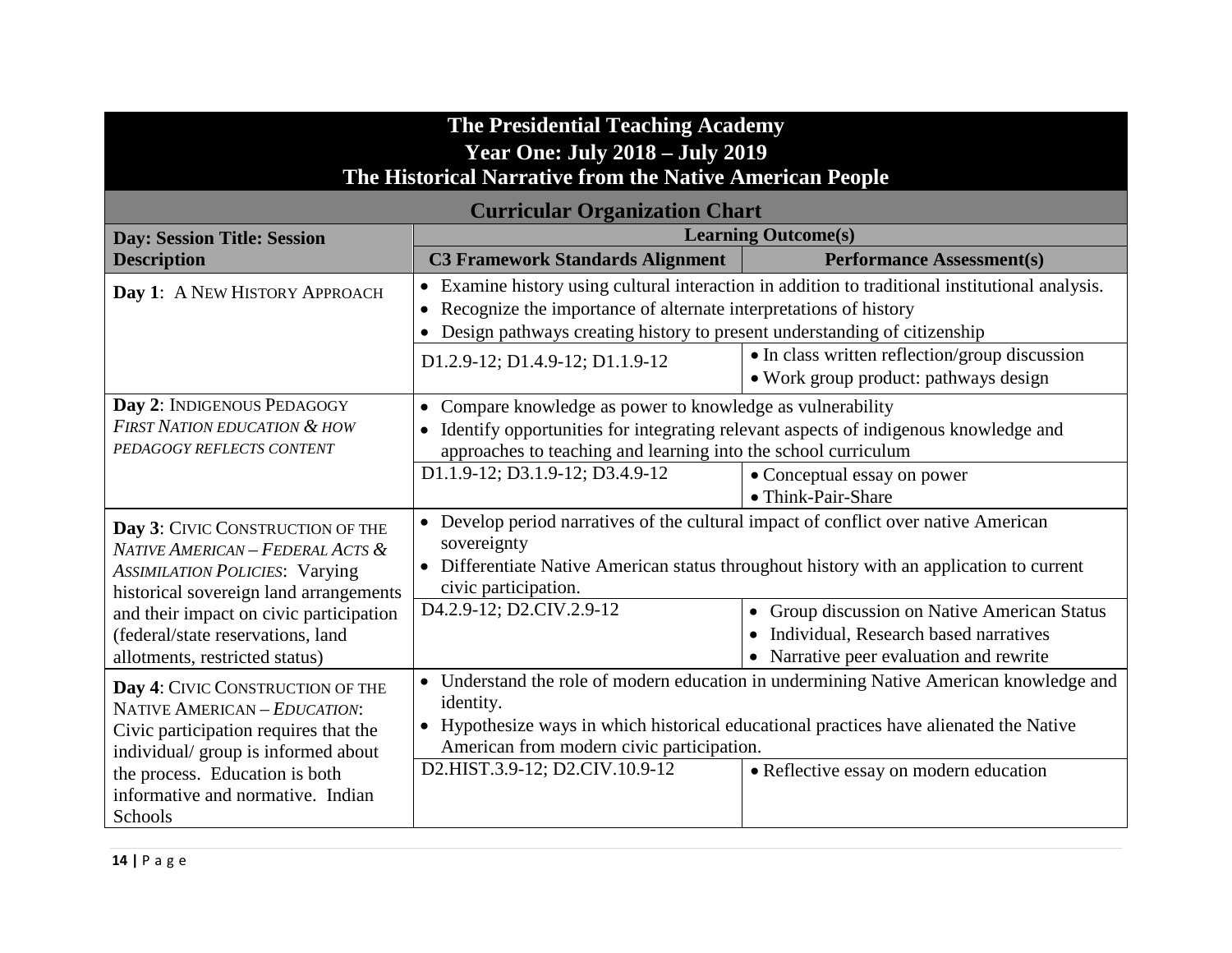|                                                                                                                                                                                                                           |                                                                                                                                                                                                                                                                           | • Work group creative extension project on<br>relation between educational practices and<br>Native American civic participation                                                 |
|---------------------------------------------------------------------------------------------------------------------------------------------------------------------------------------------------------------------------|---------------------------------------------------------------------------------------------------------------------------------------------------------------------------------------------------------------------------------------------------------------------------|---------------------------------------------------------------------------------------------------------------------------------------------------------------------------------|
| Day 5: CIVIC CONSTRUCTION OF THE<br>NATIVE AMERICAN - POVERTY: People<br>living in families with incomes under                                                                                                            | Relate historical economic status to types of civic engagement<br>Create civic opportunities for Native Americans that address historical impact of housing<br>and infrastructure                                                                                         |                                                                                                                                                                                 |
| \$15,000 voted at about half the rate of<br>those living in families with incomes<br>over \$75,000. Native American<br>poverty rate of 25.7%<br>(National)                                                                | D2.CIV.6.9-12; D2.CIV.12.9-12                                                                                                                                                                                                                                             | • Causation and Correlation outline of relation<br>between economic status and civic<br>engagement<br>• Work group creative extension project: issue                            |
| Average is 12.4%)<br>Day 6: THE NATIVE AMERICAN CIVIC<br><b>IDENTITY:</b> Reclamation of identity<br>through familiarity with Native                                                                                      | based civic opportunities<br>Understand the historical challenges to Native American Identity.<br>Assess the ways in which modern democratic approaches might clash with Native<br>American identity.                                                                     |                                                                                                                                                                                 |
| American success stories; the<br>maintenance of image, language, and<br>culture throughout history.                                                                                                                       | D2.HIST.5.9-12; D2.CIV.13.9-12                                                                                                                                                                                                                                            | • Reflective analysis of historical challenges<br>• Work group creative extension project:<br>democracy and Native American identity                                            |
| Day 7: NATIVE AMERICAN UNITY:<br>Historically Native American unity is<br>more focused on resistance; a unity<br>based on an internal identity rather                                                                     | • Formulate approaches for increasing civic engagement based on native American<br>historical experiences of assimilation and acculturation<br>Understand the challenges of tribal unity<br>$\bullet$<br>Assess the importance of tribal unity<br>$\bullet$               |                                                                                                                                                                                 |
| than one given by external agents.<br>Historical unifying struggles<br>increasing Native American civic<br>capacity.                                                                                                      | D2.CIV.14.9-12; D2.CIV.13.9-12;<br>D2.CIV.14.9-12                                                                                                                                                                                                                         | Think-Pair-Share<br>$\bullet$<br>Group discussion on unity<br>Group presentation on unifying struggles<br>$\bullet$                                                             |
| Day 8: SOVEREIGNTY: Structural<br>arrangements provide the framework<br>for participation of individuals and<br>groups. Citizenship, rights, and<br>responsibilities are provided through<br>treaty and federal policies. | $\bullet$<br>Americans in the political process<br>Consider the historical motivations of federal policies and treaties<br>$\bullet$<br>Compare current federal and state practices to historical ones.<br>$\bullet$<br>D2.CIV.3.-9-12; D2.HIST.4.9-12;<br>D2.HIST.2.9-12 | Critique the role that treaties and federal policies have played in the efficacy of Native<br>• Essay on sovereignty and its manifestation for<br>the Native American community |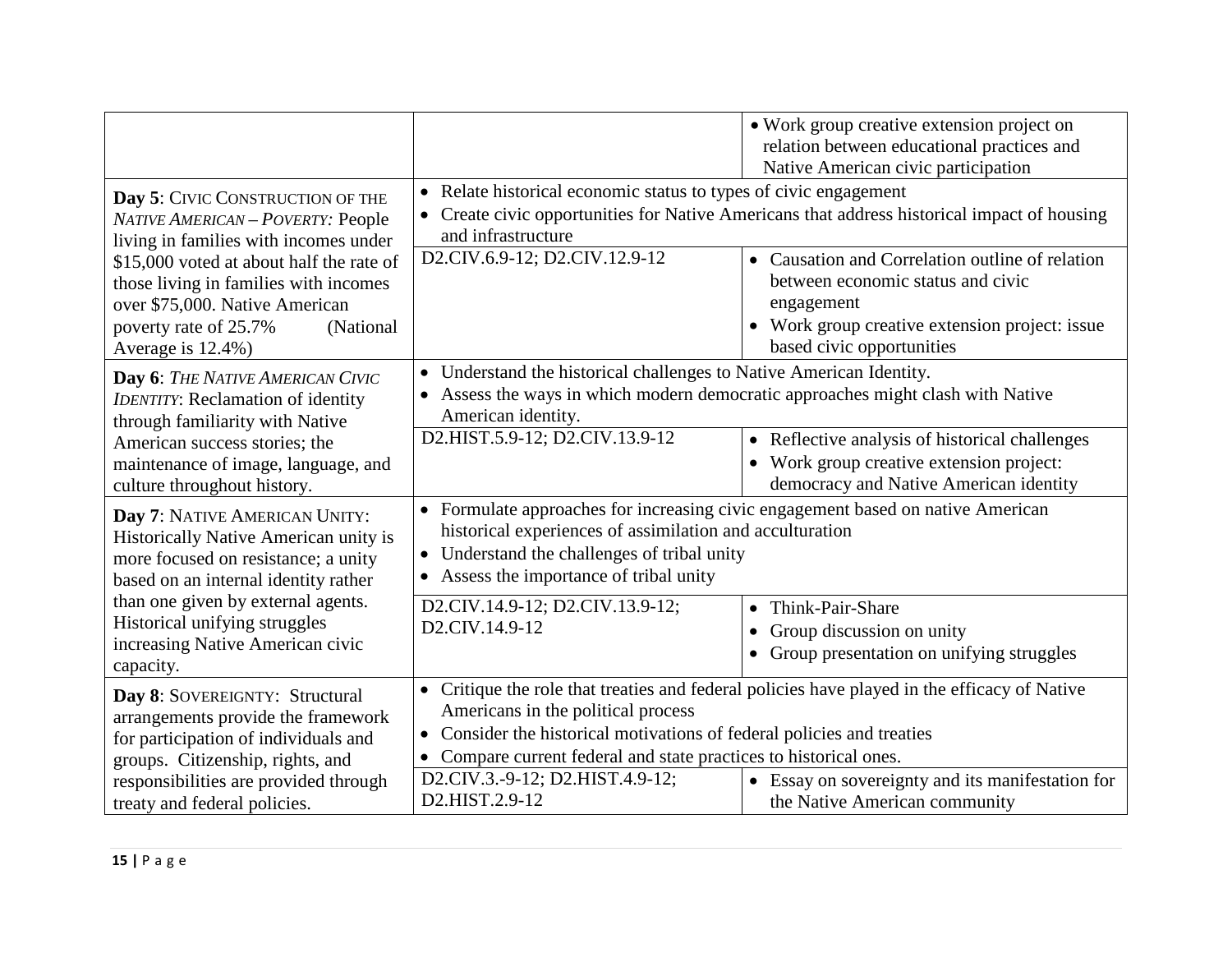|                                          |                                                                           | • Group creative extension project: Historical<br>lessons for Standing Rock                                     |  |  |
|------------------------------------------|---------------------------------------------------------------------------|-----------------------------------------------------------------------------------------------------------------|--|--|
| Day 9: NATIVE AMERICANS AND LAND         | Explain the relationship between land and identity for indigenous peoples |                                                                                                                 |  |  |
| <b>STEWARDSHIP: Native Americans and</b> |                                                                           | Appreciate historical conflict and cooperation between Native Americans and the                                 |  |  |
| land stewardship                         | majoritarian population in land stewardship.                              |                                                                                                                 |  |  |
|                                          |                                                                           | Infer civic participation emanating from land stewardship of Native Americans.                                  |  |  |
|                                          | D2.CIV.14.9-12; D2.CIV.5.9-12;                                            | • Think-Pair-Share                                                                                              |  |  |
|                                          | $D2.CIV.6.9-12;$                                                          | • Group discussion land stewardships                                                                            |  |  |
|                                          | • D2.CIV.12.9-12; D4.7.9-12                                               | • Group creative extension project: land<br>stewardship as a vehicle for Native American<br>civic participation |  |  |
|                                          | Day 10: UNDERSTANDING HISTORY AT THE LOCAL LEVEL: CHICAGO COMMUNITY VISIT |                                                                                                                 |  |  |

| <b>The Presidential Teaching Academy</b><br><b>Year Two: July 2019 – July 2020</b><br>The Historical Narrative from the African-American People |                                                                                   |                                                                                               |  |
|-------------------------------------------------------------------------------------------------------------------------------------------------|-----------------------------------------------------------------------------------|-----------------------------------------------------------------------------------------------|--|
| <b>Curricular Organization Chart</b>                                                                                                            |                                                                                   |                                                                                               |  |
| <b>Day: Session Title: Session Topic</b>                                                                                                        |                                                                                   | <b>Learning Outcome</b>                                                                       |  |
|                                                                                                                                                 | <b>C3 Framework Standards Alignment</b>                                           | <b>Performance Assessment(s)</b>                                                              |  |
| Day 1: A NEW HISTORY APPROACH                                                                                                                   |                                                                                   | Examine history using cultural interaction in addition to traditional institutional analysis. |  |
|                                                                                                                                                 | • Recognize the importance of alternate interpretations of history                |                                                                                               |  |
|                                                                                                                                                 | Design pathways creating history to present understanding of citizenship          |                                                                                               |  |
|                                                                                                                                                 |                                                                                   | • D1.2.9-12; D1.4.9-12; D2.CIV.2.9-12; $\bullet$ In class written reflection/group discussion |  |
|                                                                                                                                                 | D <sub>2</sub> .CIV.6.9-12                                                        | • Work group product: pathways design                                                         |  |
| Day 2: AFROCENTRIC APPROACH TO                                                                                                                  | Utilize group based, relational learning to connect the present to the past.      |                                                                                               |  |
| HISTORY: The restoration of                                                                                                                     | Consider how historical interpretation can change according to group perspectives |                                                                                               |  |
| sovereignty; Living in the present to                                                                                                           | • D2.CIV.9.9-12; D2. HIST.7.9-12<br>• Think-Pair-Share                            |                                                                                               |  |
| learn from the past; Restoration of                                                                                                             |                                                                                   |                                                                                               |  |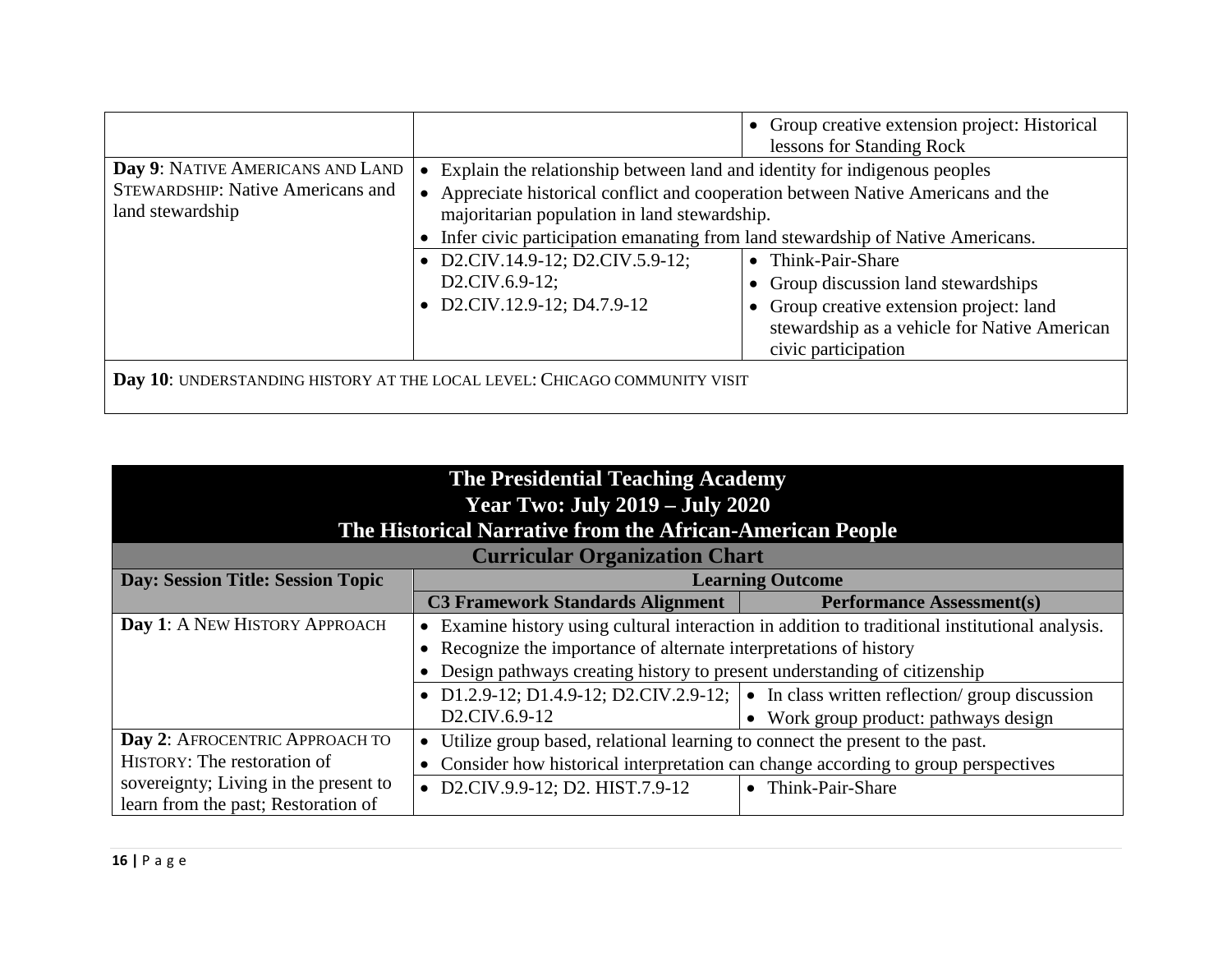| public confidence/trust; 21 <sup>st</sup> Century<br>leadership and service (Hotep, 2010)                                                                                                                                                                                                                                                                                                                                              | present to past                                                                                                                                                                                                                                                                                                                  | • Role Play based discussion on connecting<br>• Group discussion on the role of perspective in<br>interpretation of history                                                |
|----------------------------------------------------------------------------------------------------------------------------------------------------------------------------------------------------------------------------------------------------------------------------------------------------------------------------------------------------------------------------------------------------------------------------------------|----------------------------------------------------------------------------------------------------------------------------------------------------------------------------------------------------------------------------------------------------------------------------------------------------------------------------------|----------------------------------------------------------------------------------------------------------------------------------------------------------------------------|
| Day 3: THE CIVIC CONSTRUCTION OF<br>THE AFRICAN AMERICAN CITIZEN -<br>EDUCATION: Civic participation<br>requires that the individual/group is<br>informed about the process. During<br>slavery, constraining African<br>American education was used as a<br>method to quell agency and fears of<br>slave rebellions. After emancipation,<br><b>African American education was</b><br>relegated to poorly funded segregated<br>schools. | • Understand the role of modern education in undermining African American knowledge<br>and identity.<br>• Hypothesize ways in which historical educational practices have alienated the African<br>American from modern civic participation.<br>• D2.HIST.3.9-12; D2.CIV.10.9-12                                                 | • Reflective essay on modern education<br>• Work group creative extension project on<br>relation between educational practices and<br>African American civic participation |
| Day 4: THE CIVIC CONSTRUCTION OF<br>THE AFRICAN AMERICAN CITIZEN -<br>POLITICS: After 255 years of slavery<br>in the US, the disenfranchisement of<br>the African American citizen creates<br>a political sense of inefficacy and<br>alienation                                                                                                                                                                                        | • Develop period narratives of the cultural impact of conflict over African American<br>citizenship<br>• Differentiate African American status throughout history with an application to current<br>civic participation.<br>$\bullet$ D4.2.9-12; D2.CIV.2.9-12                                                                   | • Group discussion on African American Status<br>Individual, Research based narratives                                                                                     |
| Day 5: THE CIVIC CONSTRUCTION OF<br>THE AFRICAN AMERICAN CITIZEN -<br>POVERTY AND INSTITUTIONALIZED<br><b>RACISM</b>                                                                                                                                                                                                                                                                                                                   | • Narrative peer evaluation and rewrite<br>• Relate historical economic status to types of civic engagement<br>• Create civic participation strategies for African Americans that address historical impact<br>of poverty on incarceration<br>• Causation and Correlation outline of relation<br>• D2.CIV.6.9-12; D2.CIV.12.9-12 |                                                                                                                                                                            |
|                                                                                                                                                                                                                                                                                                                                                                                                                                        | engagement<br>• Understand the historical challenges to African American Identity.                                                                                                                                                                                                                                               | between economic status and civic<br>• Work group creative extension project: issue<br>based civic opportunities                                                           |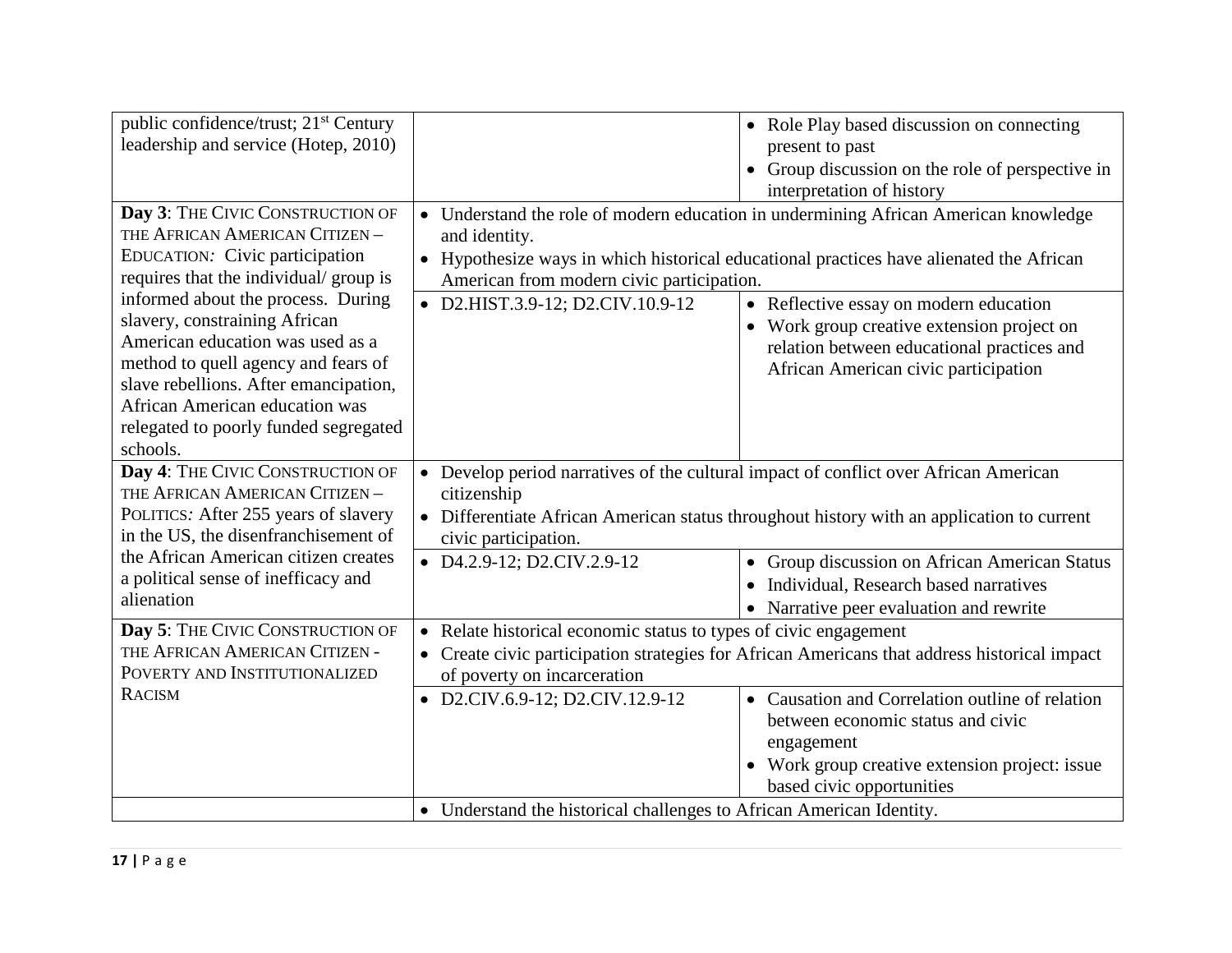| Day 6: THE AFRICAN AMERICAN<br><b>CIVIC IDENTITY: Reclamation of</b>                                                                                                                                                                                                                                                                                                         | • Assess the ways in which modern democratic approaches might clash with African<br>American identity.                                                                                                                                                         |                                                                                                                                                                                                                                                                                                                                                          |
|------------------------------------------------------------------------------------------------------------------------------------------------------------------------------------------------------------------------------------------------------------------------------------------------------------------------------------------------------------------------------|----------------------------------------------------------------------------------------------------------------------------------------------------------------------------------------------------------------------------------------------------------------|----------------------------------------------------------------------------------------------------------------------------------------------------------------------------------------------------------------------------------------------------------------------------------------------------------------------------------------------------------|
| identity through familiarity with<br>African American success stories; the<br>maintenance of image, language, and<br>culture throughout history.                                                                                                                                                                                                                             | D2.CIV.13.9-12; D2.CIV.14.9-12                                                                                                                                                                                                                                 | • Reflective analysis of historical challenges<br>• Work group creative extension project:<br>democracy and African American identity                                                                                                                                                                                                                    |
| Day 7: AFRICAN AMERICAN UNITY<br><b>UNDER CIVIC ASSIMILATION:</b><br>Historically African American unity<br>is more focused on confrontation; a<br>unity still conflicted between internal                                                                                                                                                                                   | historical experiences of assimilation and acculturation<br>• Understand the challenges of African American unity<br>• Assess the importance of African American unity                                                                                         | • Formulate approaches for increasing civic engagement based on African American                                                                                                                                                                                                                                                                         |
| identity and that given by external<br>agents. Historical unifying struggles<br>increasing African American civic<br>capacity                                                                                                                                                                                                                                                | D2.CIV.14.9-12; D2.CIV.13.9-12;<br>D2.CIV.14.9-12                                                                                                                                                                                                              | • Think-Pair-Share<br>• Group discussion on unity<br>• Group presentation on unifying struggles                                                                                                                                                                                                                                                          |
| Day 8: POLITICAL ORGANIZATION<br>AND FOCUS - AFRICAN AMERICAN<br><b>CIVIC ENGAGEMENT: Structural</b><br>arrangements provide the framework<br>for participation of individuals and<br>groups. African Americans move to<br>establish their own political agenda in<br>the $20th$ and $21st$ century. From the<br><b>Black Panthers to the Black Lives</b><br>Matter movement | process<br>Consider the historical motivations of political legal and social institutions<br>Compare current federal and state practices to historical ones.<br>• D2.CIV.3.-9-12; D2.CIV.10.9-12;<br>D2.HIST.4.9-12; D2.HIST.2.9-12                            | • Critique the role of systematic racism in the efficacy of African Americans in the political<br>• Critical essay on systematic racism and<br>efficacious political participation<br>• Group presentation on historical motivations<br>of institutions<br>• Group poll on historical motivations<br>identification<br>• Compare and contrast discussion |
| Day 9: CONTRIBUTION TO<br>DEMOCRACY WITH JAZZ THROUGH<br>HISTORY: The Jazz and Democracy<br>Project <sup>®</sup>                                                                                                                                                                                                                                                             | • Explain the relationship between music and identity for minority groups<br>• Appreciate historical context for the development of jazz and the political parallels that<br>can be drawn.<br>• Infer civic participation emanating from the structure of jazz |                                                                                                                                                                                                                                                                                                                                                          |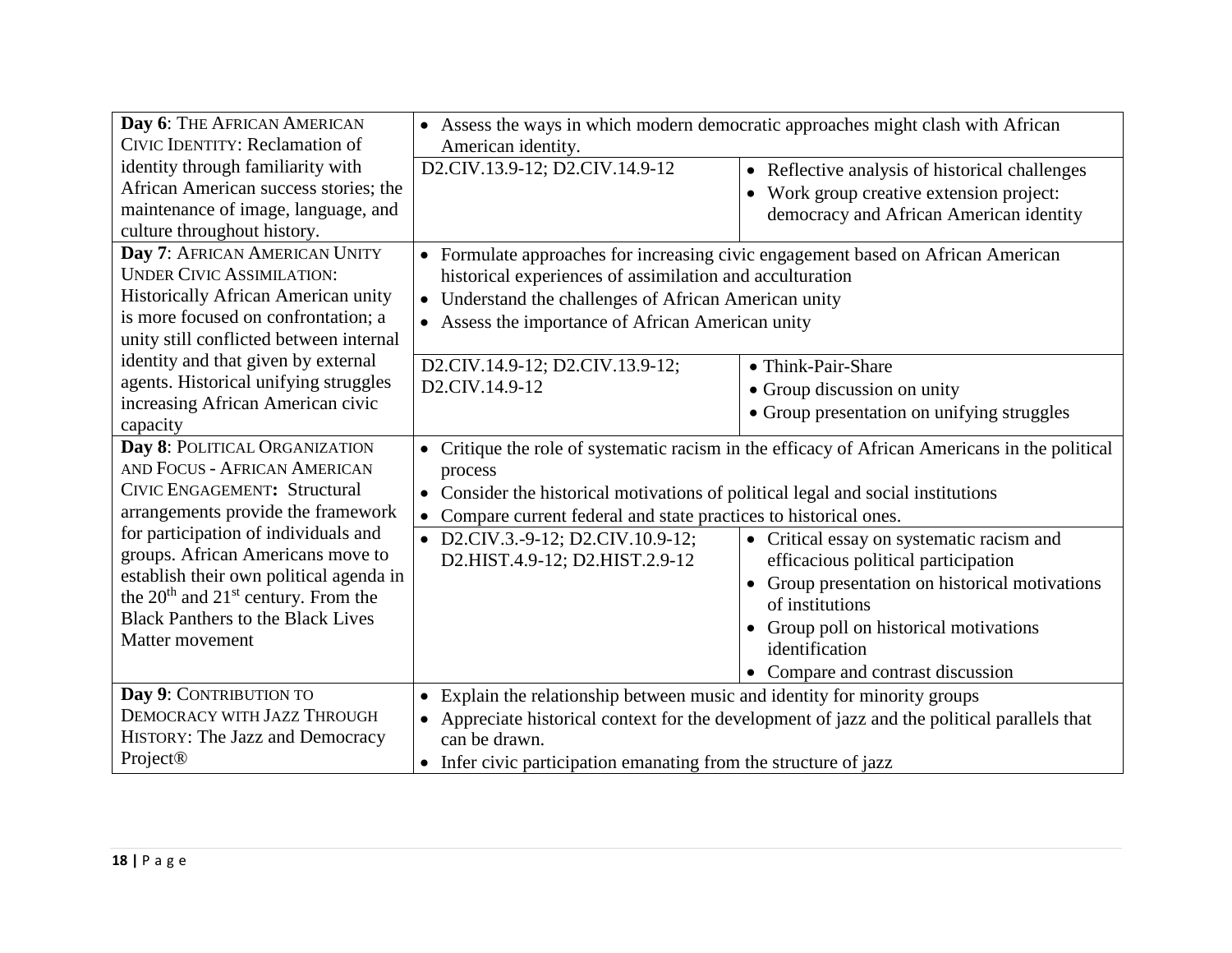|                                                                                 | D2.HIST.9.9-12; D2.HIST.9.9-12;<br>D2.HIST.4.9-12; D4.7.9-12 | • Work Group creative extension project:<br>presenting jazz selection reflective of a<br>specific historical context<br>• In-class reflective essay on group project<br>• Research paper: role of jazz in creating<br>political context |
|---------------------------------------------------------------------------------|--------------------------------------------------------------|-----------------------------------------------------------------------------------------------------------------------------------------------------------------------------------------------------------------------------------------|
| Day 10: UNDERSTANDING HISTORY AT THE LOCAL LEVEL: CHICAGO COMMUNITY VISIT (PBE) |                                                              |                                                                                                                                                                                                                                         |

| <b>The Presidential Teaching Academy</b>          |                                                                            |                                                                                               |
|---------------------------------------------------|----------------------------------------------------------------------------|-----------------------------------------------------------------------------------------------|
| <b>Year Three: July 2020 - July 2021</b>          |                                                                            |                                                                                               |
| The Historical Narrative from the Hispanic People |                                                                            |                                                                                               |
| <b>Curricular Organization Chart</b>              |                                                                            |                                                                                               |
| <b>Day: Session Title: Session</b>                | <b>Learning Outcome</b>                                                    |                                                                                               |
| <b>Description</b>                                | <b>C3 Framework Standards Alignment</b>                                    | <b>Performance Assessment(s)</b>                                                              |
| Day 1: A NEW HISTORY APPROACH                     |                                                                            | Examine history using cultural interaction in addition to traditional institutional analysis. |
|                                                   | Recognize the importance of alternate interpretations of history           |                                                                                               |
|                                                   | Design pathways creating history to present understanding of citizenship   |                                                                                               |
|                                                   | D1.2.9-12; D1.4.9-12; D2.CIV.9.9-12                                        | • In class written reflection/group discussion                                                |
|                                                   |                                                                            | • Work group product: pathways design                                                         |
| Day 2: DIVERSITY IN PEDAGOGY: The                 | Integrate present and past family experiences in the United States context |                                                                                               |
| learning process for Hispanic                     | Compare the historical experiences of at least two Hispanic groups         |                                                                                               |
| students is facilitated with the                  | Contrast Spanish words/concepts with similar English words/concepts.       |                                                                                               |
| utilization of diversity in teaching:             |                                                                            |                                                                                               |
| use of bilingual language/concepts;               | D2.HIST.7.9-12; D2.HIST.3.9-12;                                            |                                                                                               |
| inclusion of extended family as an                | D2.HIST.10.9-12                                                            |                                                                                               |
| anchor for learning; an intentional               |                                                                            |                                                                                               |
| recognition of the complexity of                  |                                                                            |                                                                                               |
| Hispanic races/ethnicities                        |                                                                            |                                                                                               |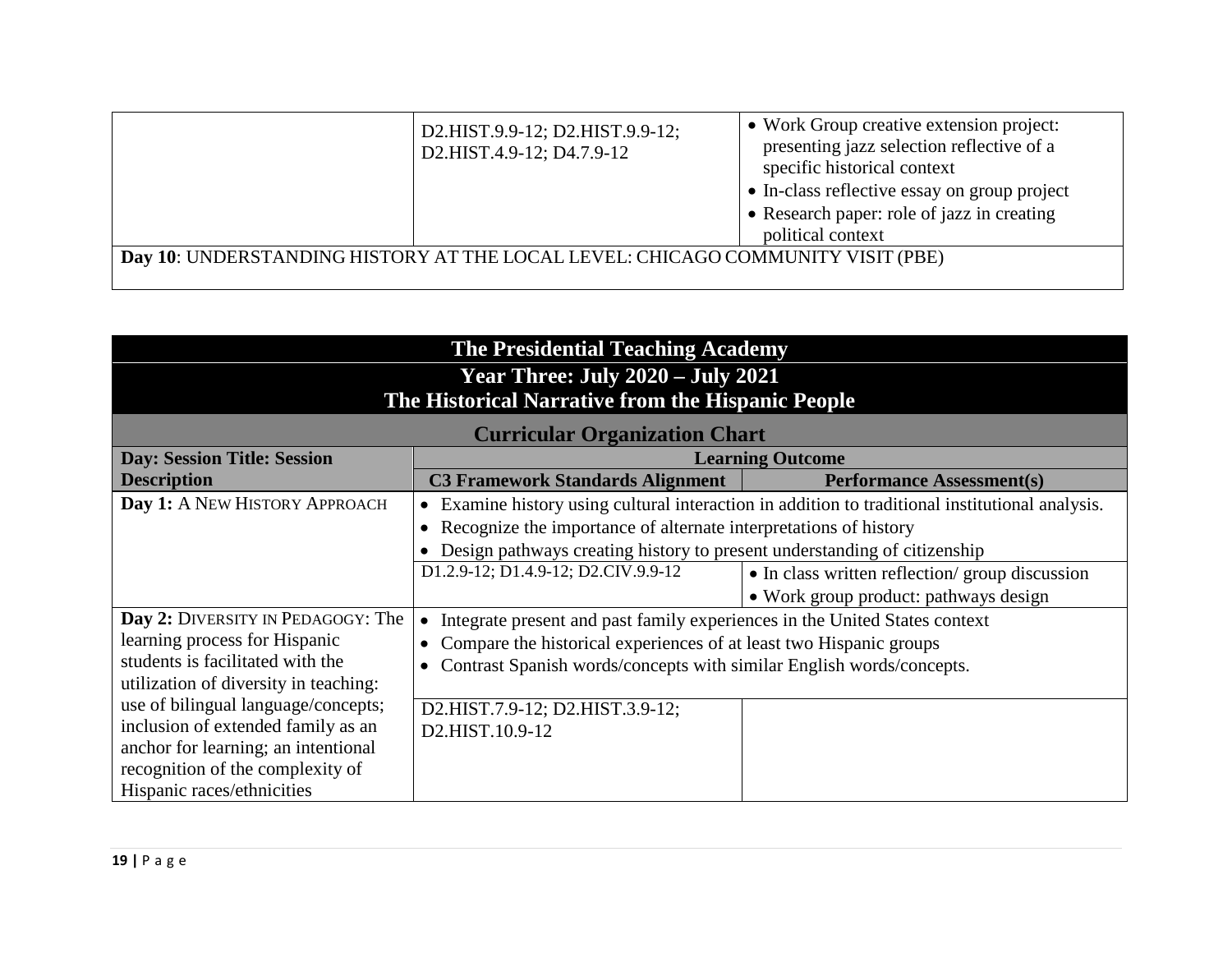| Day 3: THE CIVIC CONSTRUCTION OF<br>THE HISPANIC CITIZEN - EDUCATION:         | identity.                             | • Understand the role of modern education in undermining Hispanic knowledge and                                                |  |
|-------------------------------------------------------------------------------|---------------------------------------|--------------------------------------------------------------------------------------------------------------------------------|--|
| Civic participation requires that the<br>individual/ group is informed about  | from modern civic participation.      | • Hypothesize ways in which historical educational practices have alienated the Hispanic                                       |  |
| the process. Education is both<br>informative and normative.                  | • D2.HIST.3.9-12; D2.CIV.10.9-12      | • Reflective essay on modern education                                                                                         |  |
|                                                                               |                                       | • Work group creative extension project on<br>relation between educational practices and<br>Hispanic civic participation       |  |
| Day 4: THE CIVIC CONSTRUCTION OF<br>THE HISPANIC CITIZEN - POLITICS:          |                                       | • Develop period narratives of the cultural impact of the extension of United States                                           |  |
| Varying historical experiences with<br>United States empire and their impact  | participation.                        | sovereignty over Latin populations.<br>• Differentiate Hispanic status throughout history with an application to current civic |  |
| on civic participation. The historical<br>consequence of low civic            | • D2.CIV.10.9-12; D2.CIV.2.9-12       | • Group discussion on Hispanic Status                                                                                          |  |
| infrastructure among Hispanics.                                               |                                       | • Individual, Research based narratives<br>• Narrative peer evaluation and rewrite                                             |  |
| Day 5: THE CIVIC CONSTRUCTION OF                                              |                                       | • Relate historical economic status to types of civic engagement                                                               |  |
| THE HISPANIC CITIZEN - ECONOMICS.<br>Immigration policy and labor rights      | immigration policies on labor rights. | • Create civic participation strategies for Hispanics that address historical impact of                                        |  |
| share a historical relationship. The                                          | • D2.CIV.6.9-12; D2.CIV.12.9-12       | • Causation and Correlation outline of relation                                                                                |  |
| difficult and tumultuous alliance with<br>unions creates a Hispanic labor     |                                       | between economic status and civic<br>engagement                                                                                |  |
| movement.                                                                     |                                       | • Work group creative extension project: issue<br>based civic opportunities                                                    |  |
| Day 6: THE HISPANIC CIVIC                                                     |                                       | • Understand the historical challenges to Hispanic Identity.                                                                   |  |
| <b>IDENTITY: Reclamation of identity</b><br>through familiarity with Hispanic | identity.                             | • Assess the ways in which modern democratic approaches might clash with Hispanic                                              |  |
| success stories; the maintenance of                                           | • D2.CIV.13.9-12; D2.CIV.14.9-12      | • Reflective analysis of historical challenges                                                                                 |  |
| image, language, and culture<br>throughout history.                           |                                       | • Work group creative extension project:<br>democracy and Hispanic identity                                                    |  |
| Day 7: HISPANIC UNITY UNDER                                                   |                                       | • Formulate approaches for increasing civic engagement based on Hispanic historical                                            |  |
| CIVIC ASSIMILATION: Historically,<br>Hispanic unity is more focused on        |                                       | experiences of assimilation and acculturation                                                                                  |  |
|                                                                               |                                       | • Understand the challenges of building and maintaining a cohesive civic infrastructure                                        |  |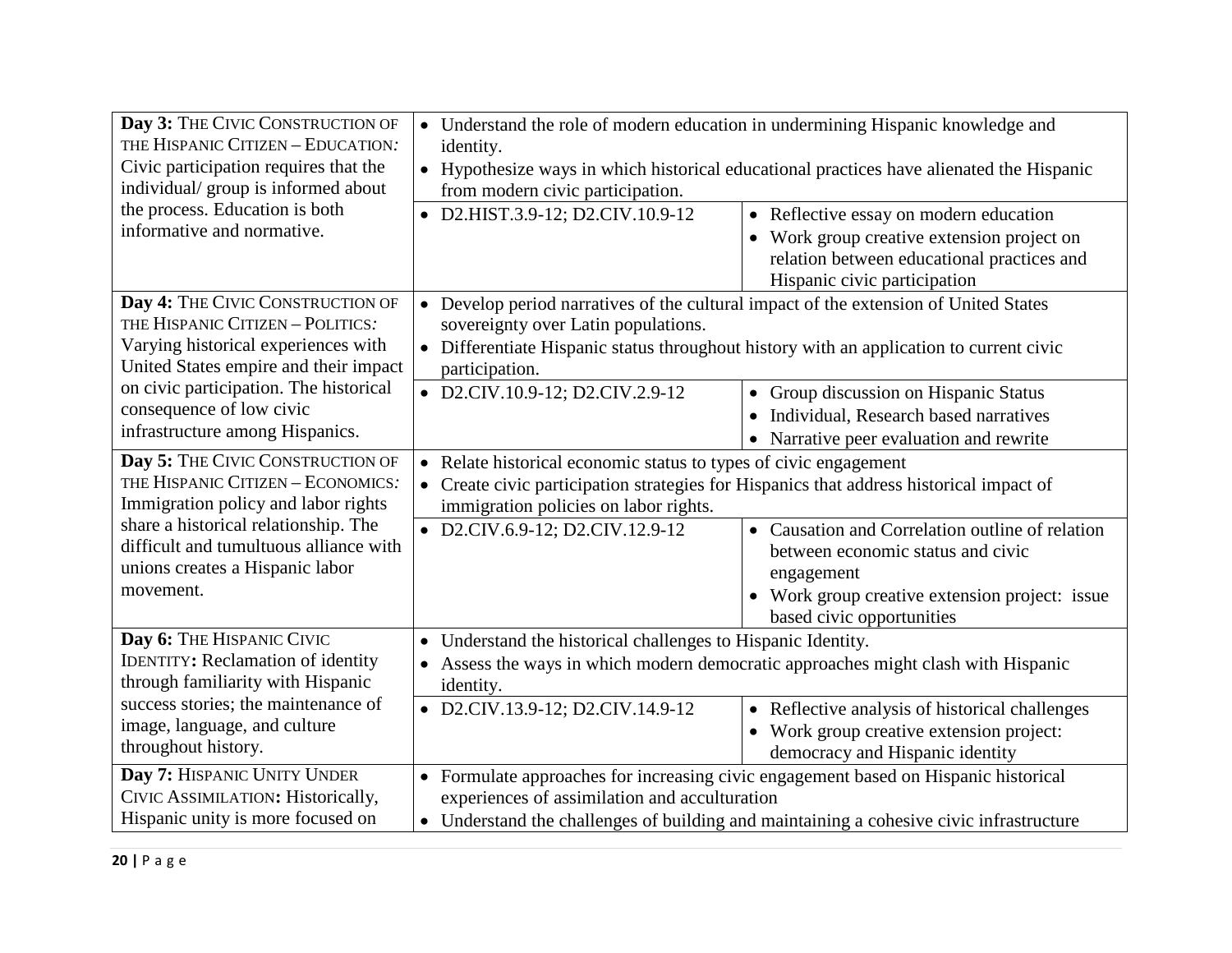| resistance; a unity based on an                                                 | • Assess the importance of 'one among many' to recognize the plurality underlying            |                                                                                               |
|---------------------------------------------------------------------------------|----------------------------------------------------------------------------------------------|-----------------------------------------------------------------------------------------------|
| internal identity rather than one given                                         | Hispanic unity.                                                                              |                                                                                               |
| by external agents. Historical                                                  |                                                                                              |                                                                                               |
| unifying struggles increasing                                                   | D2.CIV.14.9-12; D2.CIV.12.9-12;                                                              | Think-Pair-Share<br>$\bullet$                                                                 |
| Hispanic civic capacity                                                         | D2.CIV.13.9-12; D2.CIV.14.9-12                                                               | Group discussion on unity and civic capacity                                                  |
|                                                                                 |                                                                                              | Group presentation on unifying struggles                                                      |
| Day 8: FROM INVISIBILITY TO LEGAL,                                              | $\bullet$                                                                                    | Critique the role that federal and state policies have played in the efficacy of Hispanics in |
| POLITICAL, AND SOCIAL AUTONOMY:                                                 | the political process                                                                        |                                                                                               |
| THE IMPACT ON HISPANIC CIVIC                                                    | • Consider the historical motivations of federal and state policies                          |                                                                                               |
| <b>ENGAGEMENT: Structural</b>                                                   | Compare current federal and state practices to historical ones.                              |                                                                                               |
| arrangements provide the framework                                              | D2.CIV.3.9-12; D2.HIST.4.9-12;                                                               | • Think Pair Share                                                                            |
| for participation of individuals and                                            | D2.HIST.2.9-12<br>Critical essay on the institutional development                            |                                                                                               |
| groups. Citizenship, rights, and                                                |                                                                                              | of Hispanic citizenship                                                                       |
| responsibilities are provided through                                           |                                                                                              | Group discussion: relate institutional                                                        |
| federal/state laws and their                                                    |                                                                                              | citizenship to practiced citizenship                                                          |
| interpretation in the courts                                                    |                                                                                              |                                                                                               |
| Day 9: CONTRIBUTION TO POLICY                                                   | • Explain the relationship between historical civic experience and current policy agenda for |                                                                                               |
| THROUGH HISTORY: Hispanics at the                                               | marginalized groups.                                                                         |                                                                                               |
| ballot box. The emergence of the                                                |                                                                                              | • Appreciate historical conflict and cooperation between Hispanics and the majoritarian       |
| Hispanic agenda                                                                 | population in competing political agendas                                                    |                                                                                               |
|                                                                                 | • Infer civic participation emanating from increasing political power of Hispanics.          |                                                                                               |
|                                                                                 | • D2.HIST.7.9-12; D2.CIV.7.9-12;                                                             | • Work Group Creative Extension project:                                                      |
|                                                                                 | D2.CIV.12.9-12; D4.7.9-12                                                                    | Hispanic political power in 50 years.                                                         |
|                                                                                 |                                                                                              | • Group discussion: Historical Diversity in the                                               |
|                                                                                 |                                                                                              | Hispanic Political agenda                                                                     |
| Day 10: UNDERSTANDING HISTORY AT THE LOCAL LEVEL: CHICAGO COMMUNITY VISIT (PBE) |                                                                                              |                                                                                               |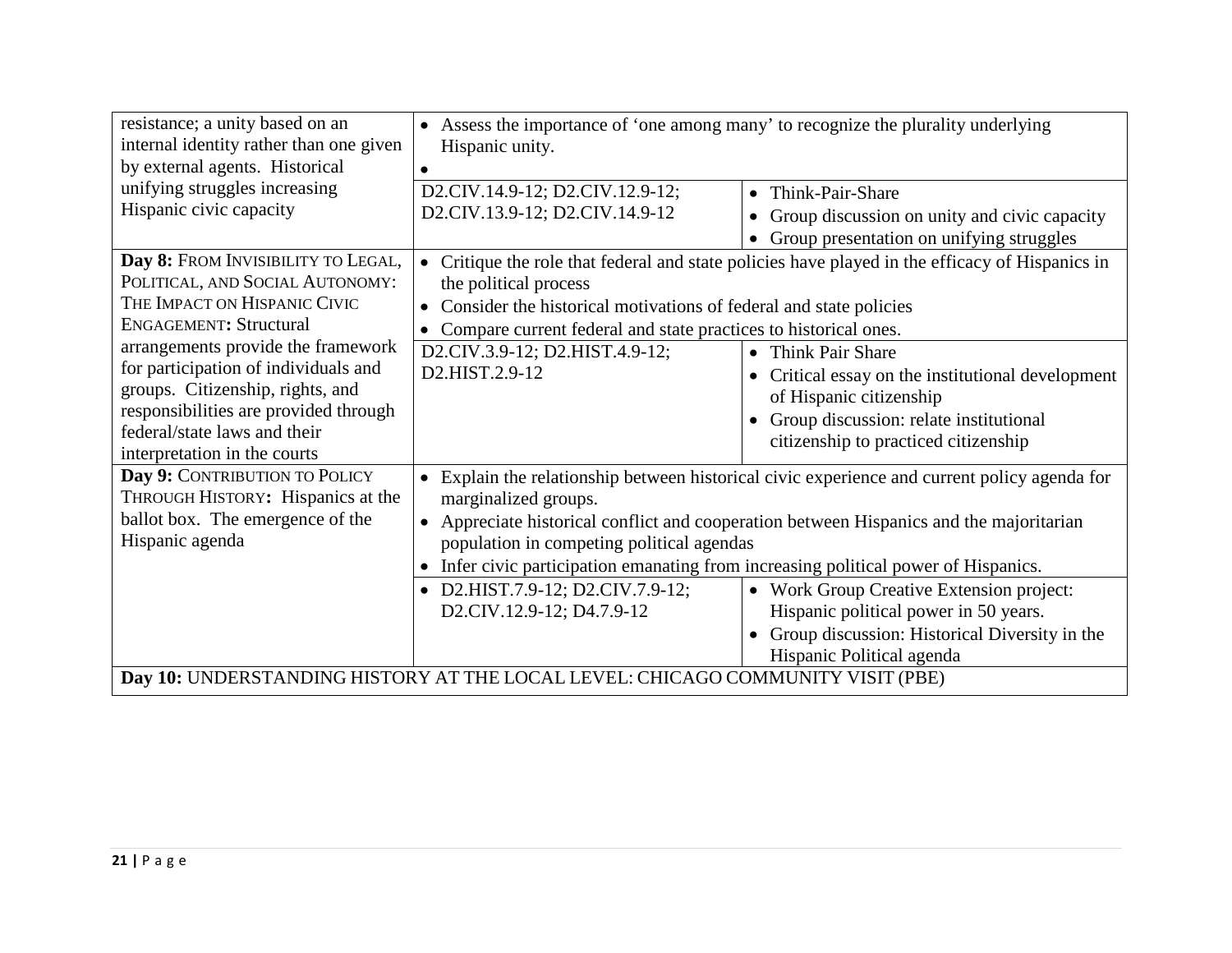# **ADDRESSING THE CRITICAL SHORTAGE OF QUALIFIED FACULTY FOR DUAL ENROLLMENT PROGRAMS**

UWP offers a concurrent enrollment program, Parkside Access to College Credits (PACC), to regional area secondary schools, primarily focusing on RUSD and KUSD. The PACC Program allows eligible students to earn college and high school credit simultaneously by taking and successfully completing designated college courses at their high schools. PACC was designed to assist our secondary partners in providing options to students in their preparation to be college- and career-ready.

PACC faces the same challenge of finding teachers with the appropriate credentials to teach for the UWP as most similar programs because of the new Higher Learning Commission (HLC) Faculty Qualification Guidelines. Faculty members teaching dual credit courses should hold the same minimal qualifications as required by the institution of its own faculty; instructors possess an academic degree relevant to what they are teaching and at least one level above the level at which they teach; or if a faculty member holds a master's degree or higher in a discipline or subfield other than that in which he or she is teaching, that faculty member should have completed a minimum of 18 graduate credit hours in the discipline or subfield in which they teach..<sup>[8](#page-22-0)</sup> Teachers often have master's degrees; however, they are typically in Education, Curriculum & Instruction, or Leadership/Administration, not the content area for which they are teaching. According to the National Alliance of Concurrent Enrollment Partnerships (NACEP), many teachers who already have master's degrees in education discover that there are few

<span id="page-22-0"></span> <sup>8</sup> https://hlcommission.org/Document-Library/determining-qualified-faculty.html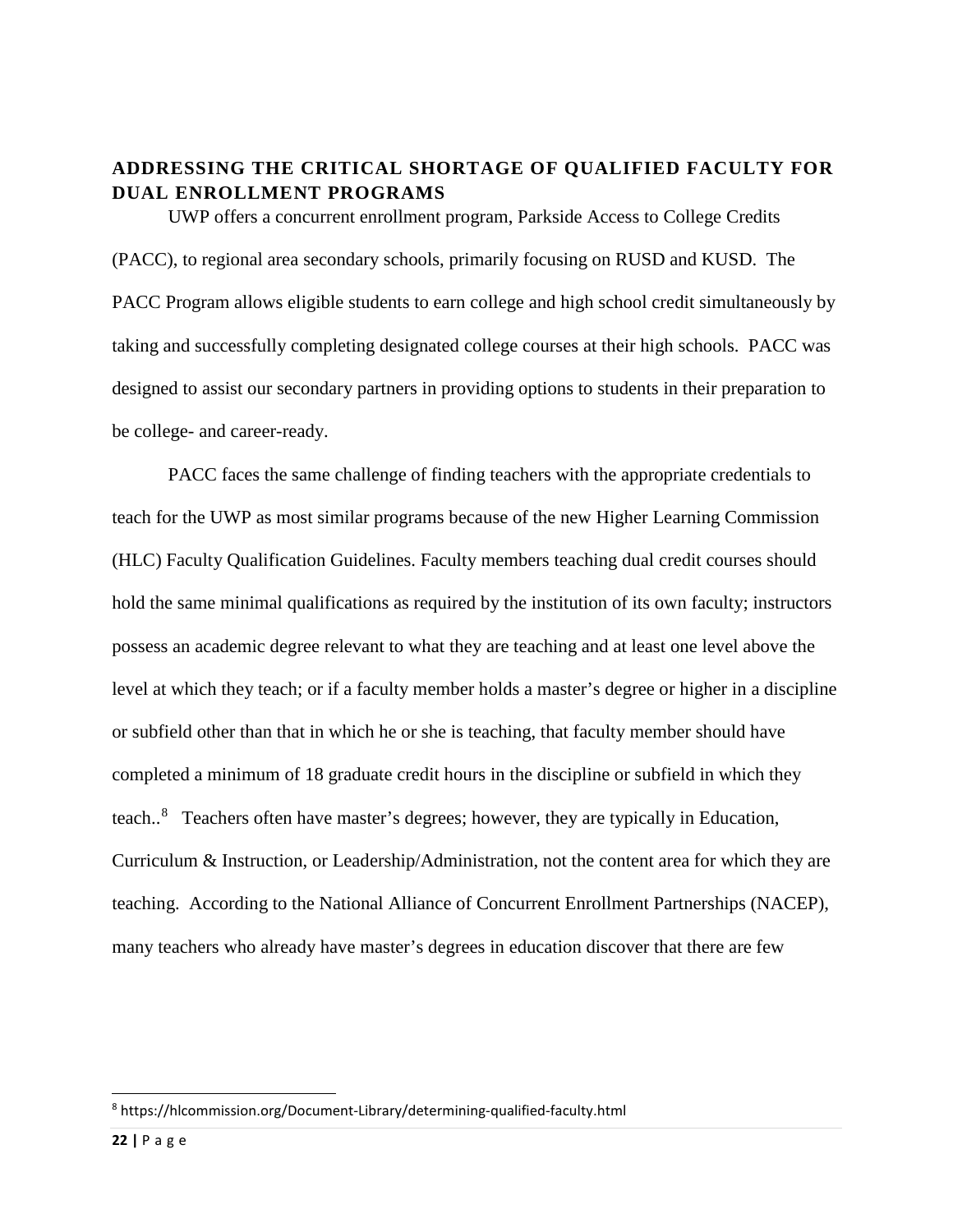incentives for them to pursue the additional subject-specific graduate coursework needed to qualify to teach concurrent enrollment courses.<sup>[9](#page-23-0)</sup>

Teachers in history and/or political science/government who successfully complete this project will not only strengthen their knowledge in American history and civics, but they will earn six graduate credits hours each year of participation at no cost to them or their district. If a teacher participates for all three years they will earn the eighteen graduate credit hours required for them to teach in a concurrent enrollment program in history or political science/government. Teaching a concurrent enrollment course in American history or civics will offer students the opportunity to take college-level courses that will broaden and deepen their knowledge and ideally motivate them to become more engaged citizens in our American democracy. It is important to our regional area to be able to assist teachers in their pursuit of the required credentials whether they teach concurrent enrollment for UWP or another institution. Thus, this project will create sustainable learning opportunities for students who do not participate in the Academy.

#### **TEACHER SELECTION CRITERIA**

Teacher recruitment will occur at several levels; the project director and project coordinator will work with the target district Administration to communicate with teachers in American history and civics. The Project Coordinator will visit each school within the target districts to deliver applications and hold information sessions to recruit teacher participation. The Project Coordinator will also send promotional materials to districts outside of the target area and hold information sessions as needed for teachers interested in participating. Participants with the highest score from the criteria below will be selected:

<span id="page-23-0"></span> <sup>9</sup> http://www.nacep.org/overcoming-instructor-shortage/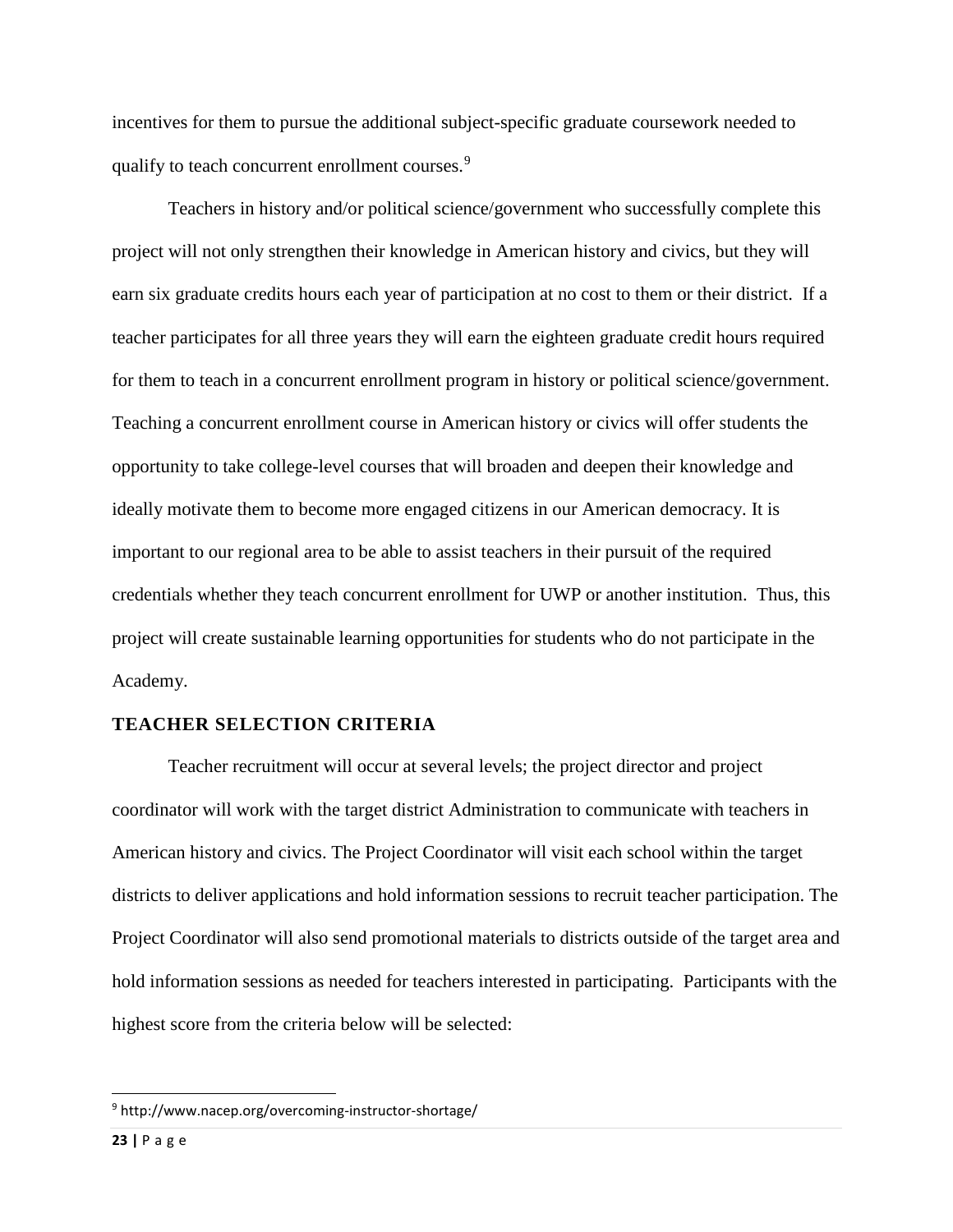| <b>Criteria for the Selection of Teachers</b>                                 | <b>Points</b> |
|-------------------------------------------------------------------------------|---------------|
|                                                                               | (max 100)     |
| Teacher is a returning participant from previous year and was successful $OR$ | 100           |
| Teacher is from target districts of KUSD or RUSD                              | 35            |
| Teacher does not have a master's degree in American history or civics         | 20            |
| Teacher has taught for less than 5 years in one of the content areas          | 20            |
| Teacher is recommended by their principal or district C&I administrator       | 15            |
| Teacher is currently teaching American history or civics                      |               |

# <span id="page-24-0"></span>ABSOLUTE PRIORITY TWO: CONGRESSIONAL ACADEMY FOR STUDENTS OF AMERICAN HISTORY AND CIVICS

Each year's Congressional Academy for Students of American History and Civics will begin in the summer, typically after the fourth of July holiday. The onsite learning module will take place over a two-week period with students meeting face-to-face for a minimum of six hours per day. The theme of each year will focus on an alternative narrative from a different perspective. The full curricular outline can be seen in the charts that follow. All materials will be provided to each student electronically on a tablet provided through this project, including all syllabi, readings, case studies, videos and more. While the Academy is face-to-face, there will be significant interaction through UWP's online learning management system, D2L.

Each Academy will be taught by a UWP faculty content expert (CV in Appendix A) who will guide teachers through a rigorous and robust learning experience. The UWP faculty will be joined by regional and national experts (identified in the chart above) who will enhance the learning through their professional and/or personal connection to the theme. By placing themselves in a practical past, these individuals can be exemplars for Congressional Academy participants.

#### **STUDENT SELECTION CRITERIA**

Students who will be considered for participation in the Congressional Academies are selected based on the criteria shown in the chart below.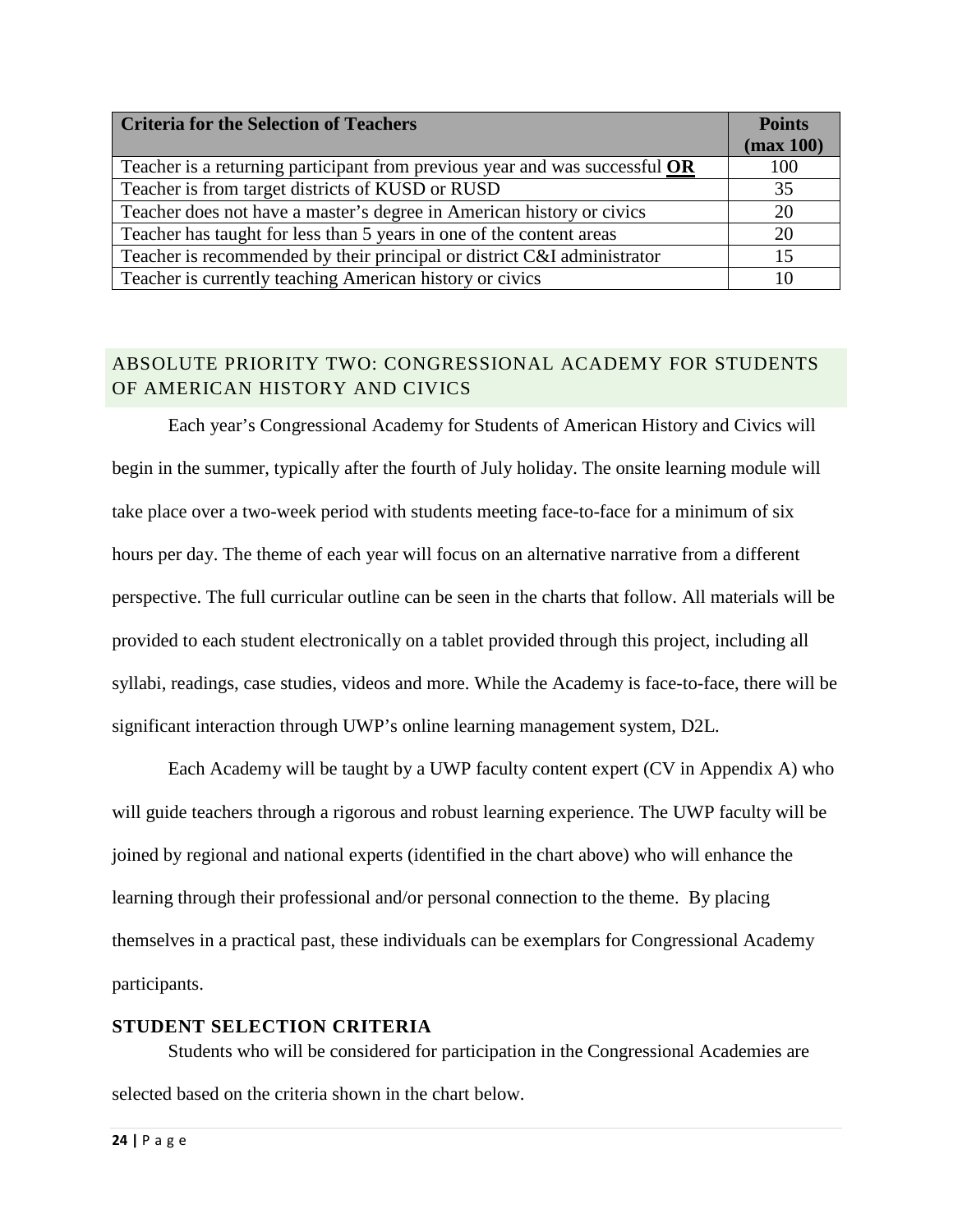| <b>Criteria for the Selection of Students</b>                                    | <b>Points</b> |
|----------------------------------------------------------------------------------|---------------|
|                                                                                  | (max 100)     |
| Student is a returning participant from previous year, was successful, and still | 100           |
| qualifies based on grade level OR                                                |               |
| Student attends a high-minority school (30% or more students of color) or a      | 35            |
| school with 60% or more students living in poverty                               |               |
| Student is from target districts of KUSD or RUSD                                 | 30            |
| Passing grades in Freshman and Sophomore Social Studies courses                  | 20            |
| Student is recommended by school principal                                       |               |

# <span id="page-25-0"></span>**ADDRESSING THE NEED FOR COLLEGE AND CAREER READY STUDENTS**

College and career ready in Wisconsin means "In addition to having knowledge in academic content areas, the Wisconsin way of college and career readiness values skills and habits. Our graduates must be critical thinkers, able to communicate effectively, collaborate with others, and solve real world problems. Ultimately, we want our kids to be good adults."[10](#page-25-1) Each district is approaching college and career readiness in different ways. In RUSD for example, one college readiness indicator is the opportunities for students to take dual enrollment courses.<sup>[11](#page-25-2)</sup> The DPI and Wisconsin State Legislature, along with leaders from higher education, recognize the need for flexible options for students to engage in college and career readiness activities and in response Section 118.52, Wis. Stats<sup>12</sup>: *Course Options* was created as an option. Under *Course Options*, a student who is enrolled in a public school district may attend up to two courses at a time, at one or a combination of educational institutions. The University of Wisconsin System (UW System) also recognizes the importance of options for students in Administrative Policy 185: *College Credits in High School*. High school to college transition programs demonstrate the UW

<span id="page-25-1"></span> <sup>10</sup> <https://dpi.wi.gov/families-students/student-success/ccr>

<span id="page-25-2"></span><sup>11</sup> <http://www.rusd.org/district/college-and-career-readiness-indicators>

<span id="page-25-3"></span><sup>12</sup> **<https://docs.legis.wisconsin.gov/statutes/statutes/118/52>**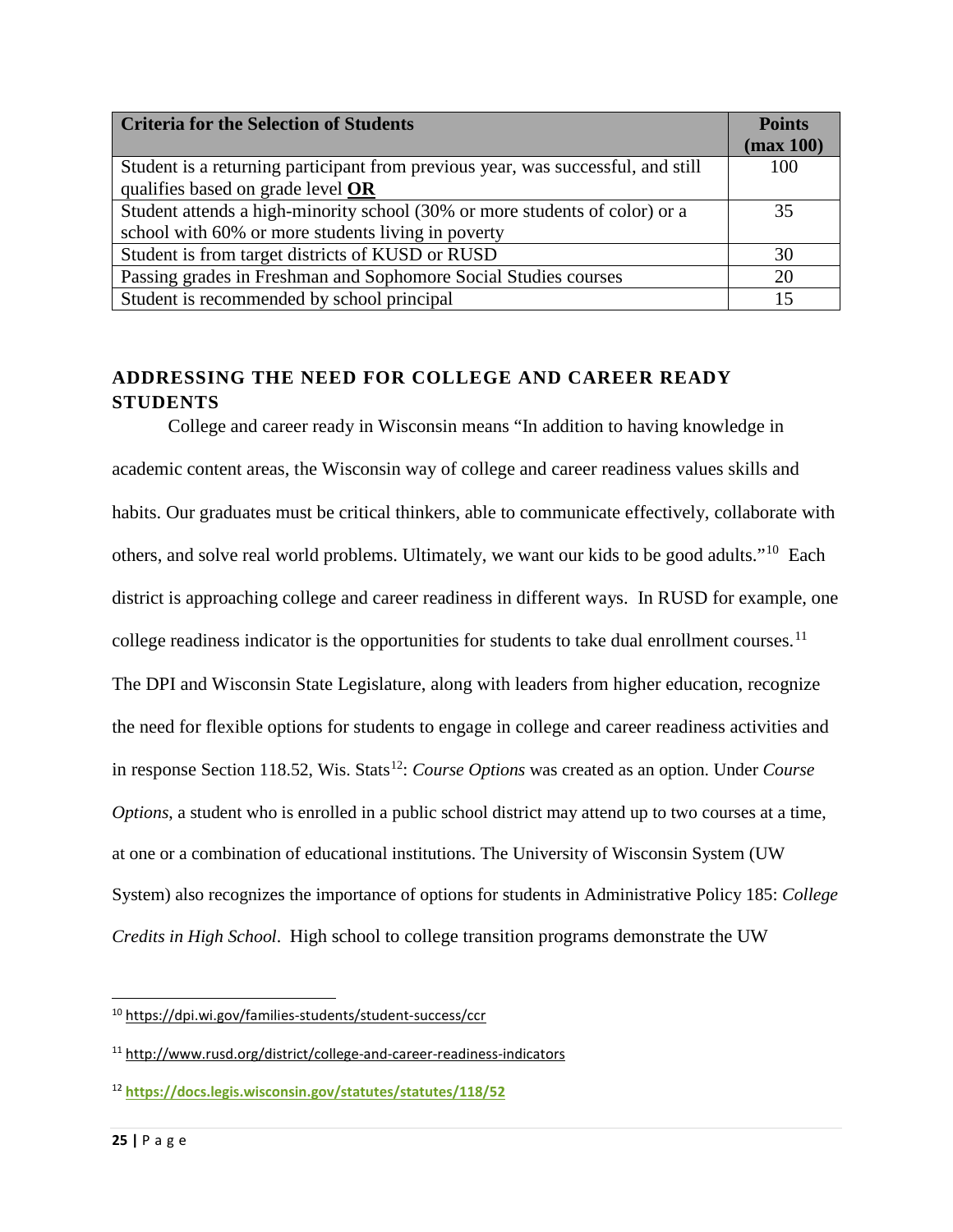System's commitment to maintaining access and affordability in higher education and advancing the Wisconsin Idea through collaborative efforts with Wisconsin high schools.

The Academy will utilize the Course Option Program to offer students participating in the Congressional Academies three undergraduate college-level credits if they successfully complete the two-week onsite academy. UWP already has these types of programs, specifically the Parkside Access to College Credit Program (PACC), a concurrent enrollment program with partnerships with RUSD and KUSD in place and can fully support the administrative and fiscal implications of offering 100 students this opportunity each summer.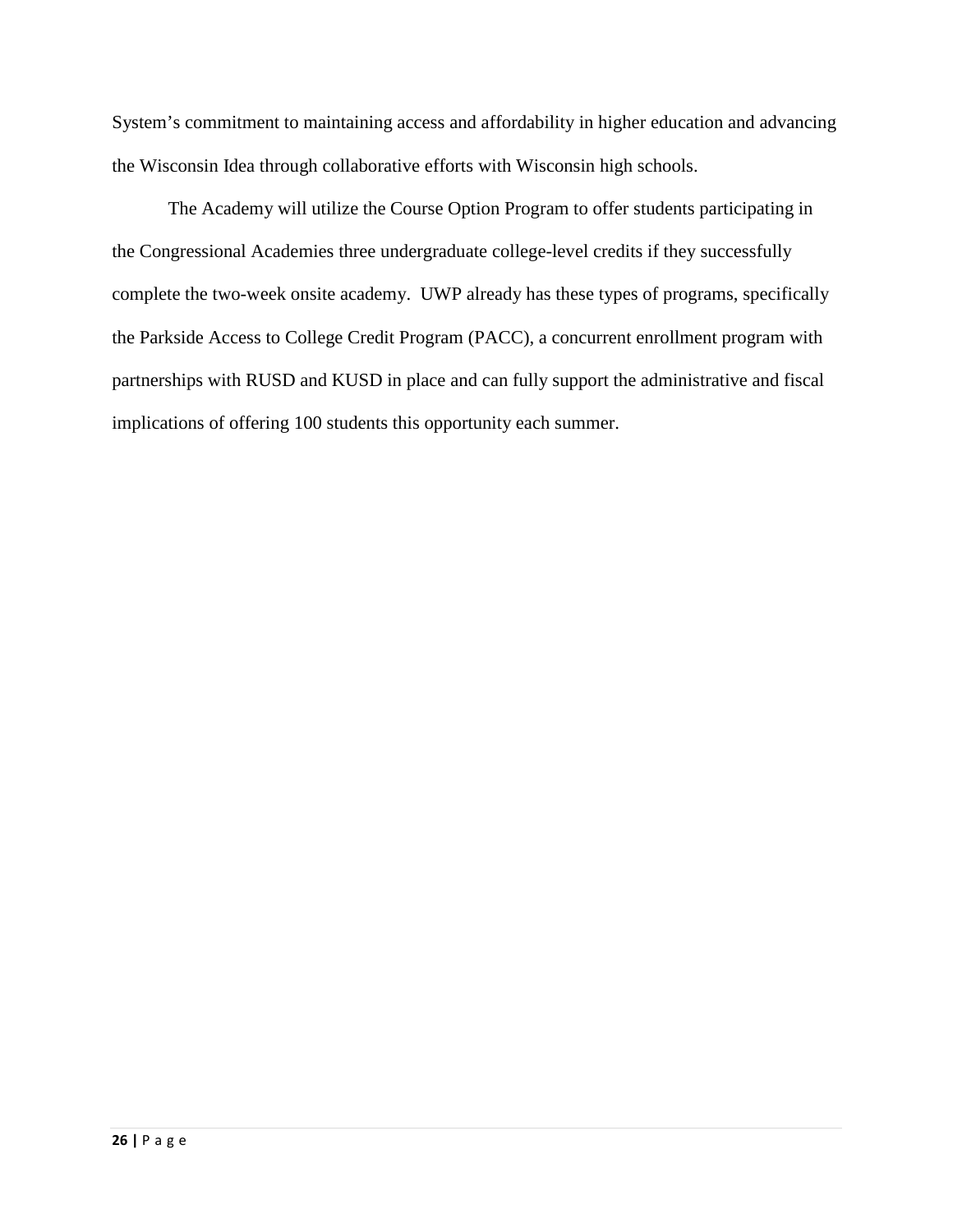| The Congressional Academy for Students<br><b>Year One: July 2018 - July 2019</b><br>The Historical Narrative from the Native American People |                                                                                                                                                 |                                                                                     |
|----------------------------------------------------------------------------------------------------------------------------------------------|-------------------------------------------------------------------------------------------------------------------------------------------------|-------------------------------------------------------------------------------------|
| <b>Curricular Organization Chart</b>                                                                                                         |                                                                                                                                                 |                                                                                     |
| <b>Day: Session Title: Session</b>                                                                                                           | <b>Learning Outcome</b>                                                                                                                         |                                                                                     |
| <b>Description</b>                                                                                                                           | <b>C3 Framework Standards Alignment</b><br><b>Wisconsin Academic Standards</b>                                                                  | <b>Performance Assessment(s)</b>                                                    |
| Day 1: INTRODUCTION TO HISTORICAL                                                                                                            | • Understand the roles played by majority and minority cultures in civil society                                                                |                                                                                     |
| INTERPRETATIONS ACCORDING TO                                                                                                                 | Explore one's own historical place in American history                                                                                          |                                                                                     |
| <b>MINORITY PERSPECTIVES: Identity</b>                                                                                                       | Understand that history is composed of plural and diverse interests.                                                                            |                                                                                     |
| exploration through civic/historic                                                                                                           | D2.HIST.3.9-12; D2.HIST.4.9-12;                                                                                                                 | • Create family tree within American                                                |
| archeology of student genealogy.                                                                                                             | D2.HIST.6.9-12; D2.HIST.7.9-12;                                                                                                                 | <b>Political History</b>                                                            |
|                                                                                                                                              | D2.HIST.8.9-12                                                                                                                                  | • Poll Everywhere or Clicker Polls on                                               |
|                                                                                                                                              | <b>B.12.8</b>                                                                                                                                   | pluralism in American history                                                       |
|                                                                                                                                              |                                                                                                                                                 | • Group Work Creative Extension project:                                            |
|                                                                                                                                              |                                                                                                                                                 | Create Bridges between Family trees                                                 |
|                                                                                                                                              |                                                                                                                                                 | • Group presentations                                                               |
| Day 2: INDIGENOUS PEDAGOGY:<br>Learning through observing, listening,                                                                        | • Explain the rationale for storytelling and story listening<br>• Relate the facts of stories to the emotions that are created from the stories |                                                                                     |
| and participating. The appreciation of                                                                                                       |                                                                                                                                                 |                                                                                     |
| empirical and normative history.                                                                                                             | Create a story that represents one's feelings about citizenship.<br>D3.2.9-12; D4.2.9-12                                                        |                                                                                     |
| Storytelling and story listening.                                                                                                            | D4.3.9-12; D4.6.9-12                                                                                                                            | • Original research paper on the frequency<br>of stories to communicate information |
|                                                                                                                                              | B.12.2; C.12.8; B.12.1; B.12.4; B12.15                                                                                                          |                                                                                     |
|                                                                                                                                              |                                                                                                                                                 | • Group discussion on story read in class<br>• Group Work Creative Extension: Story |
|                                                                                                                                              |                                                                                                                                                 | creation on citizenship                                                             |
|                                                                                                                                              |                                                                                                                                                 | • Group story reading                                                               |
| Day 3: THE CIVIC CONSTRUCTION OF                                                                                                             | • Identify the major types of native American land arrangements                                                                                 |                                                                                     |
| THE NATIVE AMERICAN - FEDERAL                                                                                                                | • Explore the historical impacts of generations of reservation living                                                                           |                                                                                     |
| <b>ACTS AND ASSIMILATION POLICIES:</b>                                                                                                       | D2.CIV.6.9-12; D2.CIV.8.9-12;<br>• Research report comparing/contrasting                                                                        |                                                                                     |
| Varying historical sovereign land                                                                                                            | D2.CIV.13.9-12; D2.HIST.1.9-12;                                                                                                                 | land arrangements                                                                   |
| arrangements and their impact on civic                                                                                                       | D2.HIST.5.9-12                                                                                                                                  |                                                                                     |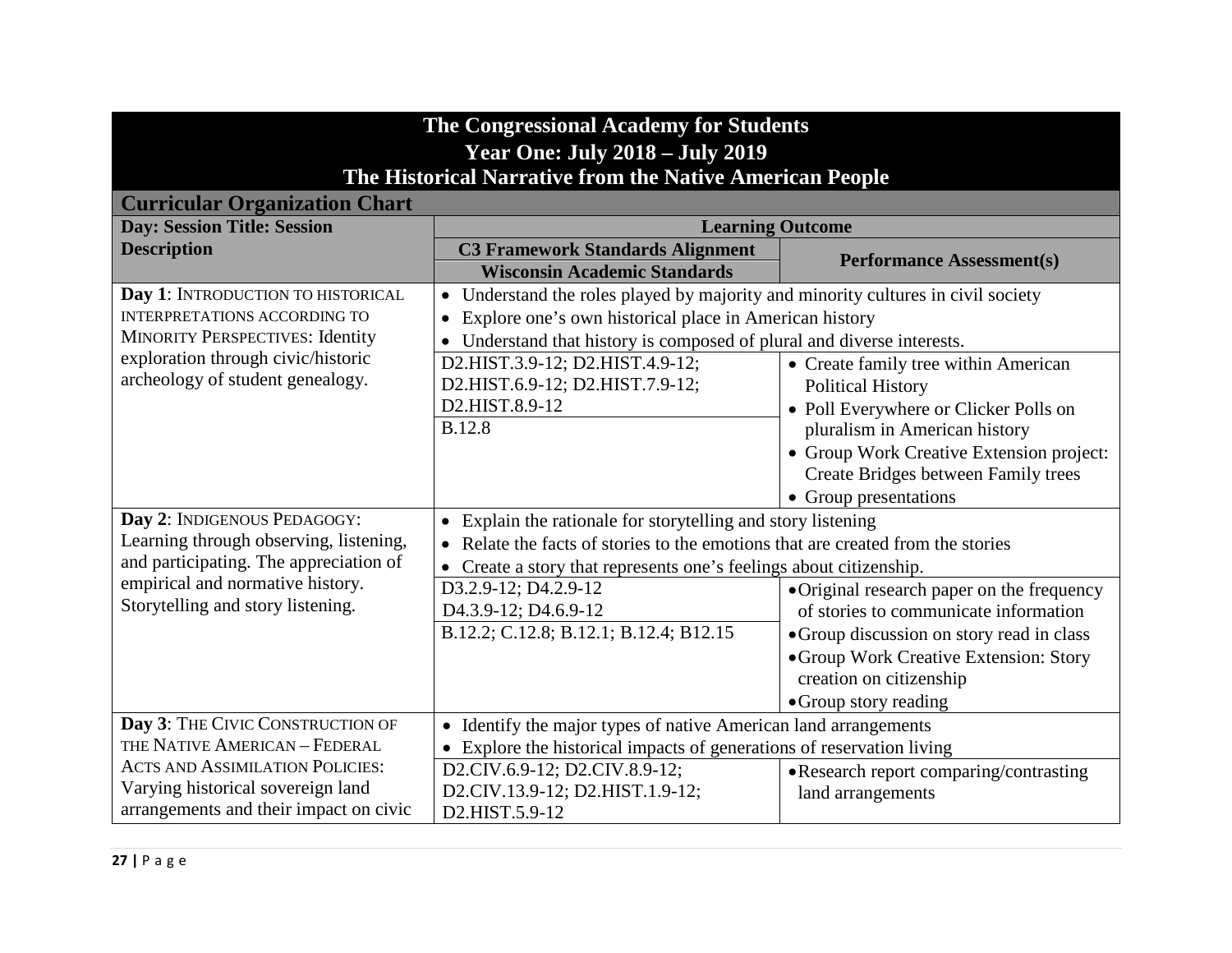| participation (federal/state reservations,<br>land allotments, restricted status)                                                                                                                                                                                                                                  | B.12.8; B.12.13; B.12.14; C.12.2; C.12.5;<br>C.12.6; C.12.11; C.12.15                                                                                                                                                                                                                                                       | • Group work Creative Extension: Story<br>creation on reservation living<br>• Group presentation                                                                                                                                                                                                            |
|--------------------------------------------------------------------------------------------------------------------------------------------------------------------------------------------------------------------------------------------------------------------------------------------------------------------|-----------------------------------------------------------------------------------------------------------------------------------------------------------------------------------------------------------------------------------------------------------------------------------------------------------------------------|-------------------------------------------------------------------------------------------------------------------------------------------------------------------------------------------------------------------------------------------------------------------------------------------------------------|
| Day 4: THE CIVIC CONSTRUCTION OF<br>THE NATIVE AMERICAN - EDUCATION:<br>Acculturation and accommodation                                                                                                                                                                                                            | • Compare one's educational experience to the Native American experience with<br>modern education.<br>• Explain the reasons for the establishment of Indian boarding schools                                                                                                                                                |                                                                                                                                                                                                                                                                                                             |
| through education. Indian Schools                                                                                                                                                                                                                                                                                  | D2.CIV.5.9-12; D2.CIV.10.9-12;<br>D2.CIV.13.9-12;D2.CIV.14.9-12<br>C.12.1; C12.4; C.12.6; C12.9; C.12.10;<br>C.12.11; C.12.14; C.12.15; C.12.16<br>B.12.8; B.12.13; B.12.14; C.12.2; C.12.5;<br>C.12.6; C.12.11; C.12.15                                                                                                    | • Role Play<br>• In class essay                                                                                                                                                                                                                                                                             |
|                                                                                                                                                                                                                                                                                                                    | Day 5: UNDERSTANDING HISTORY AT THE LOCAL LEVEL: CHICAGO COMMUNITY VISIT (PBE)                                                                                                                                                                                                                                              |                                                                                                                                                                                                                                                                                                             |
| Day 6: THE CIVIC CONSTRUCTION OF<br>THE NATIVE AMERICAN CITIZEN -<br><b>ECONOMICS:</b> People living in families<br>with incomes under \$15,000 voted at<br>about half the rate of those living in<br>families with incomes over \$75,000.<br>Native American poverty rate of 25.7%<br>(National Average is 12.4%) | • Explain how poverty has changed throughout American history<br>• Relate historical economic status to types of civic engagement<br>• Create civic opportunities for Native Americans that address historical impact on<br>housing and infrastructure.<br>D2.CIV.6.9-12; D2.CIV.12.9-12<br>C.12.1; C.12.5; C.12.9; C.12.16 | • Short essay answers on various aspects<br>of poverty across place and history<br>• Prepare a cost/benefit analysis for voting<br>for Native Americans and the majority<br>group<br>• Group work Creative Extension: how<br>can Native Americans civically engage<br>to improve housing and infrastructure |
| Day 7: THE NATIVE AMERICAN CIVIC<br><b>IDENTITY: Reclamation of identity</b><br>through familiarity with Native                                                                                                                                                                                                    | • Discuss how your family maintains your culture.<br>Explore the ways in which your culture encourages civic engagement<br>• Explain how Native American culture has been maintained throughout history.                                                                                                                    |                                                                                                                                                                                                                                                                                                             |
| American success stories; the<br>maintenance of image, language, and<br>culture throughout history                                                                                                                                                                                                                 | D2.CIV.7.9-12; D2.CIV.10.9-12;<br>D2.HIST.1.9-12; D2.HIST.2.9-12;<br>D <sub>4.7.9</sub> -12                                                                                                                                                                                                                                 | • Group discussion on civic engagement                                                                                                                                                                                                                                                                      |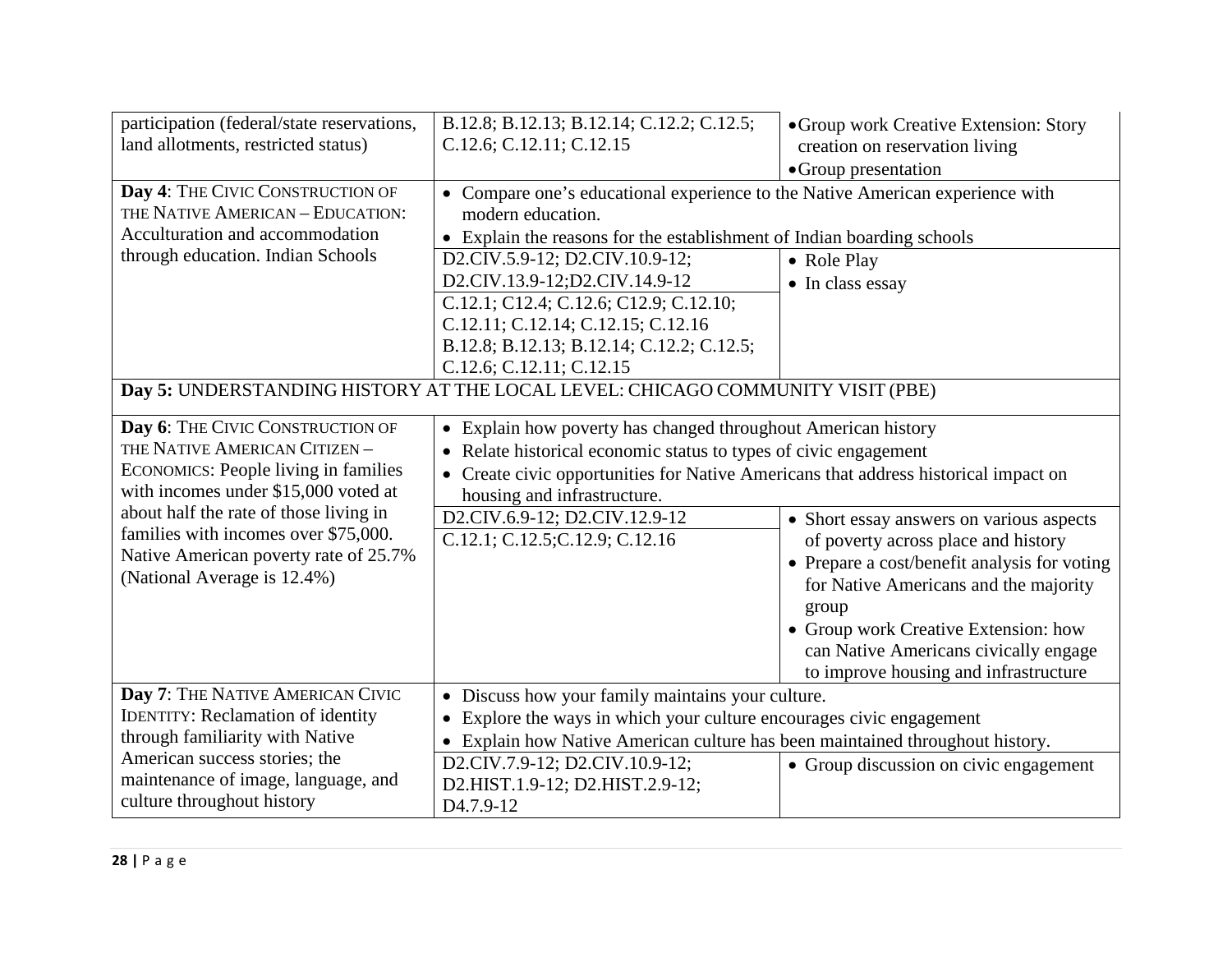|                                                                                                                               | B.12.7; B.12.13; C.12.9; C.12.10; C.12.14;<br>C.12.16                                                                                        | • Group work Creative Extension Project:<br>Historical Diorama on Native American<br>culture<br>• In class reflection and presentation on<br>family culture |
|-------------------------------------------------------------------------------------------------------------------------------|----------------------------------------------------------------------------------------------------------------------------------------------|-------------------------------------------------------------------------------------------------------------------------------------------------------------|
| Day 8: NATIVE AMERICAN UNITY<br><b>UNDER CIVIC ASSIMILATION:</b>                                                              | • Formulate approaches for increasing civic engagement based on Native American<br>historical experiences of assimilation and acculturation. |                                                                                                                                                             |
| Historically Native American unity is                                                                                         | • Understand the challenges of building and maintaining a cohesive civic infrastructure.                                                     |                                                                                                                                                             |
| more focused on resistance; a unity                                                                                           | • Assess the importance of Native American unity.                                                                                            |                                                                                                                                                             |
| based on an internal identity rather than<br>one given by external agents. Historical<br>unifying struggles increasing Native | D2.CIV.1.9-12; D2.CIV.2.9-12;<br>D2.CIV.14.9-12<br>C.12.7; C.12.7; C.12.16                                                                   | • Photo journal of Red Cliff Tribe civic<br>infrastructure (using field trip<br>experience)                                                                 |
| American civic capacity.                                                                                                      |                                                                                                                                              | • Diagrammatic report of Native<br>American Unity's impact on political<br>efficacy                                                                         |
| Day 9: SOVEREIGNTY: Impact of                                                                                                 | • Explain the historical development of the Native American citizenship experience.                                                          |                                                                                                                                                             |
| Changing Tribal Sovereignty on Native                                                                                         | • Identify the ways in which Native Americans have changed American democracy.                                                               |                                                                                                                                                             |
| American Civic Engagement: Structural                                                                                         | D2.CIV.2.9-12; D2.CIV.4.9-12;                                                                                                                | • Compare Native American citizenship                                                                                                                       |
| arrangements provide the framework for<br>participation of individuals and groups.                                            | D2.CIV.5.9-12; D2.CIV.6.9-12;                                                                                                                | today to 100 years ago.                                                                                                                                     |
| Citizenship, rights, and responsibilities                                                                                     | D2.CIV.7.9-12; D2.CIV.8.9-12;<br>D2.CIV.10.9-12; D2.HIST.1.9-12                                                                              | • Group Work Creative Extension project:                                                                                                                    |
| are provided through treaty and federal                                                                                       | B.12.13; C.12.2; C.12.3; C.12.4; C.12.5;                                                                                                     | Ways Native Americans have changed<br>democracy                                                                                                             |
| policies.                                                                                                                     | C.12.7; C.12.9; C.12.10; C.12.11; C.12.14;                                                                                                   | • Group discussion: Defining Democracy                                                                                                                      |
|                                                                                                                               | C.12.16                                                                                                                                      |                                                                                                                                                             |
| Day 10: CONTRIBUTION TO                                                                                                       | • Differentiate conservation from sustainable development                                                                                    |                                                                                                                                                             |
| <b>ENVIRONMENTAL POLICY THROUGH</b>                                                                                           | • Assess the role of Native Americans in the appreciation of the environment                                                                 |                                                                                                                                                             |
| HISTORY: Native Americans and land                                                                                            | D1.2.9-12; D2.CIV.5.9-12; D3.2.9-12                                                                                                          | • Think Pair Share                                                                                                                                          |
| stewardship                                                                                                                   | B.12.1; B.12.2; C.12.4; C.12.9; C.12.10;<br>C.12.11<br>C.12.4; C.12.9; C.12.10; C.12.11                                                      | • Integrative Essay on land stewardship in<br>the National Parks compared to the<br>Native American reservations (using<br>field trip experience)           |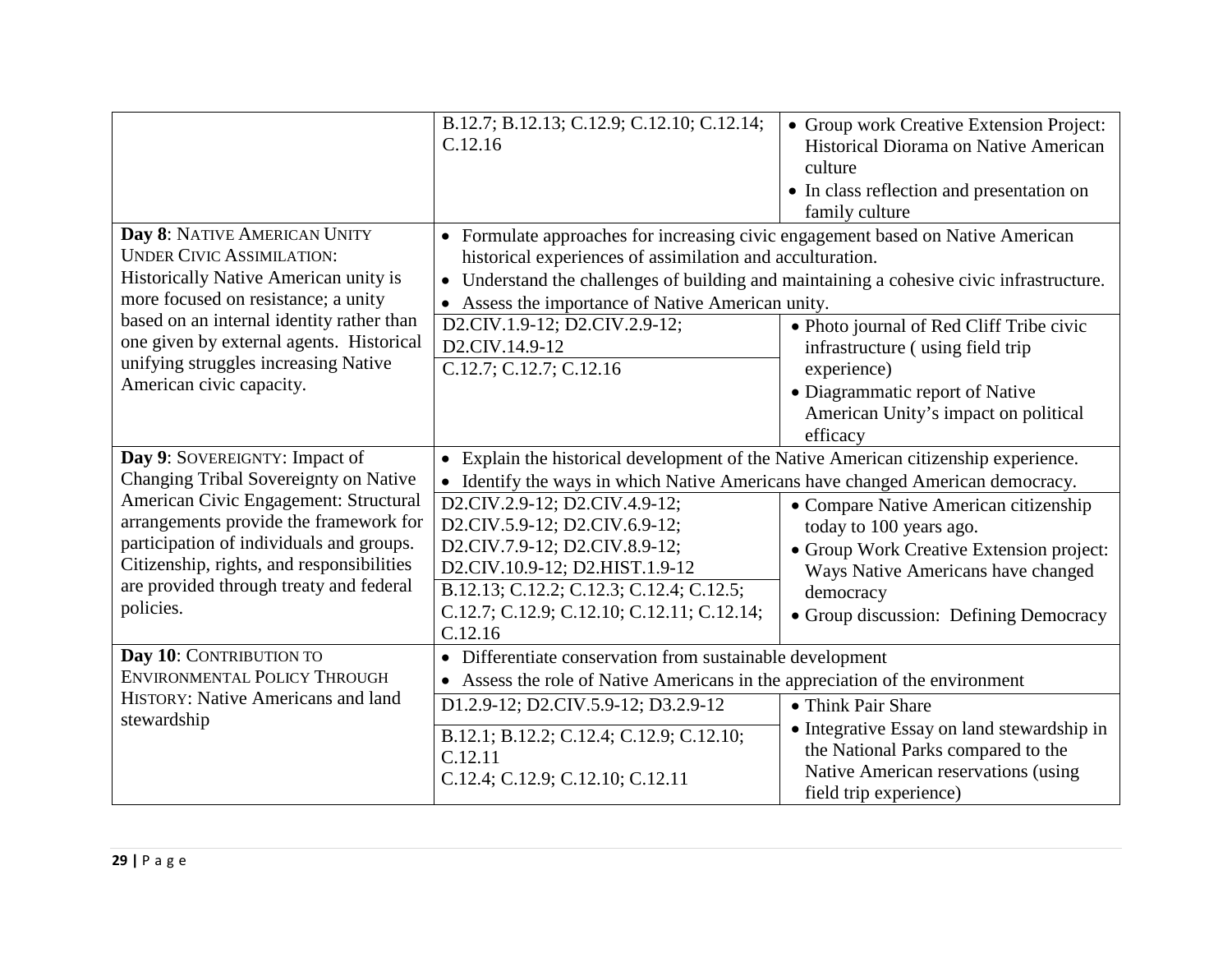| The Congressional Academy for Students                                                                                                                                                                                                                                                                                                     |                                                                                                                                                                                                                                                                                                                                                            |                                                                                                                                                                                                                                                        |
|--------------------------------------------------------------------------------------------------------------------------------------------------------------------------------------------------------------------------------------------------------------------------------------------------------------------------------------------|------------------------------------------------------------------------------------------------------------------------------------------------------------------------------------------------------------------------------------------------------------------------------------------------------------------------------------------------------------|--------------------------------------------------------------------------------------------------------------------------------------------------------------------------------------------------------------------------------------------------------|
| <b>Year Two: July 2019 - July 2020</b><br>The Historical Narrative from the African American People                                                                                                                                                                                                                                        |                                                                                                                                                                                                                                                                                                                                                            |                                                                                                                                                                                                                                                        |
|                                                                                                                                                                                                                                                                                                                                            | <b>Curricular Organization Chart</b>                                                                                                                                                                                                                                                                                                                       |                                                                                                                                                                                                                                                        |
| <b>Day: Session Title: Session</b>                                                                                                                                                                                                                                                                                                         | <b>Learning Outcome</b>                                                                                                                                                                                                                                                                                                                                    |                                                                                                                                                                                                                                                        |
| <b>Description</b>                                                                                                                                                                                                                                                                                                                         | <b>C3 Framework Standards Alignment</b><br><b>Wisconsin Academic Standards</b>                                                                                                                                                                                                                                                                             | <b>Performance Assessment(s)</b>                                                                                                                                                                                                                       |
| Day 1: MINORITY PERSPECTIVES ON<br>HISTORY: Identity exploration through<br>civic/historic archeology of student                                                                                                                                                                                                                           | • Understand the roles played by majoritarian and minoritarian cultures in civil society<br>Explore one's own historical place in American history<br>$\bullet$<br>• Understand that history is composed of plural and diverse interests.                                                                                                                  |                                                                                                                                                                                                                                                        |
| genealogies.                                                                                                                                                                                                                                                                                                                               | D2.HIST.3.9-12; D2.HIST.4.9-12;<br>D2.HIST.6.9-12; D2.HIST.7.9-12;<br>D2.HIST.8.9-12<br><b>B.12.8</b>                                                                                                                                                                                                                                                      | • Create family tree within American<br><b>Political History</b><br>• Poll Everywhere or Clicker Polls on<br>pluralism in American history<br>• Group Work Creative Extension project:<br>Create Bridges between Family trees<br>• Group presentations |
| Day 2: AFROCENTRIC APPROACH TO<br>HISTORY: The restoration of sovereignty;<br>Living in the present to learn from the<br>past; Restoration of public<br>confidence/trust; 21 <sup>st</sup> Century leadership<br>and service (Hotep, 2010); describe<br>historical periods in terms of trust and<br>confidence and relate to participation | • Utilize group based, relational learning practices to connect present practices to the<br>past.<br>• Consider how historical interpretation can change according to group perspectives<br>• Give examples of personal and political trust<br>D2.CIV.5.9-12; 2.CIV.7.9-12;<br>D2.CIV.9.9-12; D2.HIST.7.9-12<br>C.12.4; C.12.9; C.12.10; C.12.11; C.12.16; | · Small, medium, large group discussion<br>on the relation of the present to the past<br>• Create a comparative chart for personal<br>and political trust<br>• In-class reflective essay on historical<br>experience and trust                         |
| Day 3: THE CIVIC CONSTRUCTION OF<br>THE AFRICAN AMERICAN CITIZEN -<br><b>EDUCATION:</b> Civic participation requires                                                                                                                                                                                                                       | • Hypothesize ways in which historical educational practices have alienated the African<br>American from modern civic participation<br>• Discuss the role of photographs, documents, and artifacts in preserving history                                                                                                                                   |                                                                                                                                                                                                                                                        |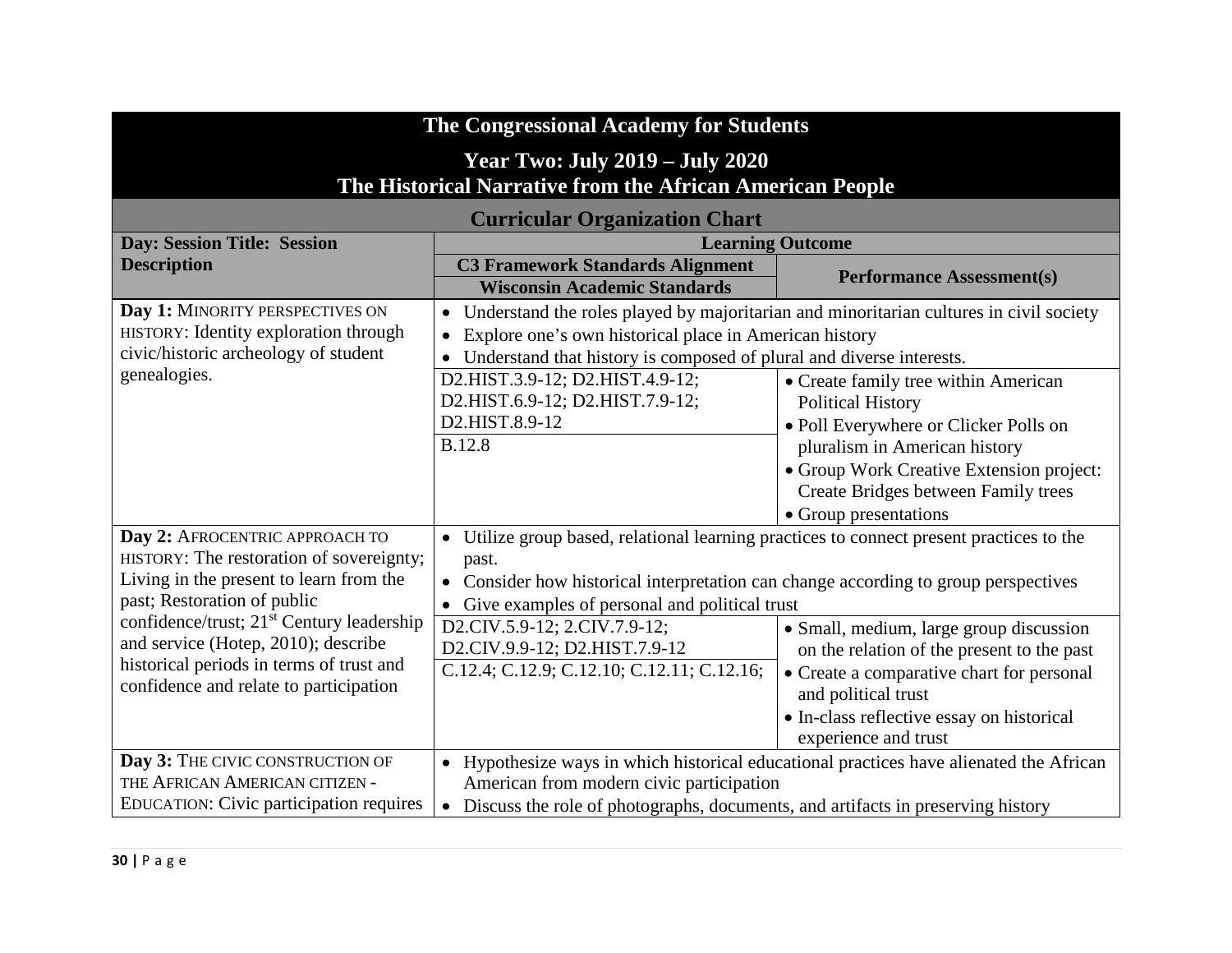| that the individual/group is informed<br>about the process. During slavery,                                                                                                                                                                                                                                                                              | • Relate narratives regarding historical educational experiences of African Americans<br>using photographs, documents, and artifacts.                                                                                                                                                                                                                                                                      |                                                                                                                                                                                                                                                  |  |  |
|----------------------------------------------------------------------------------------------------------------------------------------------------------------------------------------------------------------------------------------------------------------------------------------------------------------------------------------------------------|------------------------------------------------------------------------------------------------------------------------------------------------------------------------------------------------------------------------------------------------------------------------------------------------------------------------------------------------------------------------------------------------------------|--------------------------------------------------------------------------------------------------------------------------------------------------------------------------------------------------------------------------------------------------|--|--|
| constraining African American<br>education was used as a method to quell<br>agency. After emancipation, African<br>American education was relegated to<br>poorly funded segregated schools.                                                                                                                                                              | D1.5.9-12; D2.CIV.13.9-12; D2.CIV.14.9-<br>12; D3.1.9-12<br>B.12.2; B.12.5; C12.1; C.12.6; C.12.13;<br>C.12.15; C.12.16                                                                                                                                                                                                                                                                                    | • Photojournalism project on historical<br>messaging in education<br>• Group presentation of a story interpreting<br>a photograph or artifact in African<br>American education<br>• Role play of a historical educational<br>experience/Analysis |  |  |
| Day 4: THE CIVIC CONSTRUCTION OF<br>THE AFRICAN AMERICAN CITIZEN -<br>POLITICS: After 255 years of slavery in<br>the US, the disenfranchisement of the<br>African American citizen creates a<br>political sense of inefficacy and<br>alienation. Generational knowledge<br>cumulates and creates a political sense<br>of self that is externally defined | • Develop period narratives of the cultural impact of conflict over African American<br>citizenship<br>• Differentiate African American status throughout history with an application to<br>current civic participation.<br>Describe alternative outcomes to significant challenges to African American<br>participation<br>D2.CIV.2.9-12; D4.2.9-12; D4.7.9-12<br>B.12.1; B.12.4; B.12.15; C.12.7; C.12.8 | • Group work Creative Extension Project:<br>Create alternative outcomes to significant<br>African American Historical Experience<br>• Present PowerPoint image telling a story<br>of conflict over African American<br>citizenship               |  |  |
|                                                                                                                                                                                                                                                                                                                                                          | Day 5: UNDERSTANDING HISTORY AT THE LOCAL LEVEL: CHICAGO COMMUNITY VISIT (PBE)                                                                                                                                                                                                                                                                                                                             |                                                                                                                                                                                                                                                  |  |  |
| Day 6: THE CIVIC CONSTRUCTION OF<br>THE AFRICAN AMERICAN CITIZEN -<br>POVERTY AND INSTITUTIONALIZED<br>RACISM: Poverty is more than an<br>economic state; African American<br>perspective on the economic<br>demographic may be different than<br>reality                                                                                                | • Explain how poverty has changed throughout American history<br>Relate historical economic status to types of civic engagement<br>$\bullet$<br>Create civic opportunities for African Americans that address historical impact of<br>poverty on incarceration<br>D2.CIV.6.9-12; D2.CIV.12.9-12<br>C.12.1; C.12.5; C.12.9; C.12.16                                                                         | • Short essay answers on various aspects of<br>poverty across place and history<br>• Prepare a cost/benefit analysis for voting<br>for African Americans and the majority<br>group                                                               |  |  |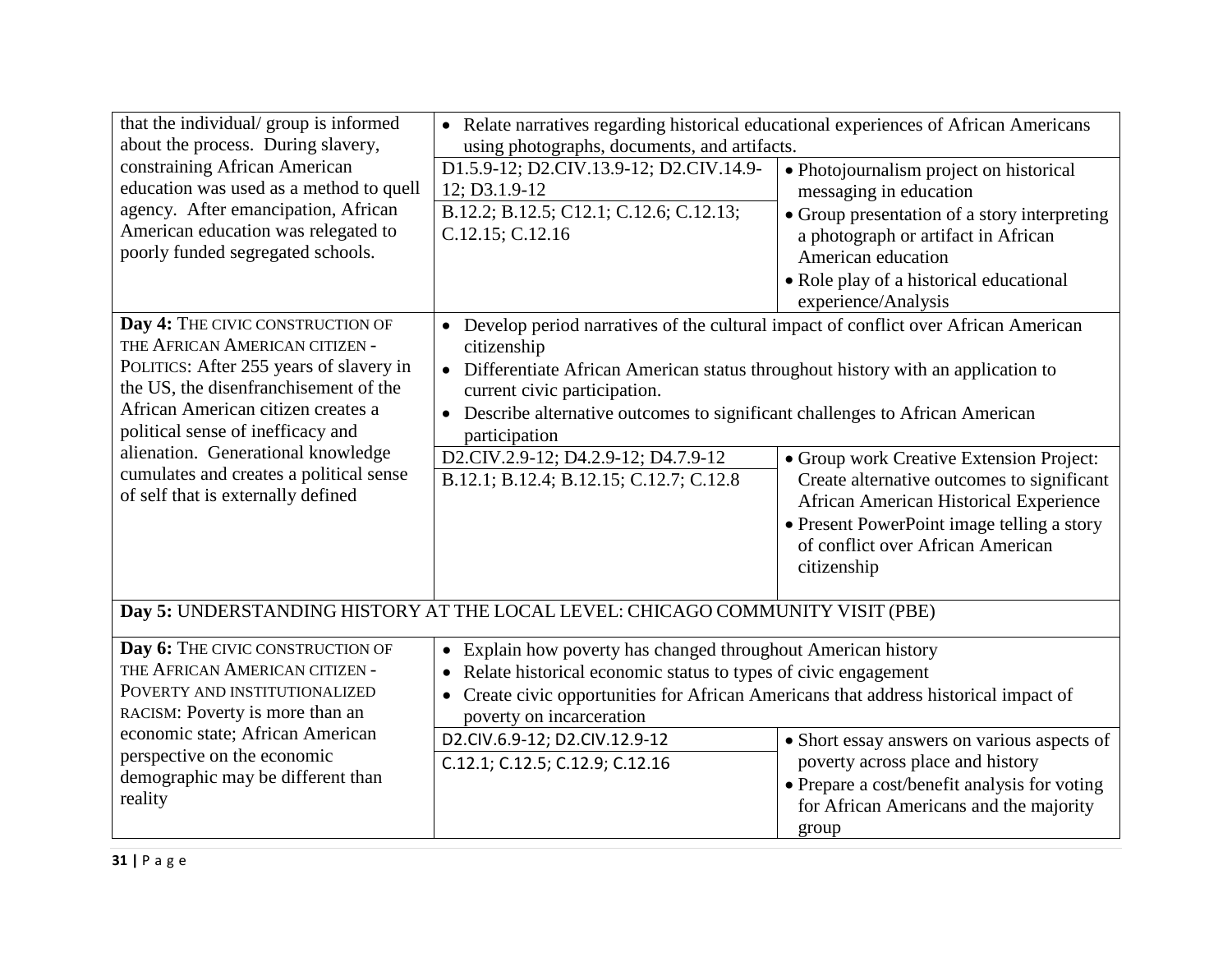|                                                                   |                                                                                          | • Group work Creative Extension: how can  |  |  |  |
|-------------------------------------------------------------------|------------------------------------------------------------------------------------------|-------------------------------------------|--|--|--|
|                                                                   |                                                                                          | African Americans civically engage to     |  |  |  |
|                                                                   |                                                                                          | decrease incarceration rates              |  |  |  |
| Day 7: THE AFRICAN AMERICAN CIVIC                                 | • Discuss how your family maintains your culture.                                        |                                           |  |  |  |
| <b>IDENTITY: Reclamation of identity</b>                          | Explore the ways in which your culture encourages civic engagement                       |                                           |  |  |  |
| through familiarity with African<br>American success stories; the | Explain how African American culture has been maintained throughout history.             |                                           |  |  |  |
| maintenance of image, language, and                               | D2.CIV.7.9-12; D2.CIV.10.9-12;                                                           | • Group discussion on civic engagement    |  |  |  |
| culture throughout history.                                       | D2.HIST.1.9-12; D2.HIST.2.9-12; D4.7.9-12                                                | · Group work Creative Extension Project:  |  |  |  |
|                                                                   | B.12.13; B.12.7; C.12.9; C.12.10; C.12.14;                                               | Historical Diorama on African American    |  |  |  |
|                                                                   | C.12.16                                                                                  | culture                                   |  |  |  |
|                                                                   |                                                                                          | • In class reflection and presentation on |  |  |  |
|                                                                   |                                                                                          | family culture                            |  |  |  |
| Day 8: AFRICAN AMERICAN UNITY                                     | • Formulate approaches for increasing civic engagement based on African American         |                                           |  |  |  |
| UNDER CIVIC ASSIMILATION: Historically                            | historical experiences of assimilation and acculturation.                                |                                           |  |  |  |
| African American unity is more focused                            | • Understand the challenges of building and maintaining a cohesive civic infrastructure. |                                           |  |  |  |
| on confrontation; a unity still conflicted                        | • Assess the importance of African American unity using the Black Metropolis             |                                           |  |  |  |
| between internal identity and that given                          | neighborhood as an example.                                                              |                                           |  |  |  |
| by external agents. Historical unifying                           | D2.CIV.1.9-12; D2.CIV.2.9-12;                                                            | • Photo journal of Black Metropolis civic |  |  |  |
| struggles increasing African American                             | D2.CIV.14.9-12                                                                           | infrastructure (using field group         |  |  |  |
| civic capacity                                                    | C.12.1; C.12.7; C.12.16                                                                  | experience)                               |  |  |  |
|                                                                   |                                                                                          | • Diagrammatic report of African          |  |  |  |
|                                                                   |                                                                                          | American Unity's impact on political      |  |  |  |
|                                                                   |                                                                                          | efficacy                                  |  |  |  |
| Day 9: POLITICAL ORGANIZATION AND                                 | • Explain the historical development of the African American citizenship experience.     |                                           |  |  |  |
| FOCUS: AFRICAN AMERICAN CIVIC                                     | • Identify the ways in which African Americans have changed American democracy           |                                           |  |  |  |
| <b>ENGAGEMENT: Structural arrangements</b>                        | D2.CIV.2.9-12; D2.CIV.4.9-12;<br>• Compare African American citizenship                  |                                           |  |  |  |
| provide the framework for participation                           | D2.CIV.5.9-12; D2.CIV.6.9-12;                                                            | today to 100 years ago.                   |  |  |  |
| of individuals and groups. African                                | D2.CIV.7.9-12; D2.CIV.8.9-12;                                                            |                                           |  |  |  |
| Americans move to establish their own                             | D2.CIV.10.9-12; D2.HIST.1.9-12                                                           |                                           |  |  |  |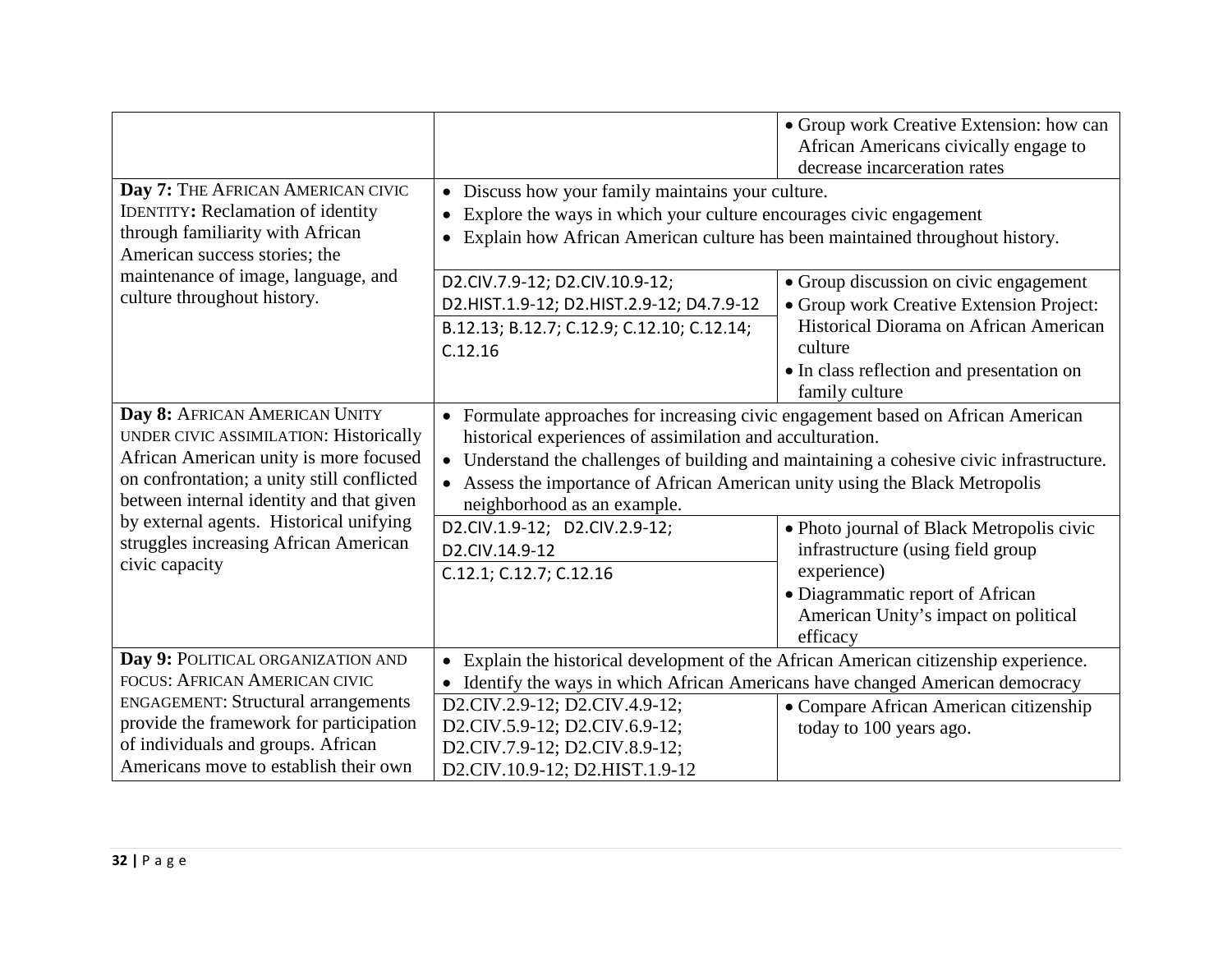| political agenda in the 20 <sup>th</sup> and 21 <sup>st</sup><br>century. From the Black Panthers to the | B.12.13; C.12.2; C.12.3; C.12.4; C.12.5;<br>• Group Work Creative Extension project:<br>C.12.7; C.12.9; C.12.10; C.12.11; C.12.14;<br>Ways Native Americans have changed              |                                                                                |  |  |
|----------------------------------------------------------------------------------------------------------|---------------------------------------------------------------------------------------------------------------------------------------------------------------------------------------|--------------------------------------------------------------------------------|--|--|
| <b>Black Lives Matter movement</b>                                                                       | C.12.16                                                                                                                                                                               | democracy                                                                      |  |  |
|                                                                                                          |                                                                                                                                                                                       | • Group discussion: Defining Democracy                                         |  |  |
| Day 10: CONTRIBUTION TO DEMOCRACY                                                                        | • Explain the relationship between music and identity for minority groups                                                                                                             |                                                                                |  |  |
| WITH JAZZ THROUGH HISTORY: The Jazz<br>and Democracy Project <sup>®</sup>                                | • Appreciate historical context for the development of jazz and the political parallels<br>that can be drawn.                                                                         |                                                                                |  |  |
|                                                                                                          | • Compare the role that jazz played in the early $20th$ century to the role of hip hop and<br>$R&B$ in the 21 <sup>st</sup> century in terms of engagement with majoritarian culture. |                                                                                |  |  |
|                                                                                                          | D2.HIST.4.9-12; D2.HIST.5.9-12;                                                                                                                                                       | • Interpretive essay of selected music and                                     |  |  |
|                                                                                                          | D <sub>2</sub> .HIST.9.9-12                                                                                                                                                           | its reflection of political context                                            |  |  |
|                                                                                                          | B.12.7; B.12.8; B.12.14                                                                                                                                                               | • Group Discussion: Identification of roots                                    |  |  |
|                                                                                                          | C.12.4; C.12.9; C.12.10; C.12.11                                                                                                                                                      | of jazz and its political relevance                                            |  |  |
|                                                                                                          |                                                                                                                                                                                       | • Group presentation; Jazz and Politics,<br>selected modern music and politics |  |  |

| The Congressional Academy for Students<br><b>Year Three: July 2020 - July 2021</b><br>The Historical Narrative from the Hispanic People<br><b>Curricular Organization Chart</b> |                                                                                          |                                       |  |
|---------------------------------------------------------------------------------------------------------------------------------------------------------------------------------|------------------------------------------------------------------------------------------|---------------------------------------|--|
| <b>Day: Session Title: Session</b>                                                                                                                                              |                                                                                          | <b>Learning Outcome</b>               |  |
| <b>Description</b>                                                                                                                                                              | <b>C3 Framework Standards Alignment</b>                                                  | <b>Performance Assessment(s)</b>      |  |
|                                                                                                                                                                                 | <b>Wisconsin Academic Standards</b>                                                      |                                       |  |
| Day 1: MINORITY PERSPECTIVES ON                                                                                                                                                 | • Understand the roles played by majoritarian and minoritarian cultures in civil society |                                       |  |
| HISTORY: Identity exploration through                                                                                                                                           | • Explore one's own historical place in American history                                 |                                       |  |
| civic/historic archeology of student                                                                                                                                            | Understand that history is composed of plural and diverse interests.                     |                                       |  |
| genealogies.                                                                                                                                                                    | D2.HIST.3.9-12; D2.HIST.4.9-12;                                                          | • Create family tree within American  |  |
|                                                                                                                                                                                 | D2.HIST.6.9-12; D2.HIST.7.9-12;                                                          | <b>Political History</b>              |  |
|                                                                                                                                                                                 | D2.HIST.8.9-12                                                                           | • Poll Everywhere or Clicker Polls on |  |
|                                                                                                                                                                                 | <b>B.12.8</b>                                                                            | pluralism in American history         |  |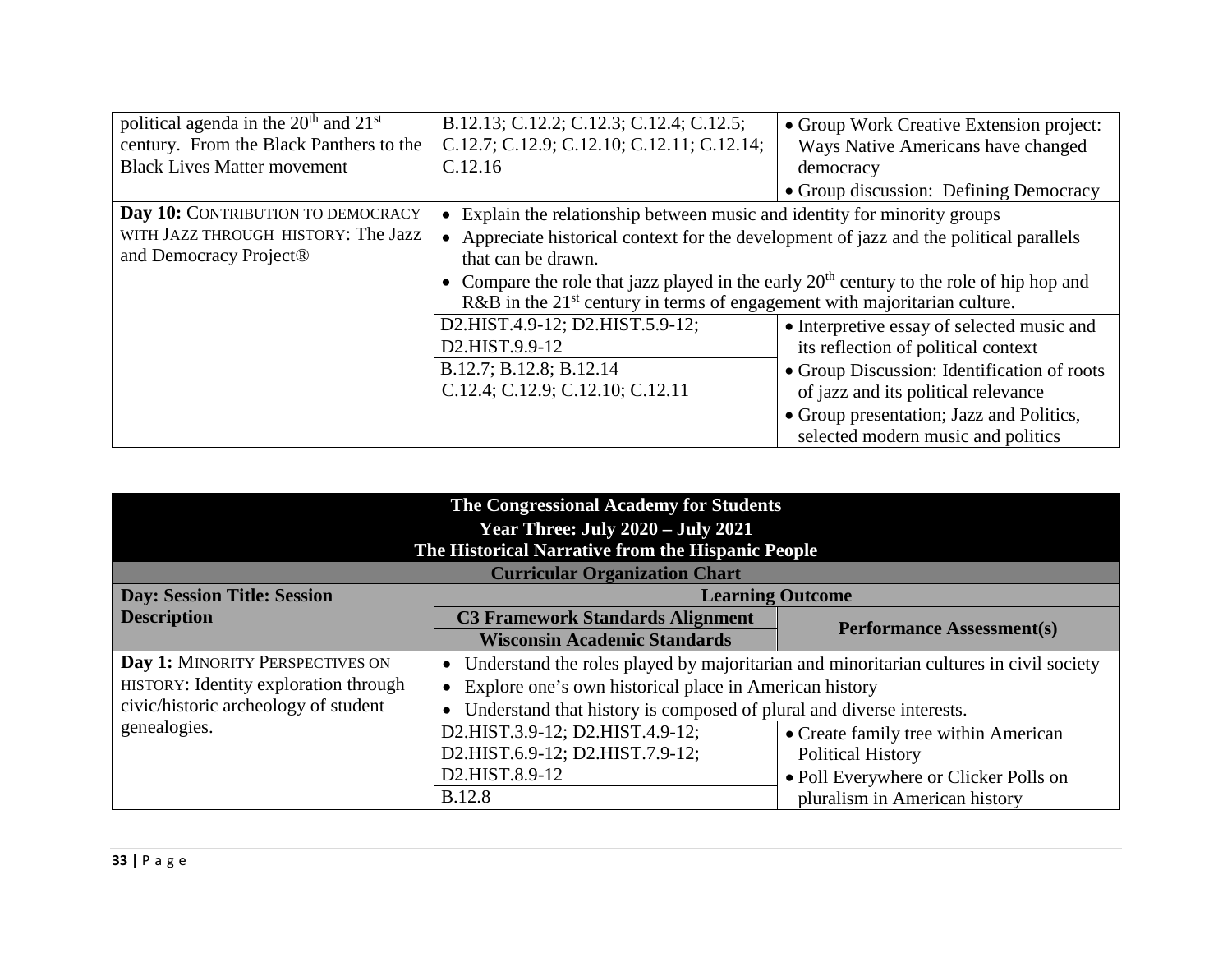|                                                                                                                                                                                                              |                                                                                                                                                                                                                                                                                                          | • Group Work Creative Extension project:<br>Create Bridges between Family trees                                                                                                                                      |  |  |  |
|--------------------------------------------------------------------------------------------------------------------------------------------------------------------------------------------------------------|----------------------------------------------------------------------------------------------------------------------------------------------------------------------------------------------------------------------------------------------------------------------------------------------------------|----------------------------------------------------------------------------------------------------------------------------------------------------------------------------------------------------------------------|--|--|--|
|                                                                                                                                                                                                              | • Group presentations                                                                                                                                                                                                                                                                                    |                                                                                                                                                                                                                      |  |  |  |
| Day 2: LEARNING AND ENGAGEMENT<br>STYLES: Learning styles are individual<br>and cultural. The learning process for<br>Hispanic students is facilitated with the<br>utilization of diversity in teaching: use | Integrate present and past family experiences in the United States context<br>$\bullet$<br>Compare the historical experiences of at least two Hispanic groups<br>$\bullet$<br>Contrast Spanish words/concepts with similar English words/concepts.<br>D2.HIST.2.9-12; D2.HIST.3.9-12;<br>D2.HIST.10.9-12 | • Create photo collage of family historical<br>experiences in the United States                                                                                                                                      |  |  |  |
| of bilingual language/concepts;<br>inclusion of extended family as an<br>anchor for learning; an intentional<br>recognition of the complexity of<br>Hispanic races/ethnicities                               | B.12.7; B.12.8                                                                                                                                                                                                                                                                                           | Comparative outline of two Hispanic<br>group experiences in the United States<br>Group Work Creative Extension project:<br>concept exploration between Spanish<br>and English (or any other language and<br>English) |  |  |  |
| Day 3: THE CIVIC CONSTRUCTION OF<br>THE HISPANIC CITIZEN. EDUCATION:<br>Civic participation requires that the<br>individual/group is informed about the                                                      | • Understand the role of past and present education in inhibiting Hispanic educational<br>attainment and achievement.<br>• Hypothesize ways in which historical educational practices have alienated the<br>Hispanic from modern civic participation.                                                    |                                                                                                                                                                                                                      |  |  |  |
| process. Education is both informative<br>and normative. Segregation and micro                                                                                                                               | D2.CIV.5.9-12; D2.CIV.10.9-12;<br>• Photojournalism project on historical<br>D2.CIV.13.9-12; D2.CIV.14.9-12<br>messaging in education                                                                                                                                                                    |                                                                                                                                                                                                                      |  |  |  |
| aggressions since the Treaty of<br>Guadalupe Hidalgo                                                                                                                                                         | C.12.1; C.12.4; C.12.6; C.12.9; C.12.10;<br>C.12.11; C.12.14; C.12.16; C.12.16                                                                                                                                                                                                                           | • Group presentation of a story interpreting<br>a photograph or artifact in Hispanic<br>education                                                                                                                    |  |  |  |
|                                                                                                                                                                                                              |                                                                                                                                                                                                                                                                                                          | • Role play of a historical educational<br>experience/Analysis                                                                                                                                                       |  |  |  |
| Day 4: THE CIVIC CONSTRUCTION OF<br>THE HISPANIC CITIZEN - POLITICS:<br>Varying historical experiences with                                                                                                  | • Develop period narratives of the cultural impact of the extension of United States<br>sovereignty over Hispanic populations.<br>• Differentiate Hispanic status throughout history with an application to current civic                                                                                |                                                                                                                                                                                                                      |  |  |  |
| United States empire and their impact<br>on civic participation.                                                                                                                                             | participation.<br>• Hypothesize how immigrant characteristics can inhibit civic participation                                                                                                                                                                                                            |                                                                                                                                                                                                                      |  |  |  |
|                                                                                                                                                                                                              | D2.CIV.2.9-12; D4.2.9-12; D4.7.9-12<br>B.12.1; B.12.4; B.12.15; C.12.7; C.12.8;                                                                                                                                                                                                                          | • In class essay on the Hispanic impact of<br>the extension of American Sovereignty                                                                                                                                  |  |  |  |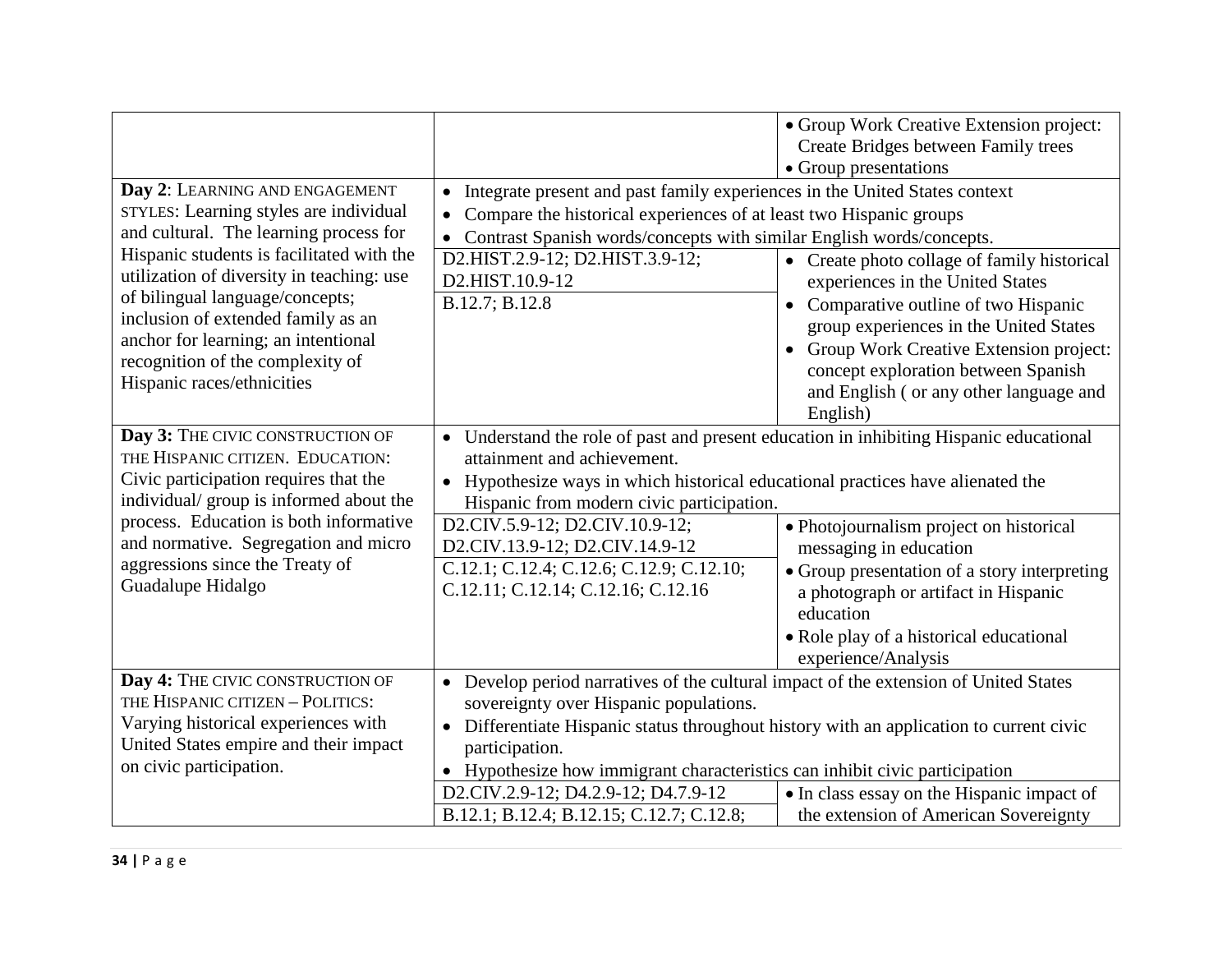|                                                                                                                                                                                                                                                           | Day 5: UNDERSTANDING HISTORY AT THE LOCAL LEVEL: CHICAGO COMMUNITY VISIT (PBE)                                                                                                                                                                                                                                                                      | • Group work Creative Extension Project:<br>Civic Consequences of Hispanic<br>Historical Experiences in the United<br><b>States</b><br>• Present PowerPoint image telling a story<br>of conflict over immigration policies                                                    |
|-----------------------------------------------------------------------------------------------------------------------------------------------------------------------------------------------------------------------------------------------------------|-----------------------------------------------------------------------------------------------------------------------------------------------------------------------------------------------------------------------------------------------------------------------------------------------------------------------------------------------------|-------------------------------------------------------------------------------------------------------------------------------------------------------------------------------------------------------------------------------------------------------------------------------|
| Day 6: THE CIVIC CONSTRUCTION OF<br>THE HISPANIC CITIZEN. ECONOMICS:<br>Immigration policy and labor` rights                                                                                                                                              | • Relate historical economic status to types of civic engagement<br>policies on labor rights.                                                                                                                                                                                                                                                       | Create civic opportunities for Hispanics that address historical impact of immigration                                                                                                                                                                                        |
| share a historical relationship. The<br>difficult and tumultuous alliance with<br>unions creates a Hispanic labor<br>movement.                                                                                                                            | D2.CIV.6.9-12; D2.CIV.12.9-12<br>C.12.1; C.12.5; C.12.9; C.12.16                                                                                                                                                                                                                                                                                    | • Short essay answers on various aspects of<br>poverty across place and history<br>• Prepare a cost/benefit analysis for voting<br>for Hispanics and the majority group<br>• Group work Creative Extension: how can<br>Hispanics civically engage to increase<br>labor rights |
| Day 7: THE HISPANIC CIVIC<br><b>IDENTITY: Reclamation of identity</b><br>through familiarity with Hispanic<br>success stories; the maintenance of<br>image, language, and culture throughout<br>history.                                                  | • Discuss the ways in which the Hispanic community has built bridges across various<br>Hispanic cultures throughout history.<br>• Explore the ways in which your culture encourages civic engagement.<br>D2.CIV.7.9-12; D2.CIV.10.9-12;<br>D2.HIST.1.9-12; D2.HIST.2.9-12; D4.7.9-<br>12;<br>B.12.7; B.12.13; C.12.9; C.12.10; C.12.14;<br>C.12.16; | • Group discussion on civic engagement<br>Group work Creative Extension Project:<br>Historical Diorama on Hispanic culture<br>In class reflection and presentation on<br>$\bullet$<br>family culture                                                                          |
| Day 8: HISPANIC UNITY UNDER CIVIC<br><b>ASSIMILATION: Historically Hispanic</b><br>unity is more focused on resistance; a<br>unity based on an internal identity rather<br>than one given by external agents.<br>Historical unifying struggles increasing | • Formulate approaches for increasing civic engagement based on Hispanic historical<br>experiences of assimilation and acculturation<br>• Understand the challenges of building and maintaining a cohesive civic infrastructure<br>• Assess the importance of Hispanic unity using the Pilsen neighborhood as an<br>example.                        |                                                                                                                                                                                                                                                                               |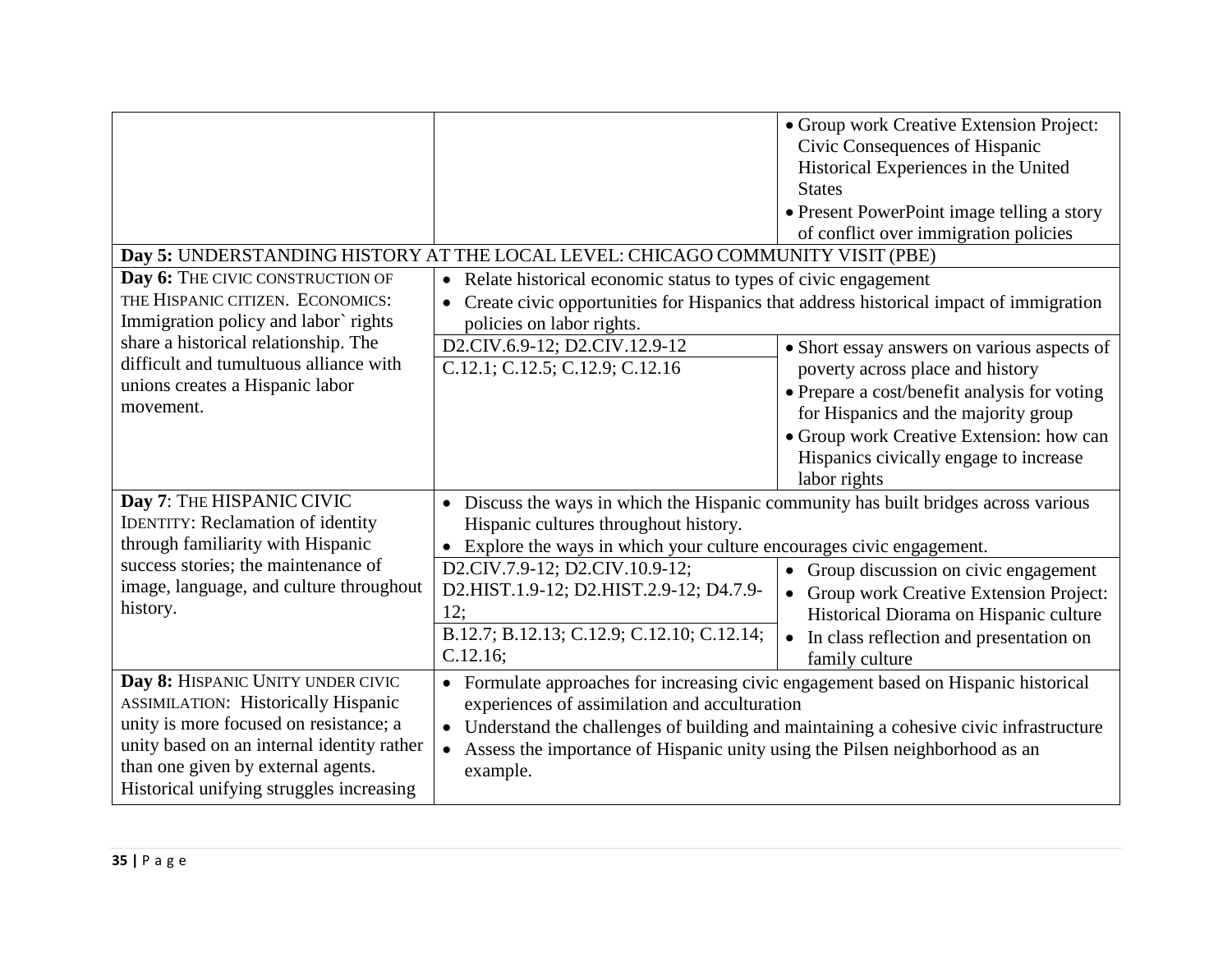| Hispanic civic capacity. The Case of the   | D2.CIV.1.9-12; D2.CIV.2.9-12;                                                           | • Photo journal of Pilsen neighborhood                                                |
|--------------------------------------------|-----------------------------------------------------------------------------------------|---------------------------------------------------------------------------------------|
| Pilsen Neighborhood in Chicago             | D2.CIV.14.9-12                                                                          | civic infrastructure (using field group                                               |
|                                            | C.12.1; C.12.7; C.12.16                                                                 | experience)                                                                           |
|                                            |                                                                                         | • Diagrammatic report of Hispanic Unity's                                             |
|                                            |                                                                                         | impact on political efficacy                                                          |
| Day 9: FROM INVISIBILITY TO LEGAL,         | • Explain the historical development of the Hispanic citizenship experience             |                                                                                       |
| POLITICAL, AND SOCIAL AUTONOMY: THE        | Identify ways in which Hispanic have changed American democracy.                        |                                                                                       |
| <b>IMPACT ON HISPANIC CIVIC</b>            | D2.CIV.4.9-12; D2.CIV.5.9-12;                                                           | • Compare Hispanic citizenship today to                                               |
| <b>ENGAGEMENT: Structural arrangements</b> | D2.CIV.6.9-12; D2.CIV.7.9-12;                                                           | 100 years ago.                                                                        |
| provide the framework for participation    | D2.CIV.8.9-12; D2.CIV.10.9-12                                                           | • Group Work Creative Extension project:                                              |
| of individuals and groups. Citizenship,    | C.12.2; C.12.3; C.12.4; C.12.5; C.12.9;                                                 | Ways Hispanics have changed                                                           |
| rights, and responsibilities are provided  | C.12.10; C.12.11; C.12.14; C.12.16                                                      | democracy                                                                             |
| through federal/state laws and their       |                                                                                         | • Group discussion: Defining Democracy                                                |
| interpretation in the courts               |                                                                                         |                                                                                       |
| Day 10: CONTRIBUTION TO POLICY             | • Explain the relationship between historical civic experience and the development of a |                                                                                       |
| THROUGH HISTORY: Hispanics at the          | policy agenda for marginalized groups.                                                  |                                                                                       |
| ballot box. The emergence of the           |                                                                                         | Appreciate historical conflict and cooperation between Hispanics and the majoritarian |
| Hispanic political agenda                  | population in competing political agendas                                               |                                                                                       |
|                                            |                                                                                         | Describe civic participation emanating from increasing political power of Hispanics.  |
|                                            | D2.CIV.5.9-12; D2.CIV.6.9-12;                                                           | • Research paper explaining and analyzing                                             |
|                                            | D2.CIV.7.9-12;                                                                          | the Hispanic policy agenda                                                            |
|                                            | C.12.4; C.12.5; C.12.9; C.12.10; C.12.11                                                | • Think Pair Share- Describe political                                                |
|                                            | C.12.4; C.12.9; C.12.10; C.12.11;                                                       | power                                                                                 |
|                                            |                                                                                         |                                                                                       |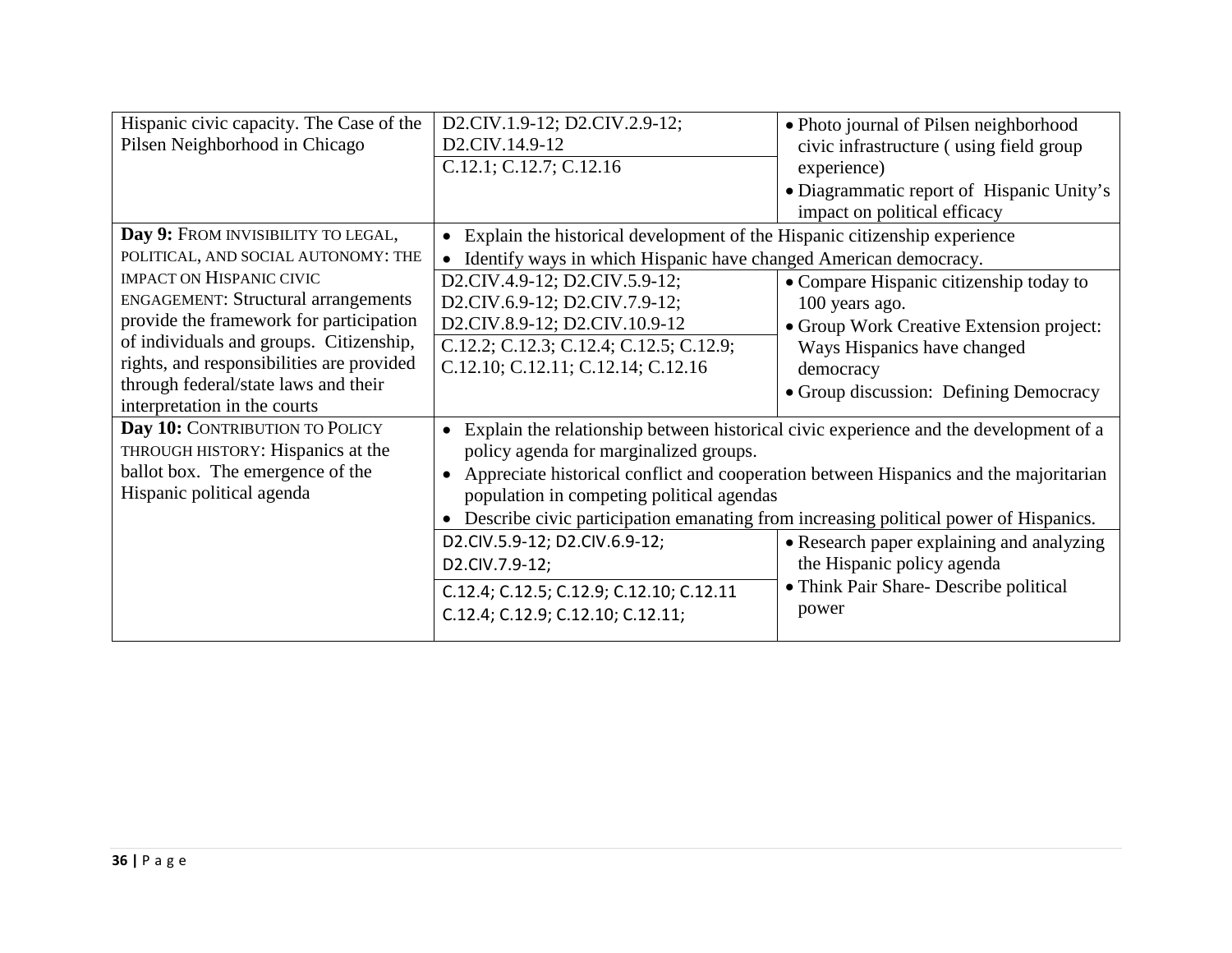| <b>PARTNERS</b>                                                                                 | <b>RATIONALE FOR SELECTION</b>                                                                                                                                                                                                                                                                                                                                                                                                                                                                                                                                                                                                                                                                                                                                                                                                                                                                                  | <b>SPECIFIC ACTIVITIES</b>                                                                                                                                                                                                                                                                                                                                                                                                                                                                                                         |
|-------------------------------------------------------------------------------------------------|-----------------------------------------------------------------------------------------------------------------------------------------------------------------------------------------------------------------------------------------------------------------------------------------------------------------------------------------------------------------------------------------------------------------------------------------------------------------------------------------------------------------------------------------------------------------------------------------------------------------------------------------------------------------------------------------------------------------------------------------------------------------------------------------------------------------------------------------------------------------------------------------------------------------|------------------------------------------------------------------------------------------------------------------------------------------------------------------------------------------------------------------------------------------------------------------------------------------------------------------------------------------------------------------------------------------------------------------------------------------------------------------------------------------------------------------------------------|
| The Wisconsin<br>Department of<br><b>Public Instruction</b><br>*Support Letter in<br>Appendix B | • Collaboration with the state agency<br>that advances public education in<br>Wisconsin.<br>• The mission of the Content and<br>Learning Team (Social Studies) is to<br>enhance the quality of teaching and<br>learning from cradle to career through<br>leadership, innovation, collaboration,<br>communication, and service which<br>can be served through this project.<br>• Kristen McDaniels, Social Studies<br>Consultant has unprecedented<br>connections and influence with the<br>social studies teachers in Wisconsin;<br>paired with her content knowledge<br>and pedagogical skills she will<br>contribute significantly to the<br>integrity of the project.<br>• David O'Connor, the American<br>Indian Studies Consultant provides a<br>depth of knowledge both<br>professionally as well as personally.<br>• Professional connections to the<br>specific areas identified within the<br>project. | · Both consultants will<br>collaborate on the<br>development of curricular<br>design for both teachers and<br>students.<br>• Both consultants to serve on<br>the Steering Committee<br>meeting every other month to<br>design, review, revise, and<br>assess curriculum.<br>• The American Indian Studies<br>Consultant will participate in<br>both the Presidential and<br><b>Congressional Academies as</b><br>a guest speaker.<br>• Both consultants will<br>promote the Academies with<br>teachers in identified<br>districts. |
| Kenosha Unified<br><b>School District</b><br>*Support Letter in<br>Appendix B                   | • $3rd$ largest school district in state, with<br>a student demographic aligned to the<br>focus of the project intent and project<br>direction.<br>• UWP has established partnerships<br>with KUSD, the Chief Academic<br>Officer, the Social Studies<br>coordinator, and the secondary<br>schools to provide college-level<br>learning in the high school in an<br>effort to increase access to flexible<br>opportunities for students who desire                                                                                                                                                                                                                                                                                                                                                                                                                                                              | • The Chief Academic Officer<br>and Social Studies<br>Coordinator will serve on the<br><b>Steering Committee meeting</b><br>every other month to design,<br>review, revise, and assess<br>curriculum.<br>• The Social Studies<br>Coordinator will collaborate<br>on the development of<br>curricular design for both<br>teachers and students.                                                                                                                                                                                     |

# <span id="page-37-0"></span>PARTNERSHIPS FOR PROJECT EFFECTIVENESS AND SUCCESS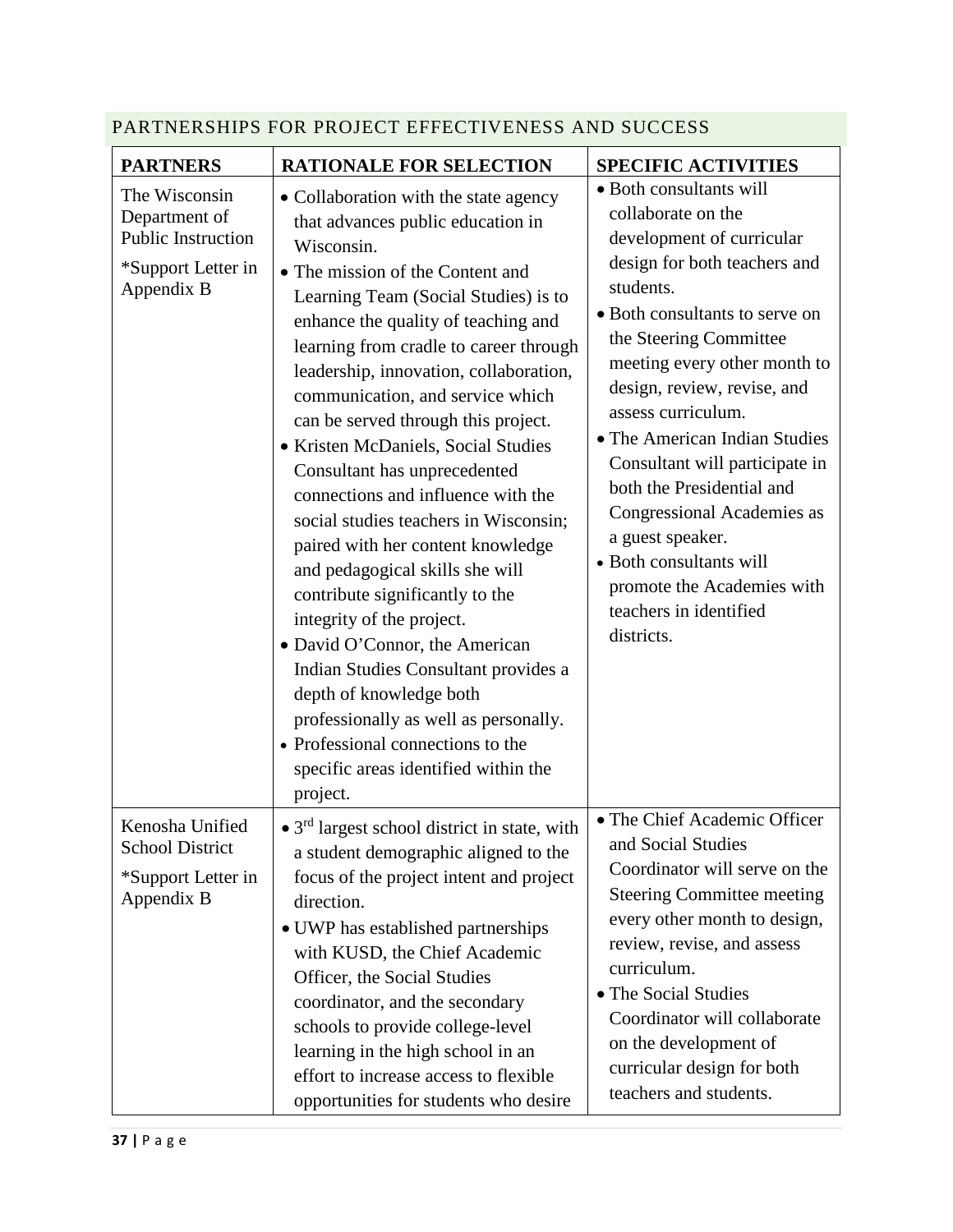|                                                                              | more academic rigor beyond high<br>school.                                                                                                                                                                                                                                                                                                                                                                                                                                                                                                                                                                                                                                                                                                                                                                 | • The District will promote the<br>Academies with teachers and<br>students in their districts.<br>• The district will assist the<br>project with assessment of<br>student learning.                                                                                                                                                                                              |
|------------------------------------------------------------------------------|------------------------------------------------------------------------------------------------------------------------------------------------------------------------------------------------------------------------------------------------------------------------------------------------------------------------------------------------------------------------------------------------------------------------------------------------------------------------------------------------------------------------------------------------------------------------------------------------------------------------------------------------------------------------------------------------------------------------------------------------------------------------------------------------------------|----------------------------------------------------------------------------------------------------------------------------------------------------------------------------------------------------------------------------------------------------------------------------------------------------------------------------------------------------------------------------------|
| Racine Unified<br><b>School District</b><br>*Support letter in<br>Appendix B | $\bullet$ 4 <sup>th</sup> largest school district in the state,<br>with a student demographic aligned<br>to the focus of the project intent and<br>project direction.<br>· UWP has established partnerships<br>with RUSD, the Executive Director<br>of Curriculum and Instruction, and<br>the secondary schools to provide<br>college-level learning in the high<br>school in an effort to increase access<br>to flexible opportunities for students<br>who desire more academic rigor<br>beyond high school.<br>• UWP is actively involved with RUSD<br>and their Secondary Transformation<br>to create the Academies of Racine,<br>which are guided pathways which<br>provide students with a plan to<br>connect coursework in high school<br>with college and career opportunities<br>after graduation. | • The Executive Director of<br>Curriculum and Instruction<br>will serve on the Steering<br>Committee meeting every<br>other month to design,<br>review, revise, and assess<br>curriculum.<br>• The District will promote the<br>Academies with teachers and<br>students in their districts.<br>• The district will assist the<br>project with assessment of<br>student learning. |

# <span id="page-38-0"></span>EVIDENCE OF KNOWLEDGE FROM RESEARCH AND PRACTICE TO SUPPORT PROJECT SUCCESS

According to the Nation's Report Card (NAEP), 12% of high school seniors scored at or

above the proficiency level in US history in 2010, while 24% scored at this level in Civics. For

8<sup>th</sup> graders in 2014, the scores were 18% and 23% respectively. For minority students, student in

public schools, and students in schools participating in the free or reduced lunch program, the

improvement in scores from the previous assessment was substantially reduced.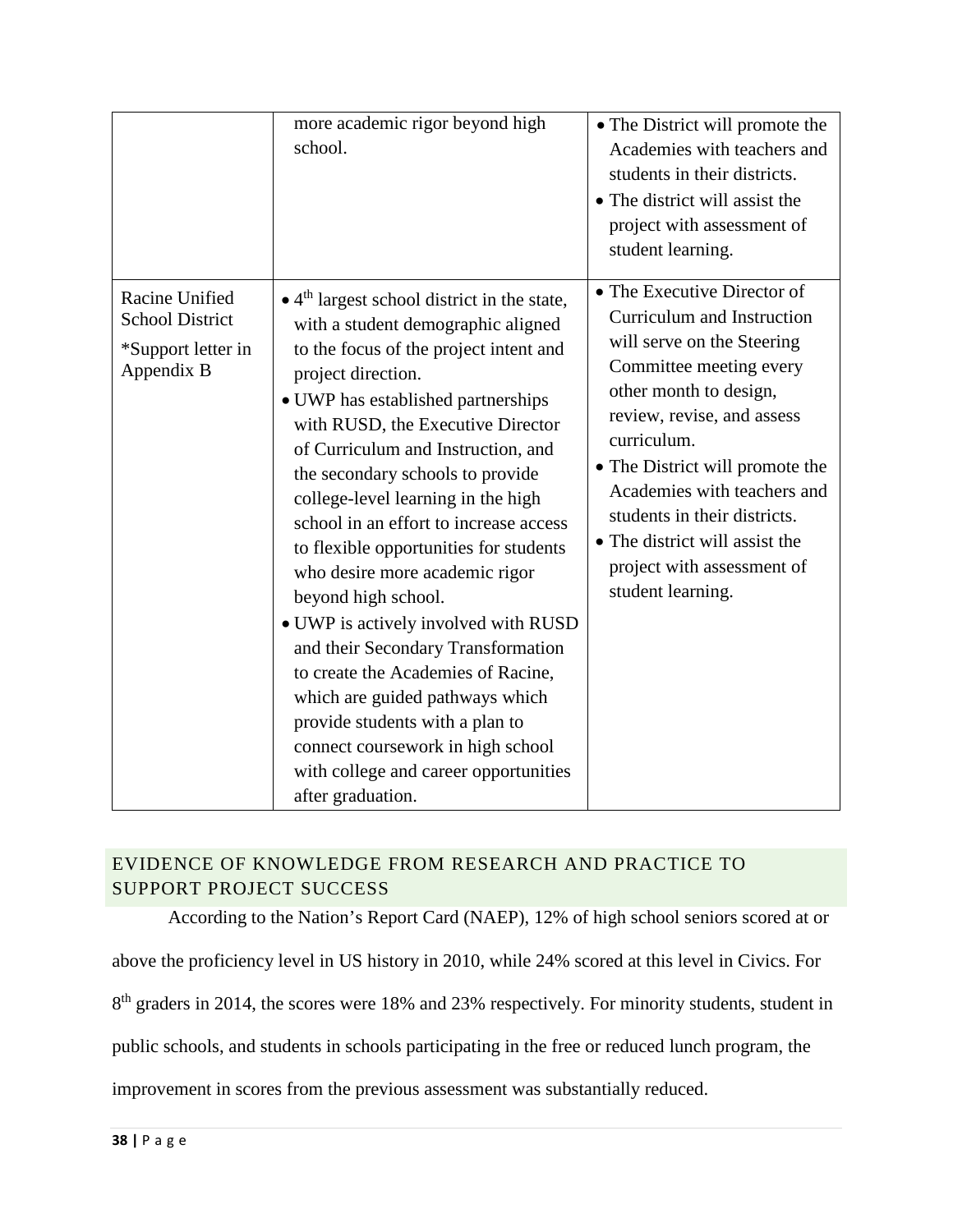During the 2015-16 school year, Wisconsin began using the Wisconsin Forward Exam to assess student knowledge in a variety of content areas including social studies. The Exam is designed to gauge how well students are doing in relation to the Wisconsin Academic Standards. These standards outline what students should know and be able to do to be college and career ready. The Forward Exam is administered online in the spring of each school year at grades 4, 8, and 10 in Social Studies.

**Table 3** demonstrates that KUSD and RUSD eighth grade students score below the state average in the Social Studies content area, with many high schools scoring significantly lower than the state average. In  $10<sup>th</sup>$  grade, this trend continues, with the disparity worsening for KUSD.

| 2015 – 2016 Wisconsin Forward Exam –<br><b>Social Studies Content Area Percentage of Students at Proficiency</b> |                                          |                         |                                    |                                           |                         |                                    |
|------------------------------------------------------------------------------------------------------------------|------------------------------------------|-------------------------|------------------------------------|-------------------------------------------|-------------------------|------------------------------------|
| <b>District/School</b>                                                                                           | 8 <sup>th</sup><br>Grade<br><b>Score</b> | <b>State</b><br>Average | $\frac{6}{6}$<br><b>Difference</b> | 10 <sup>th</sup><br>Grade<br><b>Score</b> | <b>State</b><br>Average | $\frac{0}{0}$<br><b>Difference</b> |
| <b>KUSD</b>                                                                                                      | 48.8%                                    | 49.4%                   | $-0.6%$                            | 40.2%                                     | 46.7%                   | $-6.5%$                            |
| KUSD: Bradford                                                                                                   |                                          |                         |                                    | 28.1%                                     | 46.7%                   | $-18.6%$                           |
| KUSD: Harborside<br>Academy                                                                                      |                                          |                         |                                    | 50.5%                                     | 46.7%                   | $+3.8%$                            |
| <b>KUSD: Hillcrest</b>                                                                                           |                                          |                         |                                    | 0%                                        | 46.7%                   | $-46.7\%$                          |
| KUSD: Indian Trail<br>Academy and School                                                                         |                                          |                         |                                    | 40.5%                                     | 46.7%                   | $-6.2%$                            |
| <b>KUSD: Lakeview</b><br><b>Technology Academy</b>                                                               |                                          |                         |                                    | 85.8%                                     | 46.7%                   | $+39.1%$                           |
| <b>KUSD: Reuther</b>                                                                                             |                                          |                         |                                    | 19.3%                                     | 46.7%                   | $-27.4%$                           |
| KUSD: Tremper                                                                                                    |                                          |                         |                                    | 41.4%                                     | 46.7%                   | $-5.3\%$                           |
| <b>RUSD</b>                                                                                                      | 31.5%                                    | 49.4%                   | $-17.9%$                           | 31.5%                                     | 46.7%                   | $-15.2$                            |
| <b>RUSD: Case</b>                                                                                                |                                          |                         |                                    | 37.8%                                     | 46.7%                   | $-8.9\%$                           |
| <b>RUSD: Horlick</b>                                                                                             |                                          |                         |                                    | 25.8%                                     | 46.7%                   | $-20.9%$                           |

**Table 3.** Student Achievement Data on 2015 -2016 Wisconsin Forward Exam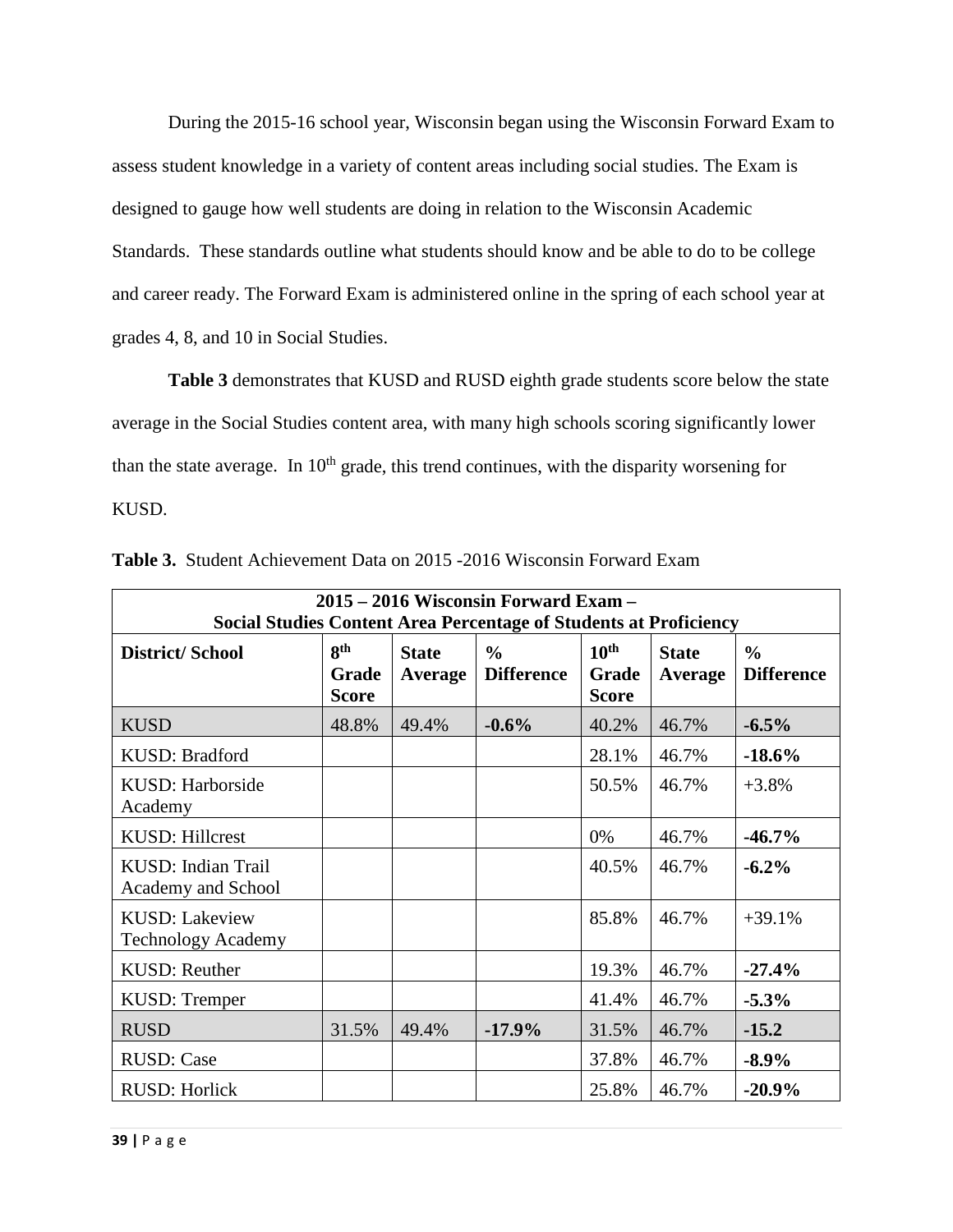| RUSD: Park               |  | 19.7% 46.7% |           | $-27%$   |
|--------------------------|--|-------------|-----------|----------|
| <b>RUSD: REAL School</b> |  | 54.2% 46.7% |           | $+7.5\%$ |
| RUSD: Walden III         |  | 66.7%       | $146.7\%$ | $+20%$   |

We need to see ourselves in history to value its lessons. One of the reasons why critical issues in our civic communities have not changed is because those affected by those issues may not see the relevant lessons that they can find in the past. (Lopez, 2002) Race, ethnicity, history, and identity are all bound up in a contested arena of discourse that has yet to be confronted, let alone resolved. Race is a concept with  $16<sup>th</sup>$  century origins and used to justify colonialism and oppression and is now recognized to have no scientific legitimacy, yet is still used as an organizing administrative/bureaucratic trope by government to control discourse and to neutralize any development of social or civic identity by traditionally marginalized minority groups. O'Brien (2010, p 20) uses local histories of New England to illustrate how European settlers removed even the possibility of engagement from the Native American. "The Red Men in small and scattered bands roamed the stately forests and interminable prairies, hunted the bison and the deer, fished the lakes and streams, gathered around the council-fire and danced the war-dance; but they planted no states, founded no commerce, cultivated no arts, built up no civilizations. . . . *They made no history."*

The words and concepts of a civil society created by a majority culture often reflect the concerns of that culture and, rather than accept alternative viewpoints, present their own political social and economic issues on those who cannot appreciate the significance of these issues. (Ngugi, 1994) For instance, 'feminism' is a concept with limited meaning to many Native Americans. (Tohe, 2000) 'Hispanic" is a "race" label favored by the US government, while "Latino" is an "ethnic" identity favored by some groups of Hispanic descent, like "Chicano", or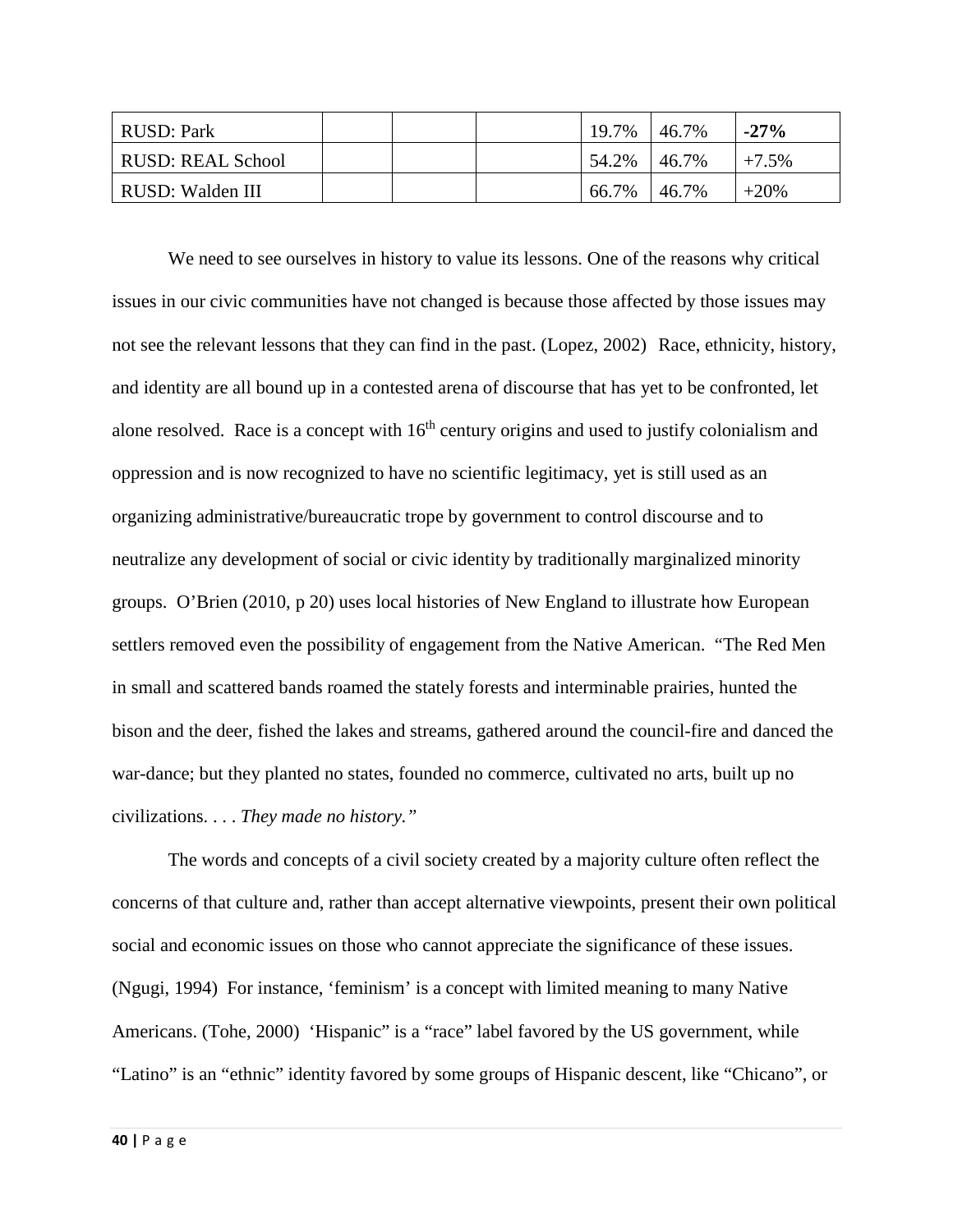even "Mestizo" when Hispanic identities also involve Native American identities, or when African American and Native identities blend, such as with many Seminole and Cherokee or Mohegan people who can trace ancestry and identity from both the Old and New Worlds. In a history dominated by a majority culture, these identities are not recognized. It is no surprise that marginalized groups cannot see the relevance of history or civic engagement.

We address the significance of hegemonic presentation of history, not only in terms of the content, but in the manner in which we engage the content. Our academies will increase teacher and student learning of US History and its civic applications through the intentional use of a new historical approach. Nearly one hundred years ago, James Robinson (1921) recognized the use of history as an education to citizenship, but criticized the over reverence of history and the unwillingness to confront it as resulting in a continuation of old citizenship. This practice has two consequences: 1) those who have not been a part of the institutions of 'old citizenship' see no value in learning the history; and 2) we are not using the past to reform the present. Since then, new history has become more nuanced in its application, and includes the following characteristics designed to increase critique and creative thought, as well as inclusion of previously marginalized groups (Zinn, 1980). These include less reliance on facts, and more on concepts and applications (Erickson, 2012), the use of local resources and primary source materials (Aktekin, 2010), place-based learning experiences (Jordanova, 2006), and shared responsibility for learning between the teacher and the student (AAHE, ACPA, and NASPA Joint report, 1998). This is the approach of our Academies.

#### <span id="page-41-0"></span>**SIGNIFICANCE**

#### <span id="page-41-1"></span>BUILDING CAPACITY FOR SERVICE

UW-Parkside's civic action plan includes a commitment to *be an active citizen and* 

*authentic partner in improving the economic, social, political, and cultural life of its local,*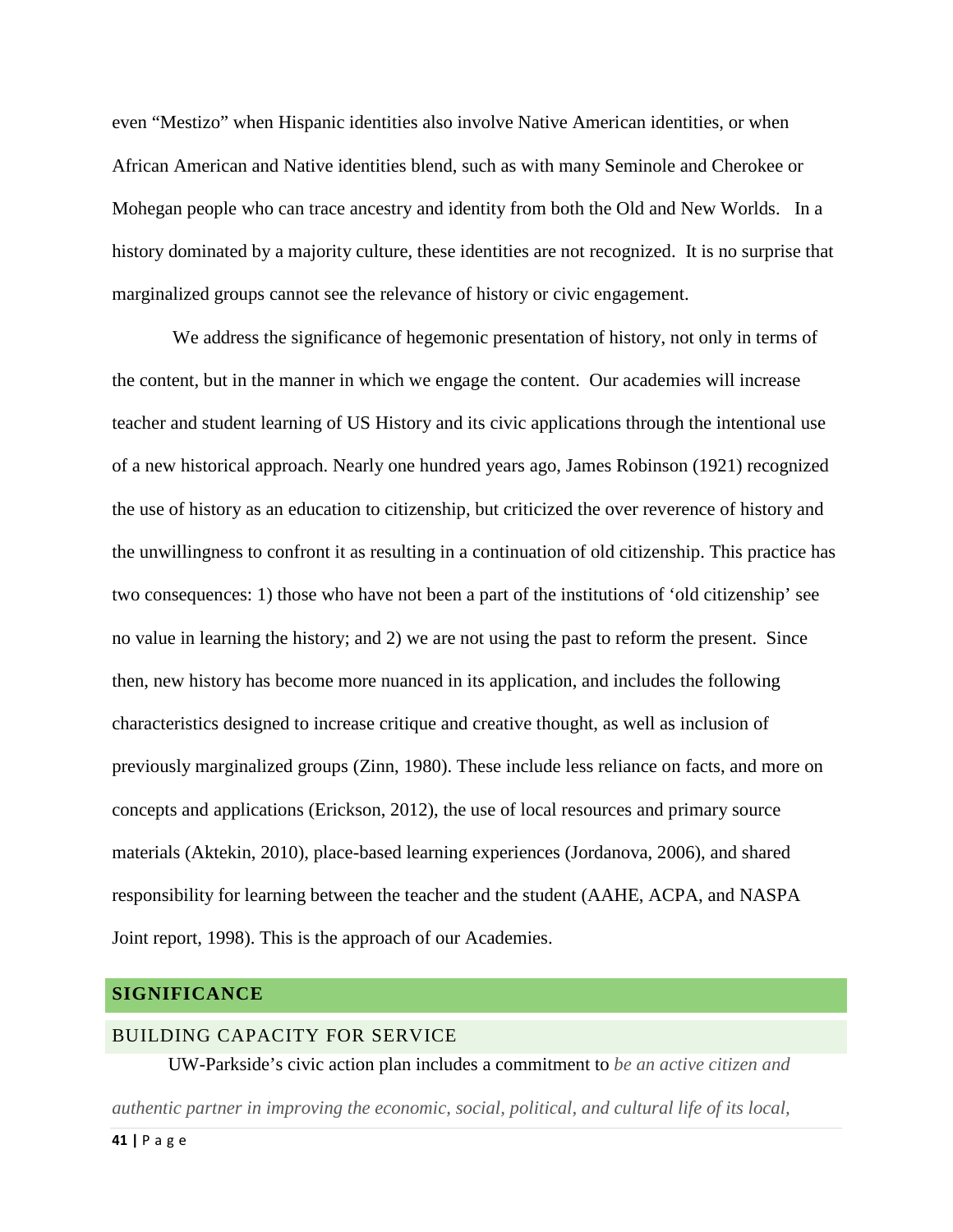*regional, and global communities.* An actionable goal from this commitment is to partner with

K-12 and encourage our students to be actively engaged in their own communities, whether it be local or global. Thus, the Academies will not occur in a vacuum. They are part of a continuing and sustainable mission to increase college and career readiness and actively engaged citizens. The Academies integrate with UW-Parkside's dual enrollment partnership with regional high schools, teacher development, master's level training for teachers in advanced social studies, and a commitment to a professional learning community. Further, our impact does not cease with the participants of the academies. Each teacher has the opportunity to engage in learning at least 90 students each semester. Thus, 9000 students benefit from the professional learning opportunities within the Academies each year, even though they have not directly participated.

#### <span id="page-42-0"></span>**MANAGEMENT PLAN**

| <b>Staff Title</b> | <b>Responsibility</b>                                                            |
|--------------------|----------------------------------------------------------------------------------|
| <b>Project</b>     | Provides leadership and overall administration of the project; develop and       |
| <b>Director</b>    | implement the Presidential and Congressional Academies to align with the         |
|                    |                                                                                  |
| (PD)               | goals of the project; supervises and evaluates all personnel working in the      |
|                    | project; serves as the liaison for all key stakeholders; ensures compliance with |
|                    | university and federal guidelines; coordinates preparation of the annual         |
|                    | performance report; and negotiates all aspects of the project with the U.S.      |
|                    | Department of Education.                                                         |
| <b>Evaluator</b>   | Evaluation of project outcomes and objectives; prepares reports on project data  |
|                    | as identified in assessment design; coordination of data collection with the     |
|                    | Office of Institutional Effectiveness; works with PD to prepare the annual       |
|                    | performance reports.                                                             |
| Co-Project         | Assists in the design and implementation of Academies; coordinates               |
| Coordinator        | promotion, recruitment, and enrollment of teachers and students in the           |
| (PC)               | Academies; implementation, coordination, and ongoing fiscal and                  |
|                    | programmatic oversight/compliance within the project; counsels and advises       |
|                    | participants;                                                                    |
|                    |                                                                                  |
| <b>Co-Project</b>  | Prepares contracts for faculty, staff and speakers; processes, reviews, and      |
| Coordinator        | tracks payments; schedules all travel, accommodations, and site visits for       |
| (PC)               | speakers and place-based learning trips;                                         |

#### <span id="page-42-1"></span>ACHIEVING OBJECTIVES ON-TIME AND WITHIN BUDGET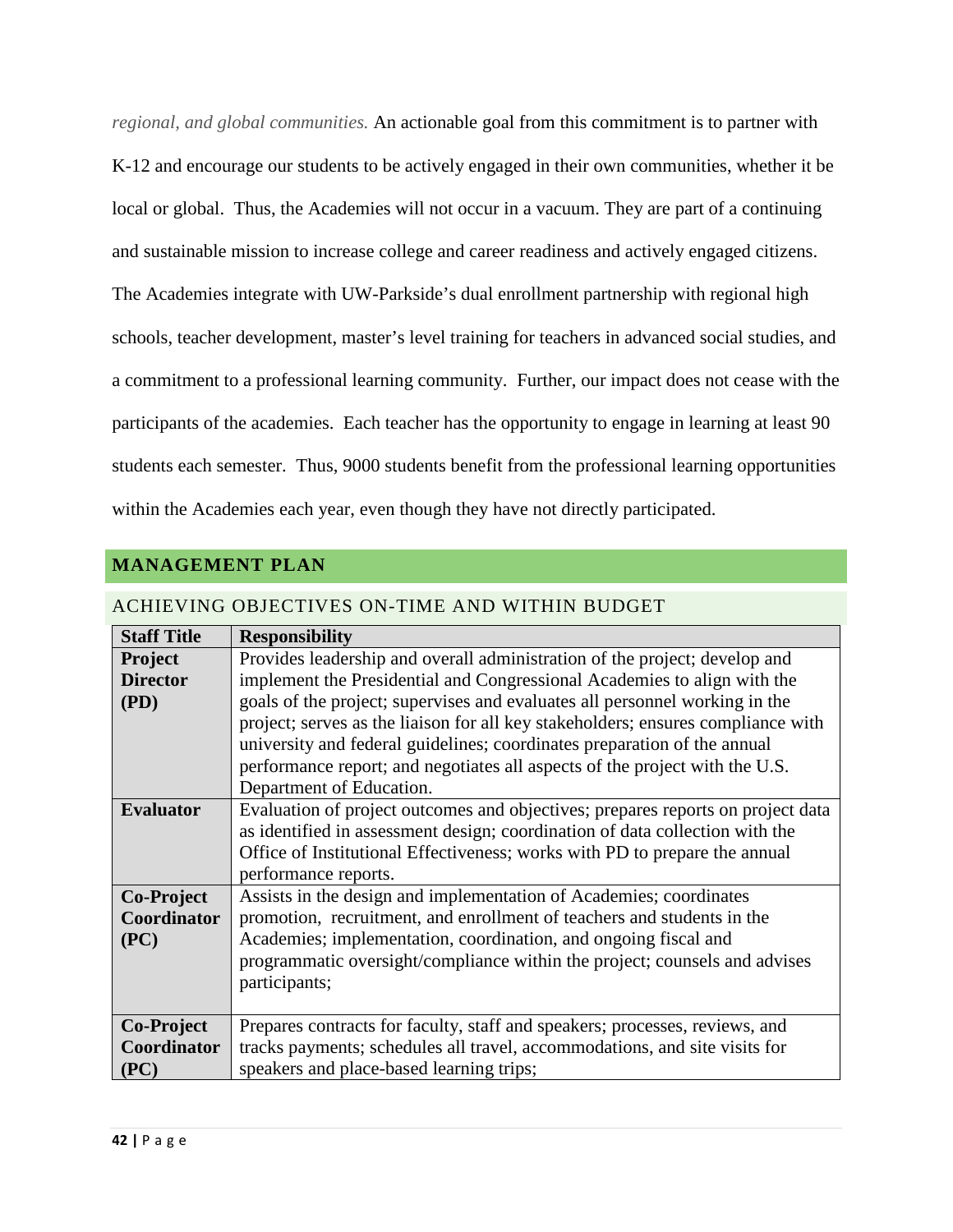| <b>Faculty</b>    | Responsible for academic content and delivery of the Academies. Participate    |
|-------------------|--------------------------------------------------------------------------------|
| Leads $(3)$       | in formative and summative learning assessment. One UWP Faculty lead per       |
|                   | year.                                                                          |
| <b>Diversity</b>  | Assists the PD in the design and implementation of the three years of          |
| and               | Academies, including content and culturally responsive pedagogy.               |
| <b>Inclusion</b>  |                                                                                |
| <b>Specialist</b> |                                                                                |
| <b>Steering</b>   | Meets every other month to review status reports; make recommendations for     |
| <b>Committee</b>  | project revisions; identifies project barriers; reviews feedback from teachers |
|                   | and students participating in the program. The Steering Committee includes     |
|                   | members of the management team, partner representatives, a history/civics      |
|                   | teacher from each partner district, and two students.                          |

UWP's Research Administration Department and UWP Business Services staff,

collectively oversee all grants and contracts for UWP. UWP employs a full-time Grant Accountant who manages all grant account expenditures and the preparation of financial status reports, and uses a financial reporting system (PeopleSoft) to monitor revenue and expenditures. UWP has extensive experience managing federal and nonfederal grants and contracts and provides on-site monitoring of financial systems. Recent experience includes grants and contracts from eight different federal agencies totaling close to \$4 million during the past two fiscal years. As a campus, we have the capability to support this project through strong administrative leadership, multi-college advocacy for civic engagement among faculty and administrators and an infrastructure to assist in successful execution of this project.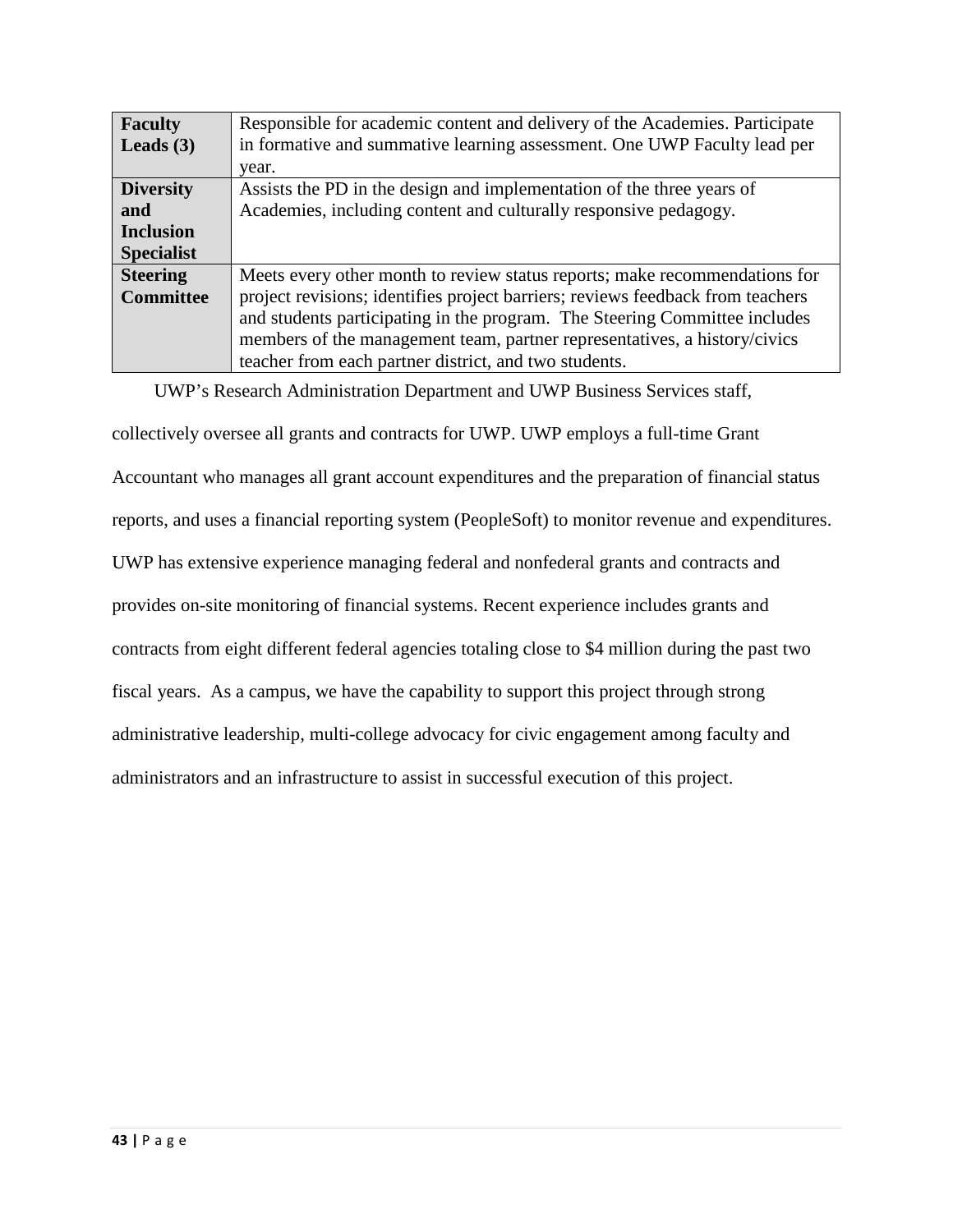| Task                                                             | Responsible party                                     | Start date | End date | Q3 |  | Q4                         |  | Q1                                         |  | Q2                             |                            | Q3                                                                                  |                 |                              | Q4                                     |                                                  | Q1 |  |
|------------------------------------------------------------------|-------------------------------------------------------|------------|----------|----|--|----------------------------|--|--------------------------------------------|--|--------------------------------|----------------------------|-------------------------------------------------------------------------------------|-----------------|------------------------------|----------------------------------------|--------------------------------------------------|----|--|
|                                                                  |                                                       |            |          |    |  |                            |  |                                            |  |                                |                            | Jul Aug Sep Oct Nov Dec Jan Feb Mar Apr May Jun Jul Aug Sep Oct Nov Dec Jan Feb Mar |                 |                              |                                        |                                                  |    |  |
| SRANT ADMINISTRATION                                             | PD                                                    |            |          |    |  |                            |  |                                            |  |                                |                            |                                                                                     |                 |                              |                                        |                                                  |    |  |
| Contact partners                                                 | PD:PC                                                 | 09/29/17   | 10/06/17 |    |  | Contact partners           |  |                                            |  |                                |                            |                                                                                     |                 |                              |                                        |                                                  |    |  |
| Prepare academic content for Native American academies           | PD;PC; Faculty Lead, Diversity & Inclusion specialist | 10/30/17   | 03/30/18 |    |  |                            |  |                                            |  |                                |                            | Prepare academic content for Native American academies                              |                 |                              |                                        |                                                  |    |  |
| Prepare promotional materials                                    | PD:PC                                                 | 11/01/17   | 11/30/17 |    |  |                            |  | Prepare promotional materials              |  |                                |                            |                                                                                     |                 |                              |                                        |                                                  |    |  |
| Contact speakers and PBE sites                                   | PD:PC                                                 | 11/13/17   | 12/13/17 |    |  |                            |  | Contact speakers and PBE sites             |  |                                |                            |                                                                                     |                 |                              |                                        |                                                  |    |  |
| Create MOU's with partners                                       | PD;PC; Steering Committee                             | 12/12/17   | 02/13/18 |    |  |                            |  |                                            |  | Create MOU's with partners     |                            |                                                                                     |                 |                              |                                        |                                                  |    |  |
| Confirm Academy guest speakers                                   | PD:PC                                                 | 01/22/18   |          |    |  |                            |  |                                            |  | Confirm Academy guest speakers |                            |                                                                                     |                 |                              |                                        |                                                  |    |  |
| Skype/in person meeting for Native American Academy stakeholders | PD;PC; Faculty; Steering Comm; Div and Inc            | 04/10/18   | 04/10/18 |    |  |                            |  |                                            |  |                                |                            | Skype/in person meeting for Native American Academy stakeholders                    |                 |                              |                                        |                                                  |    |  |
| $=$ STEERING COMMITTEE                                           | PD; PC                                                |            |          |    |  |                            |  |                                            |  |                                |                            |                                                                                     |                 |                              |                                        |                                                  |    |  |
| Steering Committee Membership Confirmation                       | PD: PC                                                | 09/29/17   | 10/17/17 |    |  |                            |  | Steering Committee Membership Confirmation |  |                                |                            |                                                                                     |                 |                              |                                        |                                                  |    |  |
| Steering Committee Meeting                                       | PD; PC; Steering Committee                            | 10/10/17   | 10/10/17 |    |  | Steering Committee Meeting |  |                                            |  |                                |                            |                                                                                     |                 |                              |                                        |                                                  |    |  |
| Steering Committee Meeting                                       | PD; PC; Steering Committee                            | 12/12/17   | 12/12/17 |    |  |                            |  | Steering Committee Meeting                 |  |                                |                            |                                                                                     |                 |                              |                                        |                                                  |    |  |
| Steering Committee Meeting                                       | PD; PC; Steering Committee                            | 02/13/18   | 02/13/18 |    |  |                            |  |                                            |  | Steering Committee Meeting     |                            |                                                                                     |                 |                              |                                        |                                                  |    |  |
| Steering Committee Meeting                                       | PD; PC; Steering Committee                            | 04/10/18   | 04/10/18 |    |  |                            |  |                                            |  |                                | Steering Committee Meeting |                                                                                     |                 |                              |                                        |                                                  |    |  |
| Steering Committee Meeting                                       | PD; PC; Steering Committee                            | 06/12/18   | 06/12/18 |    |  |                            |  |                                            |  |                                |                            | Steering Committee Meeting                                                          |                 |                              |                                        |                                                  |    |  |
| Steering Committee Meeting                                       | PD; PC; Steering Committee                            | 08/14/18   | 08/14/18 |    |  |                            |  |                                            |  |                                |                            |                                                                                     |                 |                              | Steering Committee Meeting             |                                                  |    |  |
| SACADEMY RECRUITMENT, ADMISSION AND ENROLLMENT                   | PD: PC                                                |            |          |    |  |                            |  |                                            |  |                                |                            |                                                                                     |                 |                              |                                        |                                                  |    |  |
| Promote Academies                                                | PD:PC                                                 | 12/01/17   | 04/30/18 |    |  |                            |  |                                            |  |                                | Promote Academies          |                                                                                     |                 |                              |                                        |                                                  |    |  |
| Begin accepting applications                                     | PC.                                                   | 12/01/17   |          |    |  |                            |  | Begin accepting applications               |  |                                |                            |                                                                                     |                 |                              |                                        |                                                  |    |  |
| Enrollment of teachers and students in Academies                 | PC                                                    | 12/01/17   | 04/30/18 |    |  |                            |  |                                            |  |                                |                            | Enrollment of teachers and students in Academies                                    |                 |                              |                                        |                                                  |    |  |
| Informational sessions at schools for Academies                  | PD:PC                                                 | 12/04/17   | 03/12/18 |    |  |                            |  |                                            |  |                                |                            | Informational sessions at schools for Academies                                     |                 |                              |                                        |                                                  |    |  |
| Academy Orientations for participants and parents/guardians      | PD, PC                                                | 06/18/18   | 06/22/18 |    |  |                            |  |                                            |  |                                |                            | Academy Orientations for participants and parents/guardians                         |                 |                              |                                        |                                                  |    |  |
| ACADEMY SESSIONS                                                 |                                                       |            |          |    |  |                            |  |                                            |  |                                |                            |                                                                                     |                 |                              |                                        |                                                  |    |  |
| Academies begin                                                  | PD:PC                                                 | 07/09/18   | 08/03/18 |    |  |                            |  |                                            |  |                                |                            |                                                                                     | Academies begin |                              |                                        |                                                  |    |  |
| Presidential Academies begin                                     | Faculty lead                                          | 07/09/18   | 07/31/18 |    |  |                            |  |                                            |  |                                |                            |                                                                                     |                 | Presidential Academies begin |                                        |                                                  |    |  |
| Congressional Academies begin                                    | Faculty lead                                          | 07/16/18   | 08/03/18 |    |  |                            |  |                                            |  |                                |                            |                                                                                     |                 |                              | Congressional Academies begin          |                                                  |    |  |
| PLACE-BASED LEARNING (PBE)                                       |                                                       |            |          |    |  |                            |  |                                            |  |                                |                            |                                                                                     |                 |                              |                                        |                                                  |    |  |
| Partner collaboration on PBE locations and schedules             | PD, PC                                                | 10/02/17   | 04/05/18 |    |  |                            |  |                                            |  |                                |                            | Partner collaboration on PBE locations and schedules                                |                 |                              |                                        |                                                  |    |  |
| Finalize travel arrangements                                     | PC.                                                   | 04/06/18   | 05/04/18 |    |  |                            |  |                                            |  |                                |                            | Finalize travel arrangements                                                        |                 |                              |                                        |                                                  |    |  |
| Place-based experience to Chicago, IL                            | PC;Faculty Lead, Div and Inclusion Specialist         | 07/20/18   | 07/20/18 |    |  |                            |  |                                            |  |                                |                            | Place-based experience to Chicago, IL                                               |                 |                              |                                        |                                                  |    |  |
| Place-based experience to Bayfield, WI                           | PC;Faculty Lead, Div and Inclusion Specialist         | 07/23/18   | 07/26/18 |    |  |                            |  |                                            |  |                                |                            |                                                                                     |                 |                              | Place-based experience to Bayfield, WI |                                                  |    |  |
| ASSESSMENT IN THE ACADEMIES                                      |                                                       |            |          |    |  |                            |  |                                            |  |                                |                            |                                                                                     |                 |                              |                                        |                                                  |    |  |
| Complete Assessment Plan                                         | PC.                                                   | 10/10/17   | 03/05/18 |    |  |                            |  |                                            |  | Complete Assessment Plan       |                            |                                                                                     |                 |                              |                                        |                                                  |    |  |
| Formative Assessment instruments completed                       | PC; Faculty lead; Evaluator                           | 01/08/18   | 05/31/18 |    |  |                            |  |                                            |  |                                |                            | Formative Assessment instruments completed                                          |                 |                              |                                        |                                                  |    |  |
| Summative Assessment instruments completed                       | PC;Faculty lead; Steering Comm; Evaluator             | 02/05/18   | 06/11/18 |    |  |                            |  |                                            |  |                                |                            | Summative Assessment instruments completed                                          |                 |                              |                                        |                                                  |    |  |
| Conduct Presidential Academy evaluation surveys                  | PD.PC                                                 | 07/31/18   |          |    |  |                            |  |                                            |  |                                |                            |                                                                                     |                 |                              |                                        | Conduct Presidential Academy evaluation surveys  |    |  |
| Conduct Congressional Academy evaluation surveys                 | PD.PC                                                 | 08/03/18   |          |    |  |                            |  |                                            |  |                                |                            |                                                                                     |                 |                              |                                        | Conduct Congressional Academy evaluation surveys |    |  |
| Prepare DoE grant reports                                        | PD, PC, Faculty Lead; Evaluator                       | 08/15/18   | 09/28/18 |    |  |                            |  |                                            |  |                                |                            |                                                                                     |                 |                              |                                        | Prepare DoE grant reports                        |    |  |
| Complete performance reports                                     | Evaluator                                             | 09/03/18   | 09/28/18 |    |  |                            |  |                                            |  |                                |                            |                                                                                     |                 |                              |                                        | Complete performance reports                     |    |  |
|                                                                  |                                                       |            |          |    |  |                            |  |                                            |  |                                |                            |                                                                                     |                 |                              |                                        |                                                  |    |  |
|                                                                  |                                                       |            |          |    |  |                            |  |                                            |  |                                |                            |                                                                                     |                 |                              |                                        |                                                  |    |  |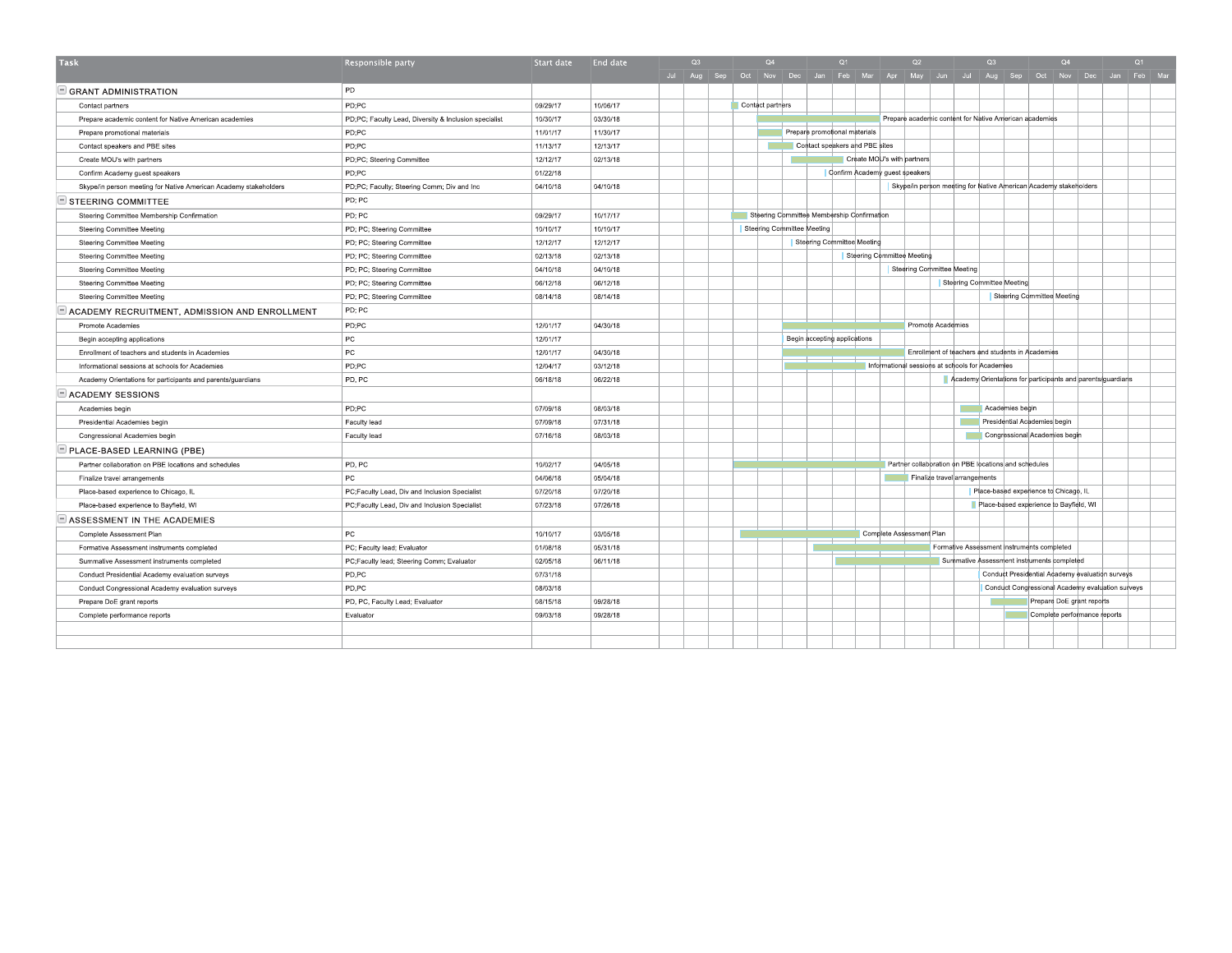# <span id="page-45-0"></span>**PROJECT EVALUATION**

# <span id="page-45-1"></span>ASSESSMENT: OBJECTIVE PERFORMANCE MEASURES

# <span id="page-45-2"></span>**ACADEMY YEARLY PROGRAM OUTCOMES**

| Program<br><b>Outcome</b>                                                                                                             | <b>Evidence</b>                                                                                                              | When<br>Administered,<br>Who will<br><b>Administer</b>                                                                                 | <b>Variables Assessed</b>                                                                                                                                                                                                                                                                  |
|---------------------------------------------------------------------------------------------------------------------------------------|------------------------------------------------------------------------------------------------------------------------------|----------------------------------------------------------------------------------------------------------------------------------------|--------------------------------------------------------------------------------------------------------------------------------------------------------------------------------------------------------------------------------------------------------------------------------------------|
| Create<br>pathways<br>connecting past<br>practices of<br>civic<br>engagement to<br>current<br>opportunities<br>(for teachers<br>only) | Teachers will create and<br>present a content<br>module that will<br>deepen the learning of<br>history for their<br>students | Final product<br>and activity of<br>the academy.<br>Faculty<br>director                                                                | <b>Characteristics of New History</b><br>approach:<br>1. Primary sources,<br>2.<br>local references,<br>3.<br>current applications,<br>collaborative learning,<br>4.<br>5. personal narratives                                                                                             |
| Move from<br>passive to<br>active<br>citizenship                                                                                      | <b>Focus Groups</b>                                                                                                          | 1 month after<br>Academies<br>3 months after<br>Academies                                                                              | <b>Measures of Political</b><br>participation:<br>Civic Knowledge<br>1.<br>2.<br>Voting                                                                                                                                                                                                    |
| Reframe civic<br>engagement in<br>ways that build<br>upon historical<br>lessons                                                       | Pre/post-test self-<br>evaluations<br>Post-test immediately<br>following and 1 year<br>later                                 | Program<br>director will<br>create<br>instrument.<br>Delivered by<br>Faculty<br>director (pre)<br>and program<br>coordinator<br>(post) | Volunteerism<br>3.<br><b>Community Involvement</b><br>4.<br>Information gathering<br>1.<br>Increase in ability to make<br>2.<br>inferences based on current<br>and past events<br>develop opinions on issues,<br>3.<br>with references to past<br>events<br>4. more distinct sense of self |
| Formulate<br>approaches for<br>increasing civic<br>engagement<br>based on native<br>American,                                         | <b>Academy Assignment</b><br>activity<br>Group developed<br>product, and dialogue<br>during presentation                     | Day 7 of<br>academy<br>Graded by<br>Faculty<br>Director                                                                                | 1. Identification of objectives<br>of civic engagement<br>Identification of historical<br>events useful in the<br>formulation of approaches                                                                                                                                                |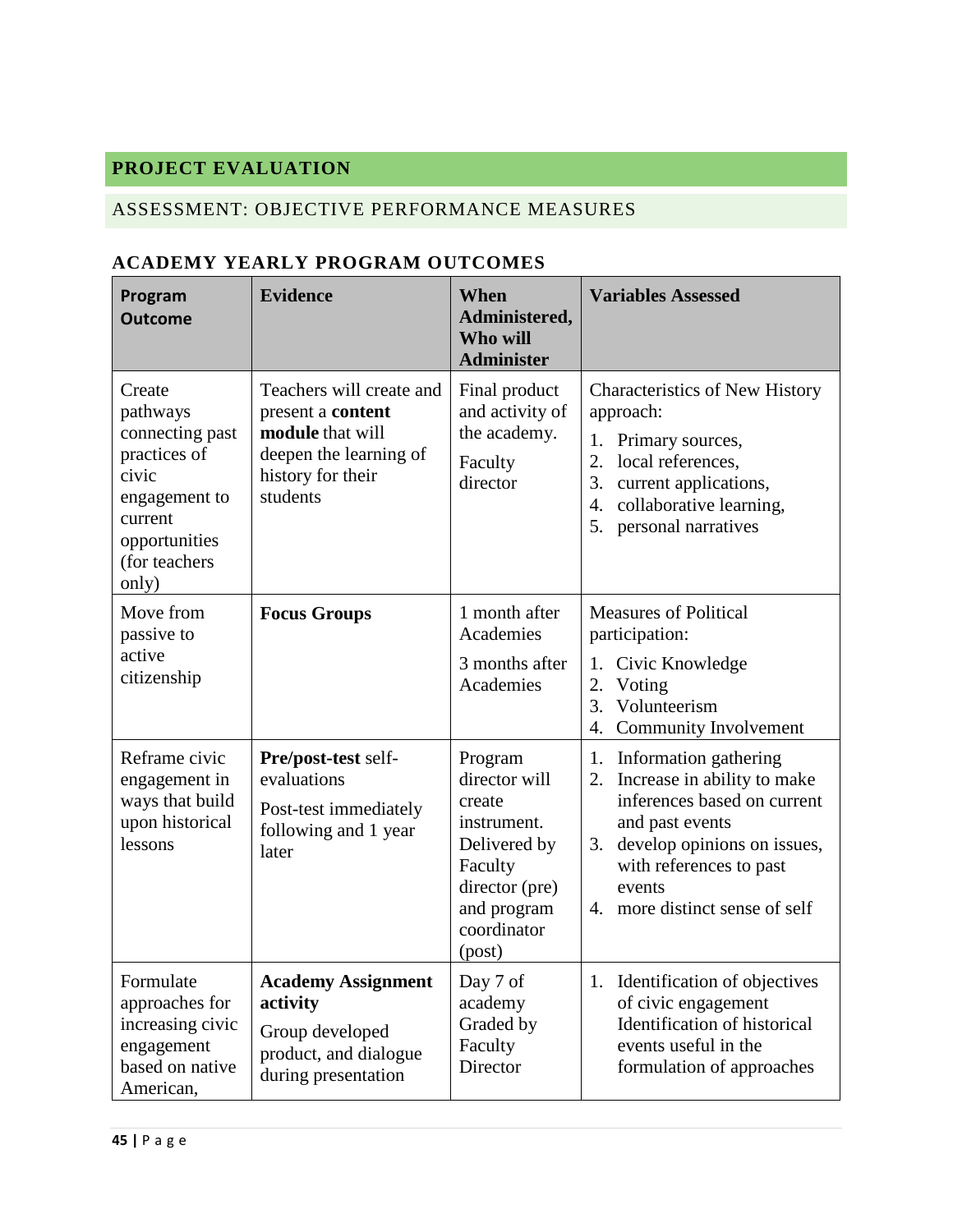<span id="page-46-0"></span>

| African<br>American and<br>Hispanic<br>historical<br>experiences of<br>assimilation and<br>acculturation |                                                                                                                                                                                                                  |                                                                                                      | Analytical comparison of<br>2.<br>past experiences with<br>current<br>Critical assessment of<br>3.<br>context (past and present)                                                                                                |
|----------------------------------------------------------------------------------------------------------|------------------------------------------------------------------------------------------------------------------------------------------------------------------------------------------------------------------|------------------------------------------------------------------------------------------------------|---------------------------------------------------------------------------------------------------------------------------------------------------------------------------------------------------------------------------------|
| Use history to<br>make sense of<br>their lives.                                                          | <b>Journals</b> and<br>reflections (onsite<br>instruction and place<br>based learning<br>experience)                                                                                                             | Throughout<br>academies,<br>graded by<br>Faculty<br>Director,<br>assessed by<br>Project<br>Evaluator | In addition to content, journals<br>and reflections will be content<br>analyzed on indicators of:<br>1. Agreeableness<br>Conscientiousness<br>2.<br>3.<br>Extraversion<br><b>Emotional</b> range<br>4.<br>5.<br><b>Openness</b> |
| Increase content<br>knowledge of<br>history                                                              | <b>Grade</b> for Academy<br>(direct assessment)<br><b>History</b> grade<br>compared to previous<br>year (direct assessment,<br>students only)<br>Performance on History<br>standard exams (High<br>School level) | End of<br>Academy,<br><b>Faculty Lead</b><br>Project<br>Coordinator<br>and Project<br>Evaluator      | <b>Individual Content</b><br>1.<br>knowledge<br>Sustainability of interest in<br>2.<br>content                                                                                                                                  |
| <b>Share</b><br>knowledge with<br>others                                                                 | Introduction of <b>new</b><br>history content to<br>teacher's curricula;                                                                                                                                         | Project<br>coordinator                                                                               | Report on introduction of<br>1.<br>material by teachers,<br>assessment of learning<br>impact<br>Percentage of civic<br>2.<br>engagement material<br>included in the content                                                     |
| Increase ability<br>to write a<br>reflective<br>narrative<br>focusing on<br>analysis and<br>argument     | Grade on Academy<br>writing assignments<br>Score improvement on<br><b>ACT</b> writing test<br>(required in junior year)                                                                                          | Faculty Lead,<br>during<br>Academies<br>Project<br>Coordinator<br>and Project<br>Evaluator           | Rubric for Early High<br>1.<br><b>School Analytical</b><br><b>Expository Writing</b><br>(variables of analysis and<br>development) ACT Aspire,<br>http://actaspire.pearson.com                                                  |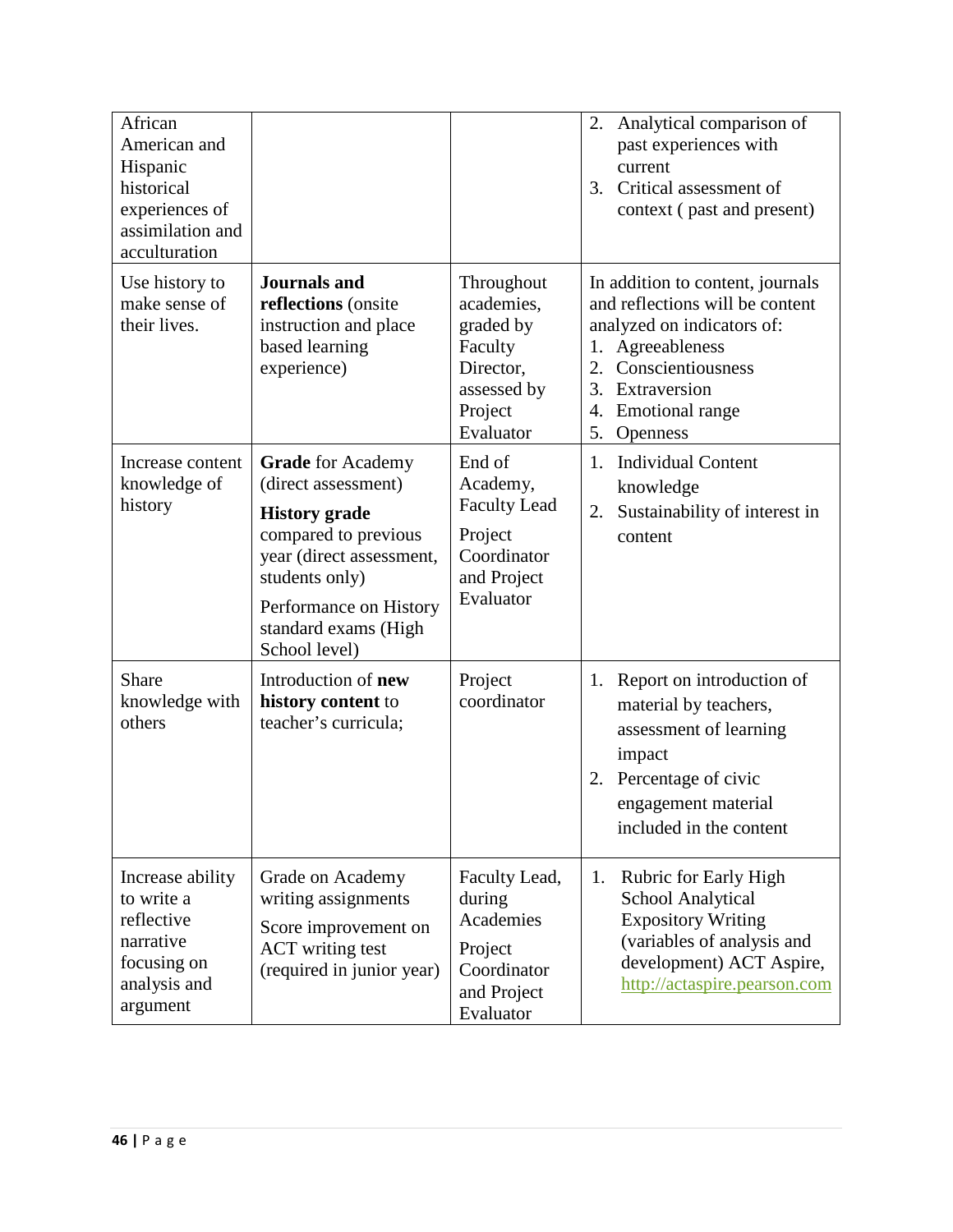#### PERFORMANCE FEEDBACK & PERIODIC ASSESSMENT OF PROGRESS

Formative Assessment throughout the Academies (see the Curriculum Organizational Charts) is designed so participants can receive feedback on their progress and work to improve their experience. These assessments are intended to complement, but not replace, assessments of learning developed by the Faculty lead for the two Academies each year.

Formative Assessment will also be done on an annual basis at three points: 1) the end of the Presidential Academy; 2) the end of the Congressional Academy; and 3) the end of the summer program for that year. These assessments will utilize feedback from the participants of each academy as well as feedback from the program director, coordinators, and facilitators (including the outside speakers). The project evaluator will compile these assessments into a report for the Steering committee which will meet to discuss the results, and recommend any changes in the program for the following year. A final summative report on these annual assessments will be prepared at the end of the grant period, with suggestions for sustainability of the outcomes.